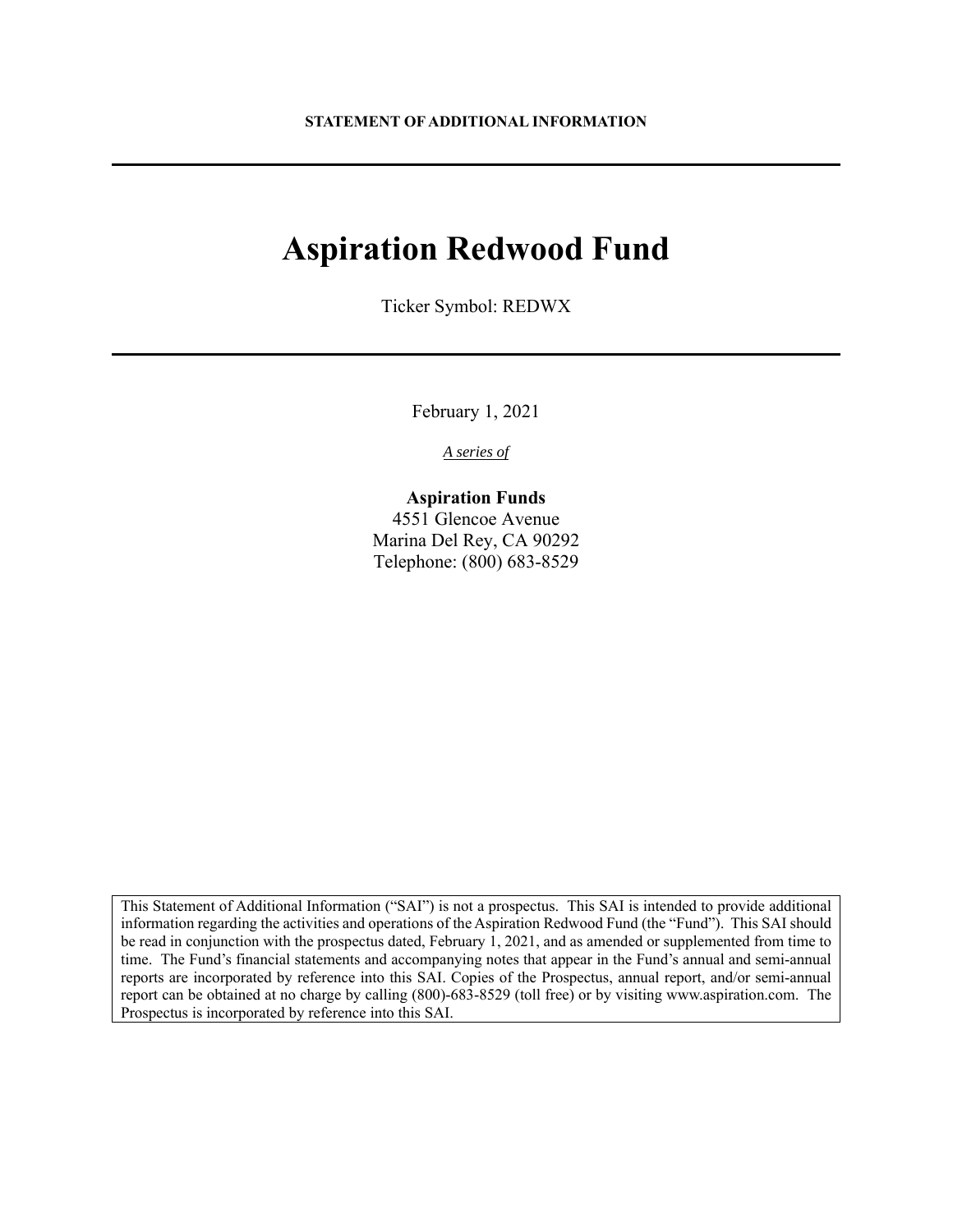|                                                            | <b>Page</b>      |
|------------------------------------------------------------|------------------|
| DESCRIPTION OF THE TRUST AND THE FUND                      | $\mathbf{2}$     |
| <b>ADDITIONAL INFORMATION ABOUT THE FUND'S INVESTMENTS</b> | $\boldsymbol{2}$ |
| <b>SHARES OF THE FUND</b>                                  | 10               |
| <b>MANAGEMENT OF THE TRUST</b>                             | 11               |
| The Board of Trustees                                      | 11               |
| <b>CODE OF ETHICS</b>                                      | 15               |
| <b>DISTRIBUTION</b>                                        | 15               |
| <b>CONTROL PERSONS AND PRINCIPAL HOLDERS OF SECURITIES</b> | 16               |
| <b>INVESTMENT ADVISORY AND OTHER SERVICES</b>              | 17               |
| The Investment Adviser                                     | 17               |
| The Investment Sub-Adviser                                 | 18               |
| <b>Fund Services</b>                                       | 19               |
| Independent Registered Public Accounting Firm              | 21               |
| <b>BROKERAGE ALLOCATION AND OTHER PRACTICES</b>            | 21               |
| DETERMINATION OF SHARE PRICE                               | 21               |
| <b>REDEMPTION IN-KIND</b>                                  | 22               |
| <b>TAX CONSEQUENCES</b>                                    | 22               |
| PROXY VOTING POLICIES AND PROCEDURES                       | 26               |
| PORTFOLIO HOLDINGS DISCLOSURE POLICY                       | 26               |
| <b>ABANDONED ACCOUNT POLICY</b>                            | 27               |
| PRIVACY NOTICE                                             | 29               |
| <b>FINANCIAL STATEMENTS</b>                                | 31               |
| <b>APPENDIX A - PROXY VOTING POLICIES</b>                  | 32               |

# **TABLE OF CONTENTS**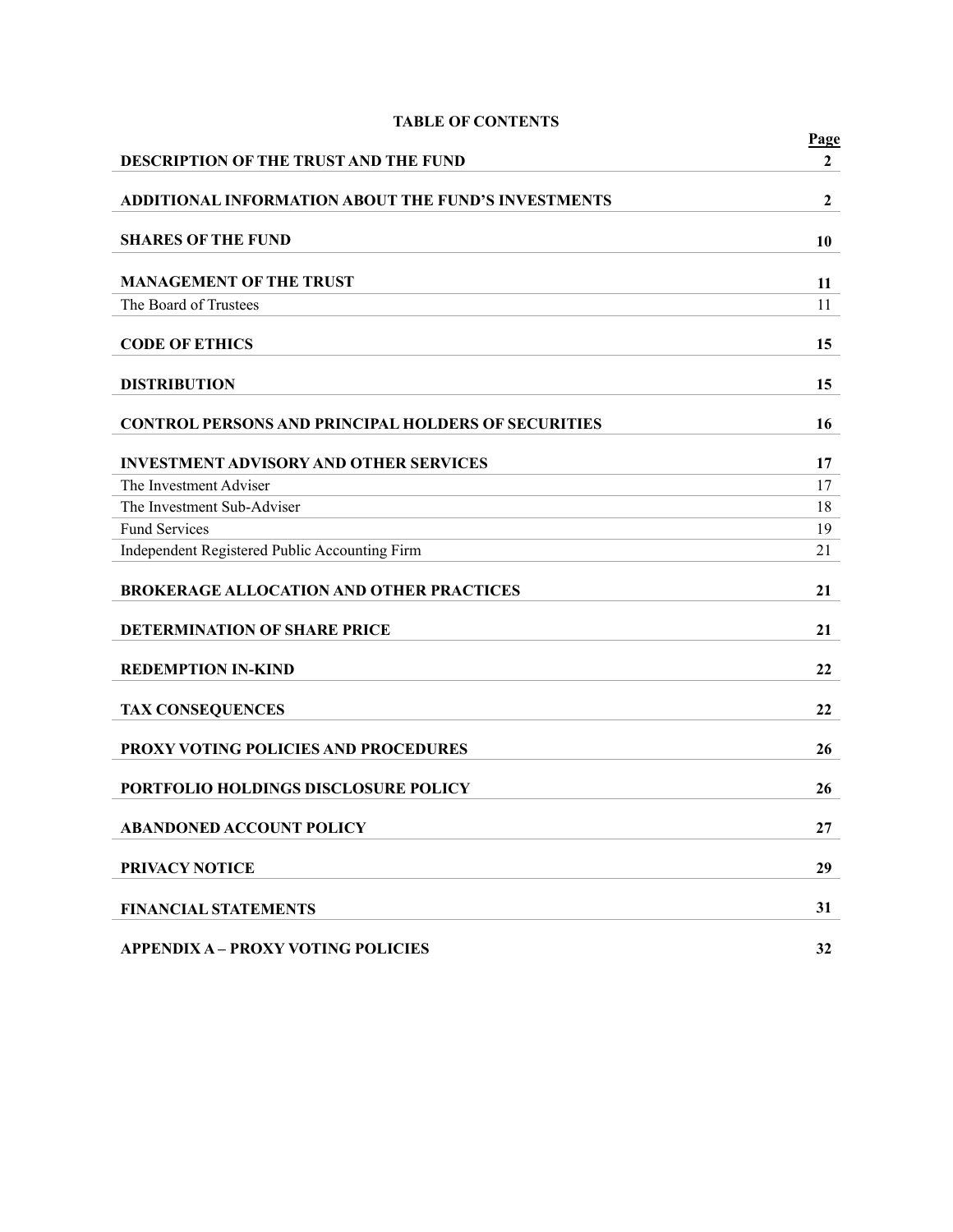# *DESCRIPTION OF THE TRUST AND THE FUND*

Aspiration Funds (the "Trust") is an open-end management investment company established as a Delaware statutory trust by an Agreement and Declaration of Trust dated October 16, 2013 (the "Trust Agreement"). The Trust Agreement permits the Board of Trustees ("Trustees," "Board of Trustees" or "Board") to authorize and issue an unlimited number of shares of beneficial interest of separate series. This Statement of Additional Information ("SAI") relates to the Aspiration Redwood Fund (the "Fund"), a series of the Trust. The investment adviser to the Fund is Aspiration Fund Adviser, LLC (the "Adviser"). The Fund is sub-advised by UBS Asset Management (Americas) Inc. (the "Sub-Adviser"). The Prospectus describes the Fund's investment objectives and principal investment strategies, as well as the principal investment risks of the Fund.

The Fund is a diversified fund as defined by the Investment Company Act of 1940, as amended (the "1940 Act").

The Fund does not issue share certificates. All shares are held in non-certificated form registered on the books of the Fund and the transfer agent for the account of the shareholder. Each share of a series represents an equal proportionate interest in the assets and liabilities belonging to that series and is entitled to such dividends and distributions out of income belonging to the series as are declared by the Trustees. The shares do not have cumulative voting rights or any preemptive or conversion rights, and the Trustees have the authority from time to time to divide or combine the shares of any series into a greater or lesser number of shares of that series so long as the proportionate beneficial interest in the assets belonging to that series and the rights of the shareholders of any other series are in no way affected. In case of any liquidation of a series, the shareholders of the series being liquidated will be entitled to receive as a class a distribution out of the assets, net of the liabilities, belonging to that series. Expenses attributable to any series are borne by that series. Any general expenses of the Trust not readily identifiable as belonging to a particular series are allocated by or under the direction of the Trustees in such manner as the Trustees determine to be fair and equitable. No shareholder is liable to further calls or to assessment by the Trust without his or her express consent.

Any Trustee of the Trust may be removed at any meeting of the shareholders by a vote of at least two-thirds of the outstanding shares of the Trust. The Trust does not hold an annual meeting of shareholders. When matters are submitted to shareholders for a vote, each shareholder is entitled to one vote for each whole share he or she owns and fractional votes for fractional shares he or she owns. All shares of the Fund have equal voting and liquidation rights. The Trust Agreement can be amended by the Trustees, except that any amendment that adversely affects the rights of shareholders must be approved by the shareholders affected. All shares of the Fund are subject to involuntary redemption if the Trustees determine to liquidate the Fund. An involuntary redemption will create a capital gain or a capital loss, which may have tax consequences about which you should consult your tax adviser.

For information concerning the purchase and redemption of shares of the Fund, see "How to Purchase Shares" and "How to Redeem Shares" in the Prospectus. For a description of the methods used to determine the share price and value of the Fund's assets, see "Pricing Your Shares" in the Prospectus and "Determination of Share Price" in this SAI.

# *ADDITIONAL INFORMATION ABOUT THE FUND'S INVESTMENTS*

## **INVESTMENT STRATEGIES AND RISKS**

The Fund's principal investment strategies and risks are discussed in the Prospectus. The Fund may invest in other registered investment companies ("Underlying Funds"). This section contains a more detailed discussion of some of the investments and techniques the Fund, along with the associated risks. Additional non-principal strategies and risks are also discussed here.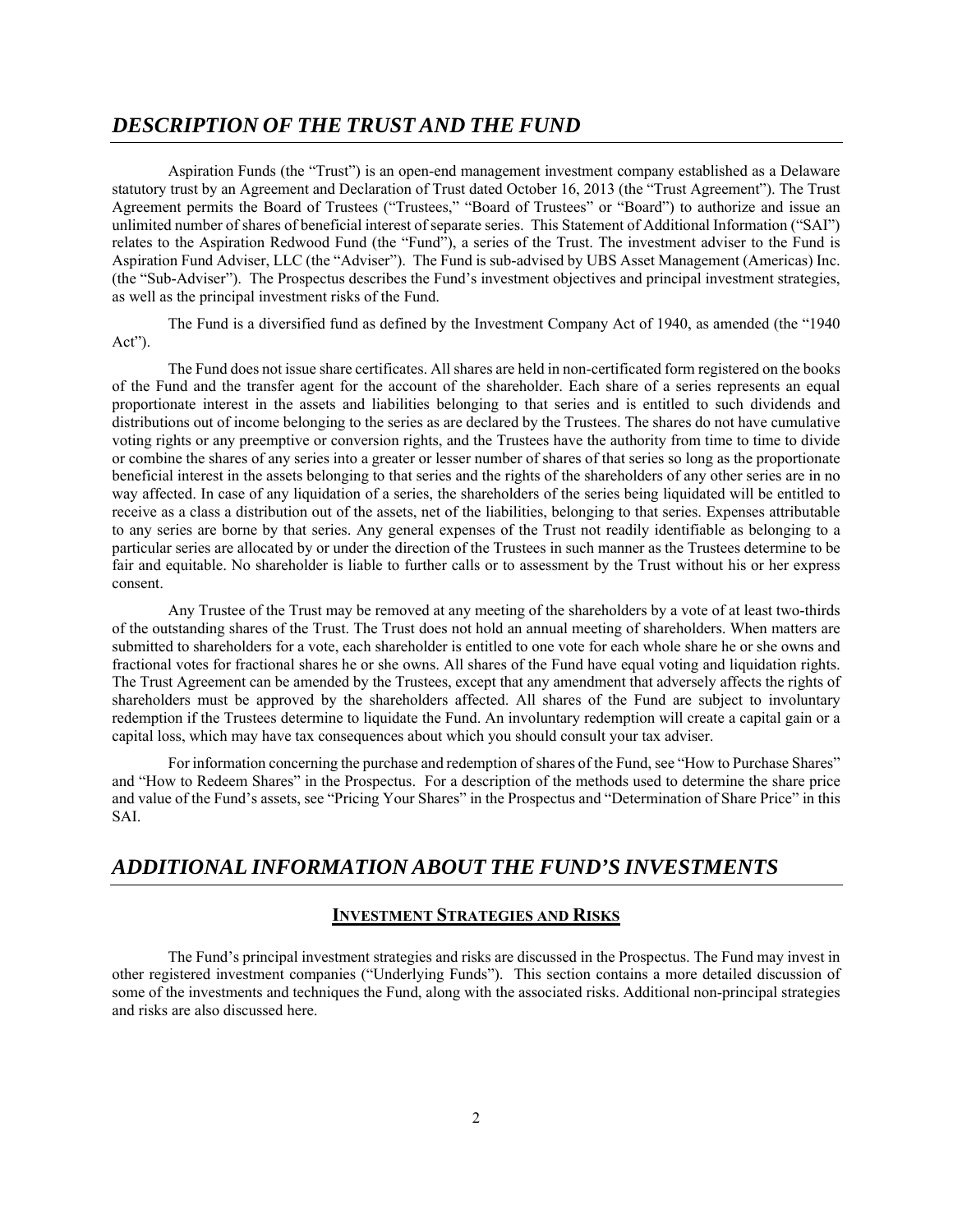#### General Investment Risks

All investments in securities and other financial instruments involve a risk of financial loss. No assurance can be given that the Fund's investment program will be successful. Investors should carefully review the descriptions of the Fund's investments and its risks described in the Prospectus and this SAI.

#### Equity Securities

Equity securities consist of common stock, securities convertible into common and preferred stock, rights, warrants, income trusts, and MLPs. Common stocks, the most familiar type, represent an equity (ownership) interest in a corporation. Warrants are options to purchase equity securities at a specified price for a specific time period. Rights are similar to warrants, but normally have a short duration and are distributed by the issuer to its shareholders. Convertible securities are bonds, debentures, notes, preferred stocks that may be converted or exchanged into shares of the underlying common stock at a stated exchange ratio. Income trusts and MLP units are equity investments and may lack diversification as such trusts are primarily invested in oil and gas, pipelines, and other infrastructures whereas MLPs are primarily engaged in the transportation, storage, processing, refining, marketing, exploration, productions, and mining of minerals and natural resources. Although equity securities have a history of long-term growth in value, their prices fluctuate based on changes in a company's financial condition and on overall market and economic conditions. Investments in equity securities are subject to inherent market risks and fluctuations in value due to earnings, economic conditions and other factors beyond the control of an adviser. As a result, the return of individual securities will fluctuate. The value of individual securities may not increase as much as the market as a whole and some undervalued securities may continue to be undervalued for long periods of time. Although profits on some individual securities may be realized quickly, it is not expected that most investments will appreciate rapidly.

#### Fixed Income Securities

Yields on fixed income securities, which include preferred stock (discussed in more detail below), are dependent on a variety of factors, including the general conditions of the money market and other fixed income securities markets, the size of a particular offering, the maturity of the obligation and the rating of the issue. An investment in the Fund will be subjected to risk even if all fixed income securities in the portfolio are paid in full at maturity.

The corporate debt securities in which the Fund may invest include corporate bonds and notes and short-term investments such as commercial paper and variable rate demand notes. Commercial paper (short-term promissory notes) is issued by companies to finance their or their affiliate's current obligations and is frequently unsecured. Variable and floating rate demand notes are unsecured obligations redeemable upon not more than 30 days' notice. These obligations include master demand notes that permit investment of fluctuating amounts at varying rates of interest pursuant to a direct arrangement with the issuer of the instrument. The issuer of these obligations often has the right, after a given period, to prepay the outstanding principal amount of the obligations upon a specified number of days' notice. These obligations generally are not traded, nor generally is there an established secondary market for these obligations. To the extent a demand note does not have a seven-day or shorter demand feature and there is no readily available market for the obligation, it is treated as an illiquid security.

Certain types of debt securities, such as mortgage-backed securities, have yield and maturity characteristics corresponding to underlying assets. Unlike traditional debt securities, which may pay a fixed rate of interest until maturity when the entire principal amount comes due, payments on certain mortgage-backed securities may include both interest and a partial payment of principal. Besides the scheduled repayment of principal, payments of principal may result from the voluntary prepayment, refinancing, or foreclosure of the underlying mortgage loans.

The following are some of the risks associated with fixed income debt securities:

*Interest Rate Risk.* Debt securities have varying levels of sensitivity to changes in interest rates. In general, the price of a debt security can fall when interest rates rise and can rise when interest rates fall. Securities with longer maturities and mortgage securities can be more sensitive to interest rate changes, and they usually offer higher yields to compensate investors for the greater risks. The longer the maturity of the security, the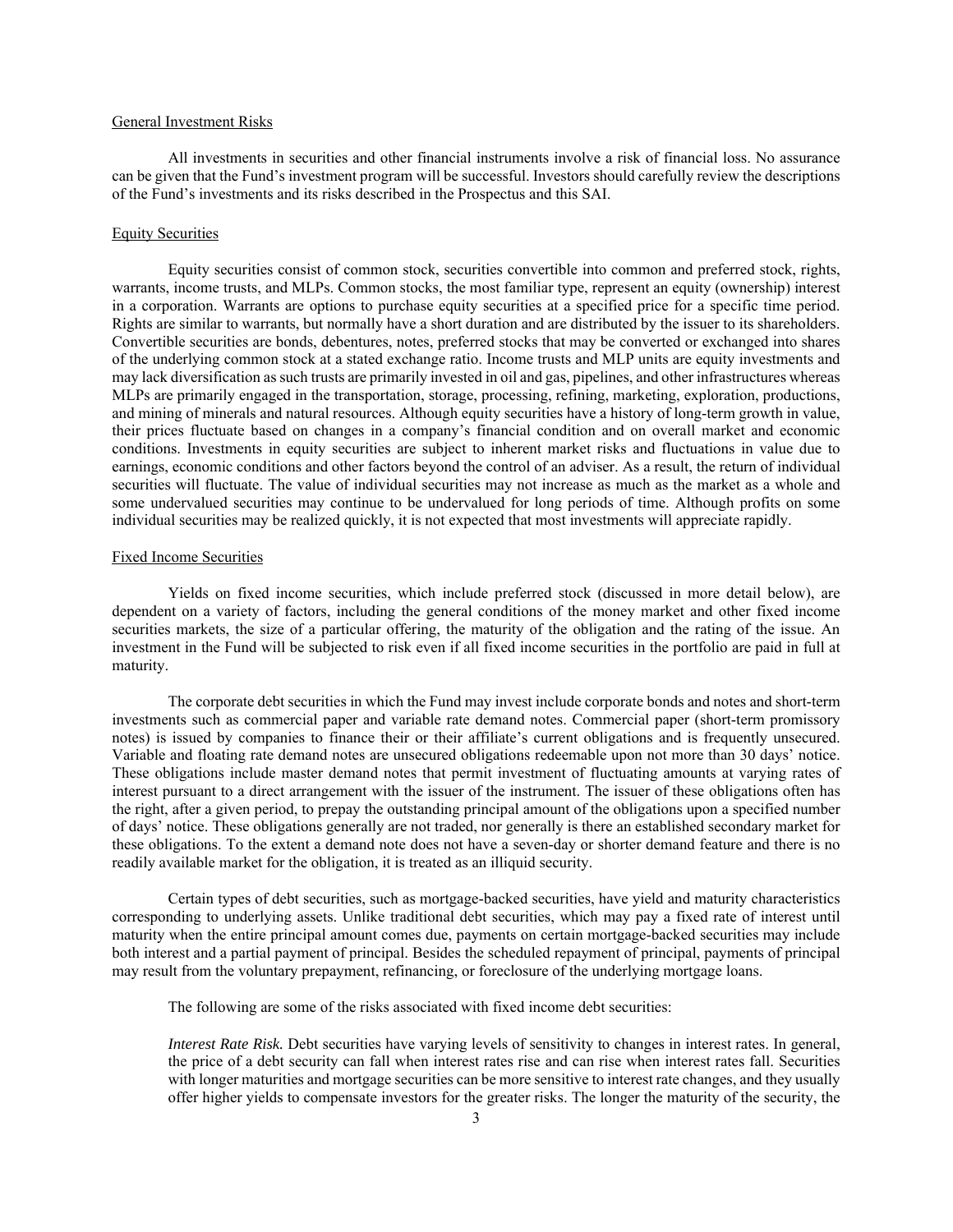greater the impact a change in interest rates could have on the security's price. In addition, short-term and long-term interest rates do not necessarily move in the same amount or the same direction. Short-term securities tend to react to changes in short-term interest rates and long-term securities tend to react to changes in long-term interest rates.

*Credit Risk.* Changes in the ability of an issuer to make payments of interest and principal and in the markets' perception of an issuer's creditworthiness will affect the market value of the debt securities of that issuer. Moreover, fixed income securities may have speculative characteristics and changes in economic conditions or other circumstances are more likely to lead to a weakened capacity of issuers to make principal or interest payments, as compared to issuers of more highly rated securities.

*Extension Risk.* The Fund is subject to the risk that an issuer will exercise its right to pay principal on an obligation held by the Fund (such as mortgage-backed securities) later than expected. This may happen when there is a rise in interest rates. These events may lengthen the duration (i.e. interest rate sensitivity) and potentially reduce the value of these securities.

*Legal Risk.* An issuer's ability to pay on a debt obligation may be adversely affected by the application of law. Obligations of issuers of fixed income securities (including municipal securities) are subject to the provisions of bankruptcy, insolvency, and other laws affecting the rights and remedies of creditors, such as the Federal Bankruptcy Reform Act of 1978. In addition, the obligations of municipal issuers may become subject to laws enacted in the future by Congress, state legislatures, or referenda extending the time for payment of principal and/or interest, or imposing other constraints upon enforcement of such obligations or upon the ability of municipalities to levy taxes.

*Prepayment Risk*. Securities subject to prepayment are less effective than other types of securities as a means of "locking in" attractive long-term interest rates. One reason is the need to reinvest prepayments of principal; another is the possibility of significant unscheduled prepayments resulting from declines in interest rates. These prepayments would have to be reinvested at lower rates. As a result, these securities may have less potential for capital appreciation during periods of declining interest rates than other securities of comparable maturities, although they may have a similar risk of decline in market value during periods of rising interest rates. Prepayments may also significantly shorten the effective maturities of these securities, especially during periods of declining interest rates. Conversely, during periods of rising interest rates, a reduction in prepayments may increase the effective maturities of these securities, subjecting them to a greater risk of decline in market value in response to rising interest rates than traditional debt securities, and, therefore, potentially increasing the volatility the Fund. At times, some of the mortgage-backed securities in which the Underlying Funds may invest will have higher than market interest rates and therefore will be purchased at a premium above their par value. Prepayments may cause losses in securities purchased at a premium, as unscheduled prepayments, which are made at par, will cause the Fund to experience a loss equal to any unamortized premium.

### REITs

 Investing in REITs exposes the Fund to the risks of owning real estate directly, as well as to risks that relate specifically to the way in which REITs are organized and operated. REITs generally invest directly in real estate, in mortgages, in leases, or in some combination of the foregoing. Operating REITs require specialized management skills and the Fund may bear REIT management expenses. Individual REITs may own a limited number of properties and may concentrate in a particular region or property type. REITs also must satisfy specific requirements of the Internal Revenue Code in order to qualify for the tax-free pass through of income.

### Options

The Fund may invest in covered put and covered call options and write covered put and covered call options on securities in which it may invest directly and that are traded on registered domestic securities exchanges. The writer of a call option, who receives a premium, has the obligation, upon exercise of the option, to deliver the underlying security against payment of the exercise price during the option period. The writer of a put, who receives a premium,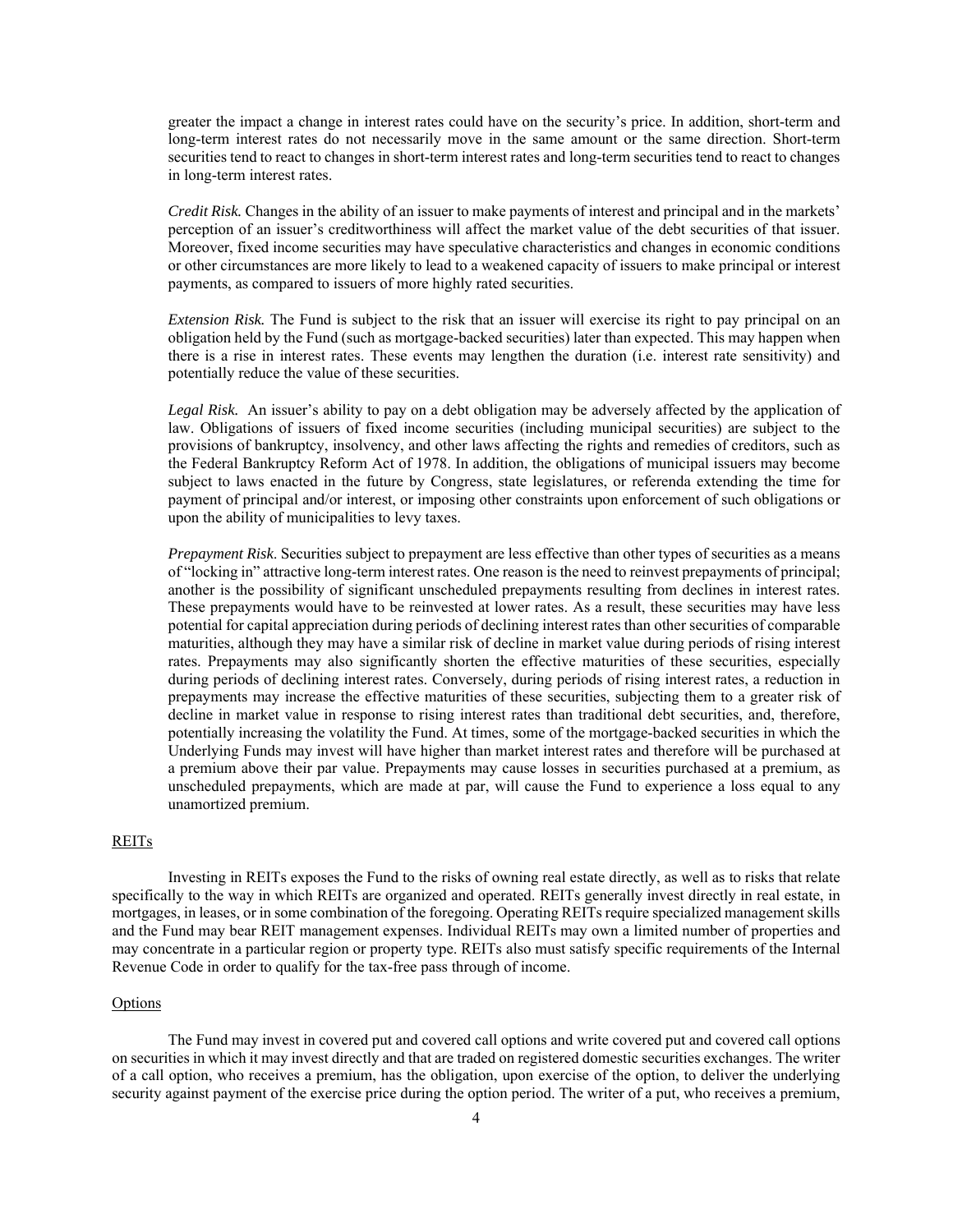has the obligation to buy the underlying security, upon exercise, at the exercise price during the option period.

The Fund may write put and call options on securities only if they are "covered," and such options must remain "covered" as long as the Fund is obligated as a writer. Transactions using options (other than options that the Fund has purchased) expose the Fund to an obligation to another party. The Fund will not enter into any such transactions unless it owns either (i) an offsetting ("covered") position in securities or other options or (ii) cash or liquid securities with a value sufficient at all times to cover its potential obligations not covered as provided in (i) above. The Fund will comply with SEC guidelines regarding cover for these instruments and, if the guidelines so require, set aside cash or liquid securities in a segregated account with the Fund's custodian in the prescribed amount. Under current SEC guidelines, the Fund will segregate assets to cover transactions in which the Fund writes or sells options. Assets used as cover or held in a segregated account cannot be sold while the position in the corresponding option is open, unless they are replaced with similar assets. As a result, the commitment of a large portion of the Fund's assets to cover or segregated accounts could impede portfolio management or the Fund's ability to meet redemption requests or other current obligations. A call option is "covered" if the Fund owns the underlying security or its equivalent covered by the call or has an absolute and immediate right to acquire that security without additional cash consideration (or for additional cash consideration if such cash is segregated) upon conversion or exchange of other securities held in its portfolio. A call option is also covered if the Fund maintains appropriate liquid securities with a value equal to the strike price or holds on a share-for-share or equal principal amount basis a call on the same security as the call written where the exercise price of the call held is equal to or less than the exercise price of the call written or greater than the exercise price of the call written if appropriate liquid assets representing the difference are segregated by the Fund. A put option is "covered" if the Fund maintains appropriate liquid securities with a value equal to the exercise price or owns on a share-for-share or equal principal amount basis a put on the same security as the put written where the exercise price of the put held is equal to or greater than the exercise price of the put written. In October 2020, the SEC adopted a final rule related to the use of derivatives, including options, by registered investment companies that will rescind and withdraw the guidance of the SEC and its staff regarding asset segregation and cover transactions reflected in the fund's asset segregation and cover practices discussed herein. For additional information regarding these changes, please see "Other Derivatives" below.

There are numerous risks associated with transactions in options. The principal factors affecting the market value of an option include supply and demand, interest rates, the current market price of the underlying index or security in relation to the exercise price of the option, the actual or perceived volatility of the underlying index or security, and the time remaining until the expiration date. The premium received for an option written by the Fund is recorded as an asset of the Fund and its obligation under the option contract as an equivalent liability. The Fund then adjusts over time the liability as the market value of the option changes. The value of each written option will be marked to market daily.

A decision as to whether, when, and how to write call options involves the exercise of skill and judgment, and even a well-conceived transaction may be unsuccessful to some degree because of market behavior or unexpected events.

Options on securities indices are similar to options on securities except that, rather than the right to take or make delivery of securities at a specified price, an option on a securities index gives the holder the right to receive, upon exercise of the option, an amount of cash if the closing level of the securities index upon which the option is based is greater than, in the case of a call, or less than, in the case of a put, the exercise price of the option. This amount of cash is equal to the difference between the closing price of the index and the exercise price of the option expressed in dollars times a specified multiple. The writer of the option is obligated, in return for the premium received, to make delivery of this amount. Unlike options on securities, all settlements are in cash, and gain or loss depends on price movements in the securities market generally (or in a particular industry or segment of the market) rather than price movements in individual securities.

Because the exercise of index options is settled in cash, sellers of index call options cannot provide in advance for their potential settlement obligations by acquiring and holding the underlying securities. When a call option sold by the Fund is exercised or closed out, the Fund may be required to sell portfolio securities or to deliver portfolio securities to the option purchaser to satisfy its obligations when it would not otherwise choose to do so, or the Fund may choose to sell portfolio securities to realize gains to offset the losses realized upon option exercise. Such sales or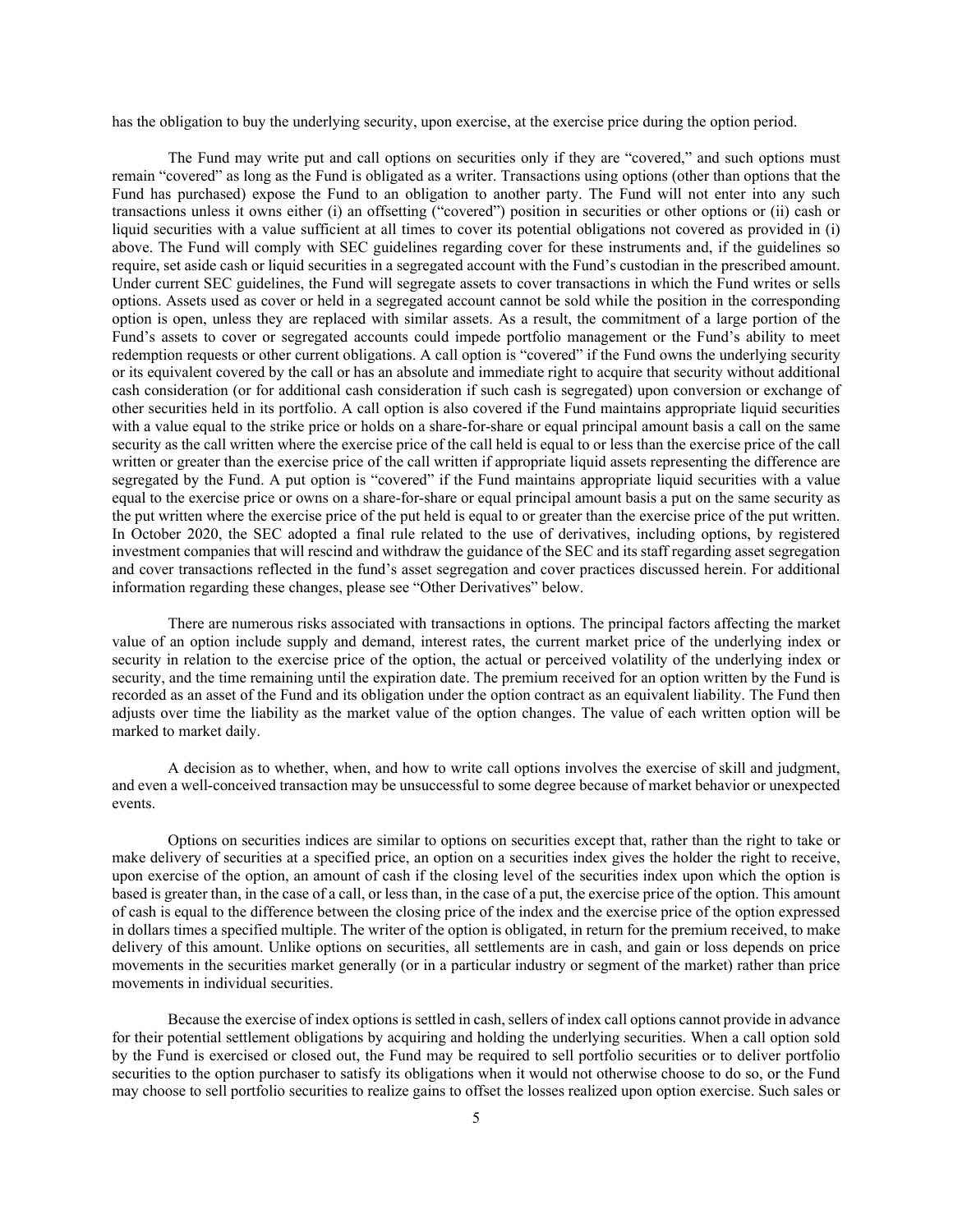delivery would involve transaction costs borne by the Fund and may also result in realization of taxable capital gains, including short-term capital gains taxed at ordinary income tax rates, and may adversely impact the Fund's after-tax returns.

#### Other Derivatives

The Fund also will be subject to credit risk with respect to the counterparties to any over-the-counter derivatives contracts purchased by the Fund. If a counterparty becomes bankrupt or otherwise fails to perform its obligations under a derivative contract, the Fund may experience significant delays in obtaining any recovery under the derivative contract in a bankruptcy or other reorganization proceeding. The Fund may obtain only a limited recovery or may obtain no recovery in such circumstances. Options on securities, futures contracts, and options on currencies may be traded on foreign exchanges. Such transactions may not be regulated as effectively as similar transactions in the United States, may not involve a clearing mechanism and related guarantees, and are subject to the risk of governmental actions affecting trading in, or the prices of, foreign securities. The value of such positions also could be adversely affected by (1) other complex foreign political, legal, and economic factors, (2) lesser availability than in the United States of data on which to make trading decisions, (3) delays in the Adviser's ability to act upon economic events occurring in foreign markets during non-business hours in the United States, (4) the imposition of different exercise and settlement terms and procedures and margin requirements than in the United States, and (5) lesser trading volume. Certain investment strategies of the Fund described above may be deemed to involve the issuance or sale of a senior security by the Fund which require the Fund to enter into offsetting transactions or to segregate assets in amounts that would cover its potential liabilities consistent with or permitted by the 1940 Act, the rules and regulations promulgated thereunder or interpretations of the SEC or its staff. The Fund, has filed with the National Futures Association, a notice claiming an exclusion from the definition of the term "commodity pool operator" under the Commodity Exchange Act, as amended ("CEA"), and the rules of the Commodity Futures Trading Commission ("CFTC") promulgated thereunder, with respect to the Fund's operation. Accordingly, the Fund is not currently subject to registration or regulation as a commodity pool operator**.** 

In October 2020, the SEC adopted a final rule related to the use of derivatives, short sales, reverse repurchase agreements and certain other transactions by registered investment companies that will rescind and withdraw the guidance of the SEC and its staff regarding asset segregation and cover transactions. The final rule requires registered investment companies to trade derivatives and other transactions that create future payment or delivery obligations (except reverse repurchase agreements and similar financing transactions) subject to a value-at-risk ("VaR") leverage limit, certain derivatives risk management program and reporting requirements. Generally, these requirements apply unless the investment company qualifies as a "limited derivatives user," as defined in the final rule. Under the final rule, when an investment company trades reverse repurchase agreements or similar financing transactions, including certain tender option bonds, it needs to aggregate the amount of indebtedness associated with the reverse repurchase agreements or similar financing transactions with the aggregate amount of any other senior securities representing indebtedness when calculating the investment company's asset coverage ratio or treat all such transactions as derivatives transactions. Reverse repurchase agreements or similar financing transactions aggregated with other indebtedness do not need to be included in the calculation of whether an investment company is a limited derivatives user, but for funds subject to the VaR testing, reverse repurchase agreements and similar financing transactions must be included for purposes of such testing whether treated as derivatives transactions or not. The SEC also provided guidance in connection with the new rule regarding use of securities lending collateral that may limit the funds' securities lending activities. Compliance with these new requirements will be required after an eighteen-month transition period. Following the compliance date, these requirements may limit the ability of a fund to use derivatives and reverse repurchase agreements and similar financing transactions as part of its investment strategies. These requirements may increase the cost of a fund's investments and cost of doing business, which could adversely affect investors.

### Preferred Stock

Preferred stocks, like some debt obligations, are generally fixed income securities. Shareholders of preferred stocks normally have the right to receive dividends at a fixed rate when and as declared by the issuer's board of directors, but do not participate in other amounts available for distribution by the issuing corporation. Dividends on the preferred stock may be cumulative, and all cumulative dividends usually must be paid prior to shareholders of common stock receiving any dividends. Because preferred stock dividends must be paid before common stock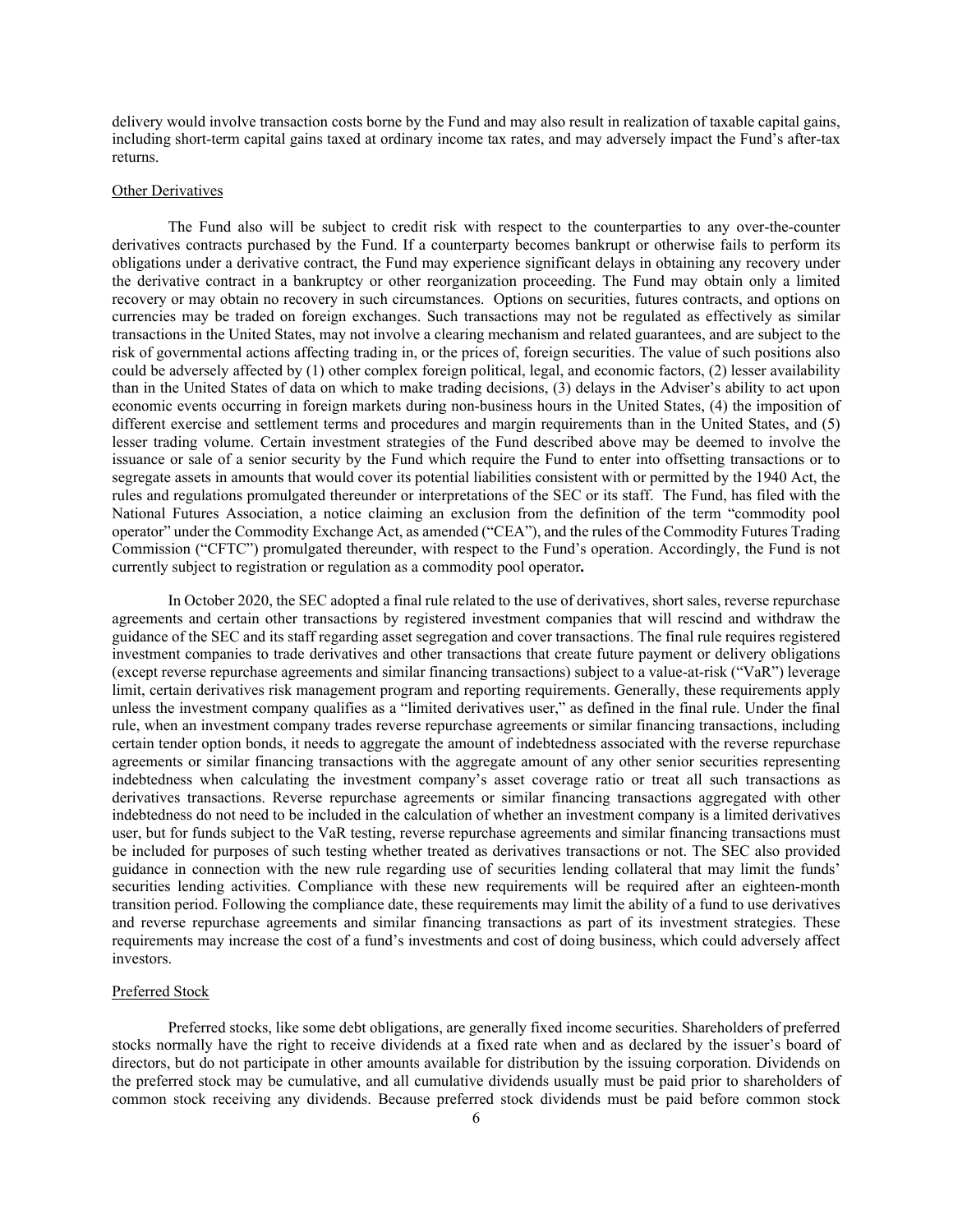dividends, preferred stocks generally entail less risk than common stocks. Upon liquidation, preferred stocks are entitled to a specified liquidation preference, which is generally the same as the par or stated value, and are senior in right of payment to common stock. Preferred stocks are, however, equity securities in the sense that they do not represent a liability of the issuer and, therefore, do not offer as great a degree of protection of capital or assurance of continued income as investments in corporate debt securities. Preferred stock dividends are not guaranteed and management can elect to forego the preferred dividend, resulting in a loss to the Fund. Preferred stocks are generally subordinated in right of payment to all debt obligations and creditors of the issuer, and convertible preferred stocks may be subordinated to other preferred stock of the same issue. Preferred stocks lack voting rights and the adviser may incorrectly analyze the security, resulting in a loss to the Fund.

### Rights

Rights are usually granted to existing shareholders of a corporation to subscribe to shares of a new issue of common stock before it is issued to the public. The right entitles its holder to buy common stock at a specified price. Rights have similar features to warrants, except that the life of a right is typically much shorter, usually a few weeks. The risk of investing in a right is that the right may expire prior to the market value of the common stock exceeding the price fixed by the right.

### Initial Public Offerings ("IPOs")

 The Fund may purchase shares issued as part of, or a short period after, a company's IPO, and may dispose of those shares shortly after their acquisition. The purchase of shares issued in IPOs exposes the Fund to the risks associated with organizations that have little operating history as public companies, as well as to the risks associated with the sectors of the market in which the issuer operates. Further, the absence of a prior public market, unseasoned trading, the small number of shares usually available for trading or the possibility of dilution of share value by issuance of additional shares may affect the market value of IPO shares. The market for IPO shares has been volatile, and share prices of newly public companies have fluctuated significantly over short periods of time.

#### Political, Social, and Economic Uncertainty Risk.

 Social, political, economic, and other conditions and events (such as natural disasters, epidemics and pandemics, terrorism, conflicts and social unrest) that occur from time to time will create uncertainty and may have significant impacts on issuers, industries, governments, and other systems, including the financial markets, to which the Fund, and the issuers in which the it invests, are exposed. As global systems, economies and financial markets are increasingly interconnected, events that once had only local impact are now more likely to have regional or even global effects. Events that occur in one country, region, or financial market will, more frequently, adversely impact issuers in other countries, regions, or markets, including in established markets such as the United States. These impacts can be exacerbated by failures of governments and societies to adequately respond to an emerging event or threat.

Uncertainty can result in or coincide with: increased volatility in the global financial markets, including those related to equity and debt securities, loans, credit, derivatives and currency; a decrease in the reliability of market prices and difficulty in valuing assets; greater fluctuations in currency exchange rates; increased risk of default (by both government and private issuers); further social, economic, and political instability; nationalization of private enterprises; greater governmental involvement in the economy or in social factors that impact the economy; greater, less or different governmental regulation and supervision of the securities markets and market participants and increased, decreased or different processes for and approaches to monitoring markets and enforcing rules and regulations by governments or self-regulatory organizations; limited, or limitations on the, activities of investors in such markets; controls or restrictions on foreign investment, capital controls and limitations on repatriation of invested capital; inability to purchase and sell assets or otherwise settle transactions (i.e., a market freeze); unavailability of currency hedging techniques; substantial, and in some periods extremely high, rates of inflation, which can last many years and have substantial negative effects on markets as well as the economy as a whole; recessions; and difficulties in obtaining and/or enforcing legal judgments.

For example, in early 2020, a novel coronavirus (SARS-CoV-2) and related respiratory disease (COVID-19)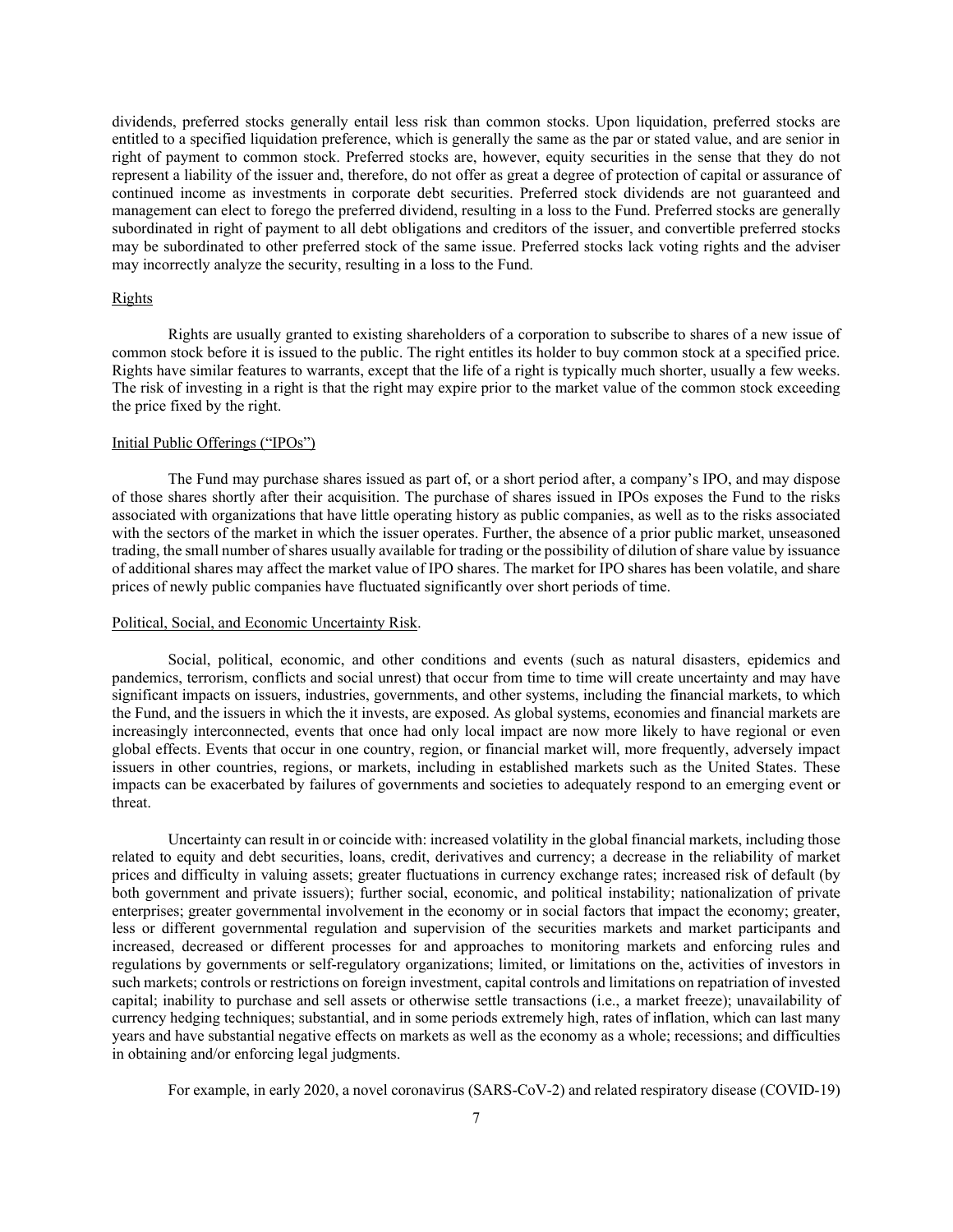spread rapidly across the world, including to the United States. The coronavirus outbreak has resulted in, among other consequences, the closing of borders, the imposition of travel restrictions, enhanced health screenings, the need for accelerated acute healthcare service preparation and delivery, disruptions and delays in healthcare services, quarantines and "shelter at home" orders, restrictions on gatherings of people, event and service cancellations, business closures, disruptions to supply chains and customer activity, lower consumer demand, as well as general heightened uncertainty. This outbreak has led and is likely to continue to lead to disruptions in the worldwide economy, particularly with respect to economies of nations where the novel coronavirus has arisen and also the global markets. This outbreak and any future outbreaks could have a further adverse impact on the global economy in general. As of the date of this SAI, it is impossible to determine the scope of this outbreak, or any future outbreaks, or its full potential impact on the Fund and the issuers in which it invests. Moreover, reasonable expectations about any of the risks to which the Fund is subject could prove inaccurate.

Although it is impossible to predict the precise nature and consequences of these events, or of any political or policy decisions and regulatory changes occasioned by emerging events or uncertainty on applicable laws or regulations that impact the Fund's investments, it is clear that these types of events will impact the Fund and the issuers in which it invests. The issuers in which the Fund invests could be significantly impacted by emerging events and uncertainty of this type and the Fund will be negatively impacted if the value of its portfolio holdings decrease as a result of such events and the uncertainty they cause. There can be no assurance that emerging events will not cause the Fund to suffer a loss of any or all of its investments or interest thereon. The Fund will also be negatively affected if the operations and effectiveness of the Adviser, its affiliates, the issuers in which the Fund invests or its key service providers are compromised or if necessary or beneficial systems and processes are disrupted.

#### Temporary Defensive Position

From time to time, the Fund may take temporary defensive positions that are inconsistent with the Fund's principal investment strategies, in attempting to respond to adverse market, economic, political, or other conditions. For example, the Fund may hold all or a portion of its assets in money market instruments (high quality income securities with maturities of less than one year), securities of money market funds or U.S. Government repurchase agreements. The Fund may also invest in such investments at any time to maintain liquidity or pending selection of investments in accordance with its policies. As a result, the Fund may not achieve its investment objective.

#### *Investment Restrictions*

**Fundamental Investment Limitations.** The investment limitations described below have been adopted by the Board with respect to the Fund and are fundamental ("Fundamental"), i.e., they may not be changed without the affirmative vote of a majority of the outstanding voting securities of the Fund. As used in the Prospectus and the SAI, the term "majority" of the outstanding voting securities of the Fund means the lesser of: (1) 67% or more of the outstanding voting securities of the Fund present at a meeting, if the holders of more than 50% of the outstanding voting securities of the Fund are present or represented at such meeting; or (2) more than 50% of the outstanding voting securities of the Fund. Other investment practices, which may be changed by the Board without the approval of shareholders to the extent permitted by applicable law, regulation or regulatory policy, are considered nonfundamental ("Non-Fundamental").

1. Borrowing Money. The Fund will not borrow money, except: (a) from a bank, provided that immediately after such borrowing there is an asset coverage of 300% for all borrowings of the Fund; or (b) from a bank or other persons for temporary purposes only, provided that such temporary borrowings are in an amount not exceeding 5% of the Fund's total assets at the time when the borrowing is made. This limitation does not preclude the Fund from entering into reverse repurchase transactions, provided that the Fund has asset coverage of 300% for all borrowings and reverse repurchase commitments of the Fund.

2. Senior Securities. The Fund will not issue senior securities. This limitation is not applicable to activities that may be deemed to involve the issuance or sale of a senior security by the Fund, provided that the Fund's engagement in such activities is consistent with or permitted by the 1940 Act, the rules and regulations promulgated thereunder or interpretations of the SEC or its staff.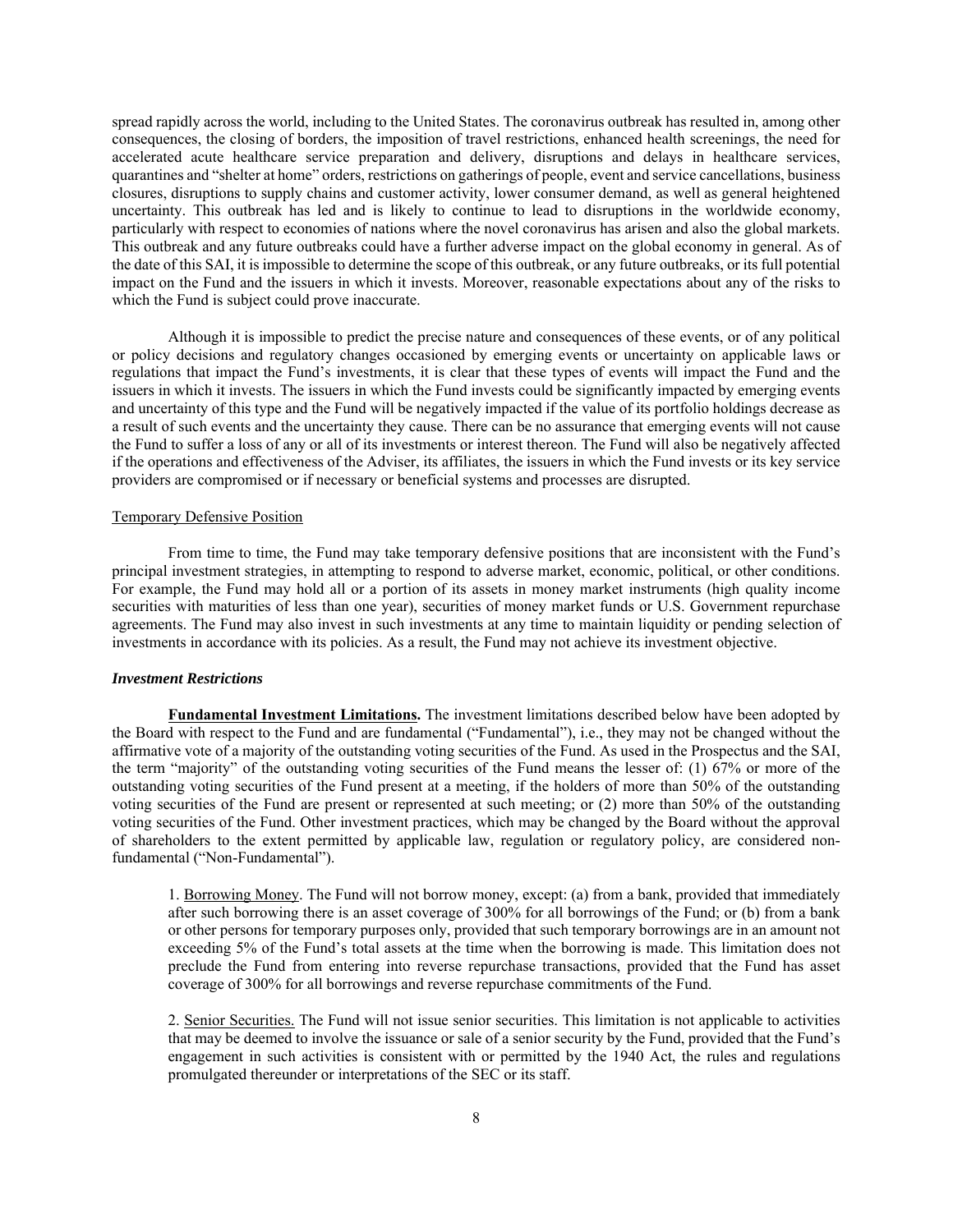3. Underwriting. The Fund will not act as underwriter of securities issued by other persons. This limitation is not applicable to the extent that, in connection with the disposition of portfolio securities (including restricted securities), the Fund may be deemed an underwriter under certain federal securities laws.

4. Real Estate. The Fund will not purchase or sell real estate. This limitation is not applicable to investments in marketable securities that are secured by or represent interests in real estate. This limitation does not preclude the Fund from investing in mortgage-related securities or investing in companies engaged in the real estate business or that have a significant portion of its assets in real estate (including real estate investment trusts).

5. Commodities. The Fund will not purchase or sell commodities unless acquired as a result of ownership of securities or other investments. This limitation does not preclude the Fund from purchasing or selling options or futures contracts, from investing in securities or other instruments backed by commodities or from investing in companies, which are engaged in a commodities business or have a significant portion of its assets in commodities.

6. Loans. The Fund will not make loans to other persons, except: (a) by loaning portfolio securities (limited at any given time to no more than one-third of the Fund's total assets); (b) by engaging in repurchase agreements; or (c) by purchasing or holding non-publicly offered debt instruments in accordance with its investment objectives and policies. For purposes of this limitation, the term "loans" shall not include the purchase of a portion of an issue of publicly distributed bonds, debentures or other securities.

7. Concentration. The Fund will invest no more than 25% of its total assets in a particular industry or group of industries. This limitation is not applicable to investments in obligations issued or guaranteed by the US government, its agencies and instrumentalities or repurchase agreements with respect thereto.

With respect to the percentages adopted by the Trust as maximum limitations on its investment policies and limitations, an excess above the fixed percentage will not be a violation of the policy or limitation unless the excess results immediately and directly from the acquisition of any security or the action taken. This paragraph does not apply to the borrowing policy set forth in paragraph 1 above.

Notwithstanding any of the foregoing limitations, any investment company, whether organized as a trust, association or corporation, or a personal holding company, may be merged or consolidated with or acquired by the Trust, provided that if such merger, consolidation or acquisition results in an investment in the securities of any issuer prohibited by said paragraphs, the Trust shall, within 90 days after the consummation of such merger, consolidation or acquisition, dispose of all of the securities of such issuer so acquired or such portion thereof as shall bring the total investment therein within the limitations imposed by said paragraphs above as of the date of consummation.

**Non-Fundamental.** The following limitations have been adopted by the Trust with respect to the Fund and are Non-Fundamental.

1. Pledging. The Fund will not mortgage, pledge, hypothecate or in any manner transfer, as security for indebtedness, any assets of the Fund except as may be necessary in connection with borrowings described in fundamental investment limitation (1) above. Margin deposits, security interests, liens and collateral arrangements with respect to transactions involving options, futures contracts, short sales and other permitted investments and techniques are not deemed to be a mortgage, pledge or hypothecation of assets for purposes of this limitation.

2. Borrowing. The Fund will not purchase any security while borrowings (including reverse repurchase agreements) representing more than one-third of its total assets are outstanding.

3. Margin Purchases. The Fund will not purchase securities or evidences of interest thereon on "margin." This limitation is not applicable to short-term credit obtained by the Fund for the clearance of purchases and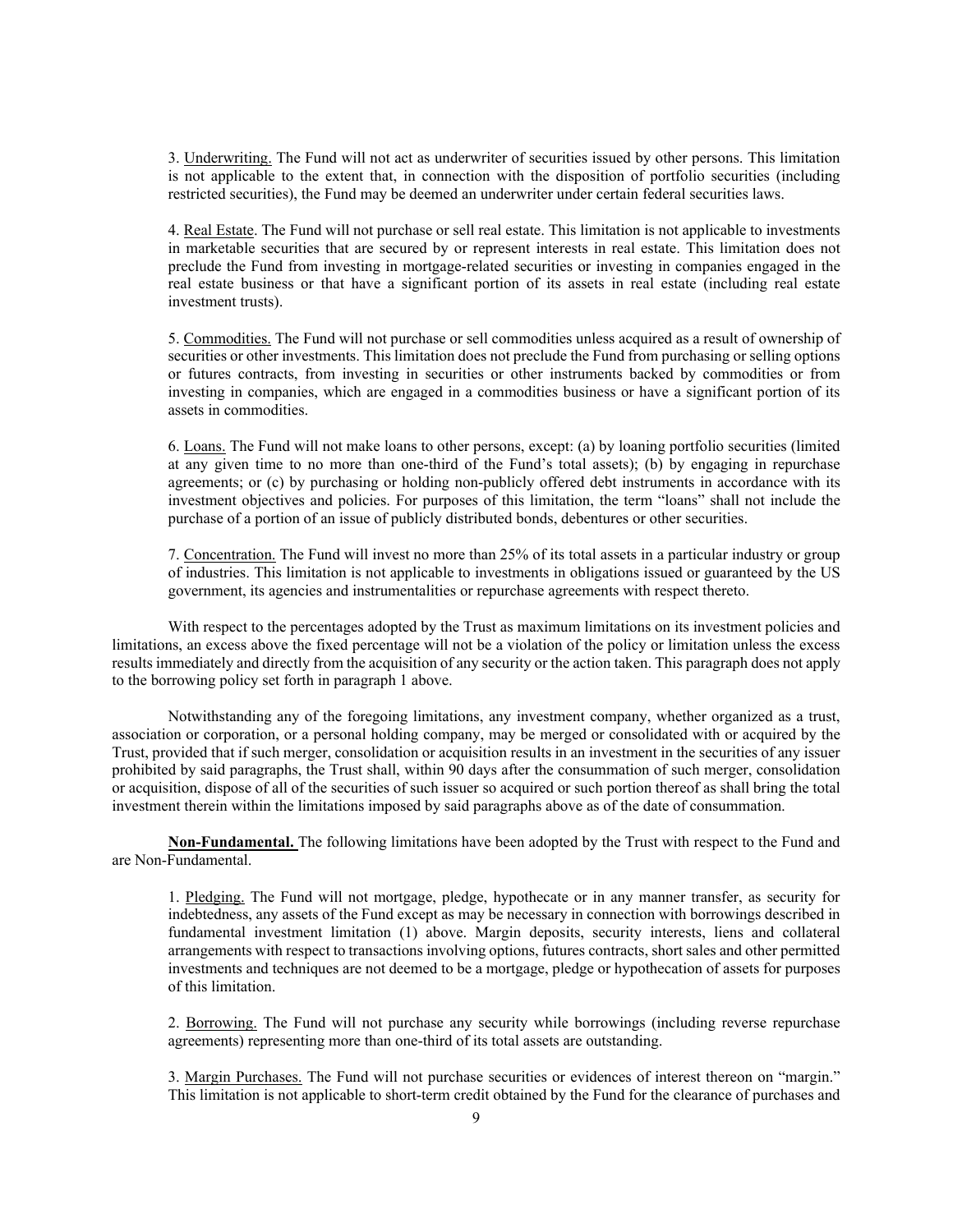sales or redemption of securities, or to arrangements with respect to transactions involving options, futures contracts, short sales and other permitted investment techniques.

4. Illiquid Investments. The Fund will not invest more than 15% of its net assets in securities for which there are legal or contractual restrictions on resale and other illiquid securities.

# *SHARES OF THE FUND*

The Fund offers one class of shares. See "Fees and Expenses" in the Fund's " Summary" in the Prospectus.

The Fund has adopted distribution and service plans allowed under Rule 12b-1 under the 1940 Act ("Shareholder Services Plan") that authorize the Fund to pay distribution and service fees for the sale of its shares and for services provided to shareholders. Under the Shareholder Services Plans, the service providers may be entitled to receive aggregate fees for shareholder services not exceeding 25 basis points (0.25%) of the Fund's average daily net assets in return for providing a broad range of shareholder services. Although the Shareholder Services Plan allows the Fund to pay 0.25% of the Fund's average daily net assets, the Board of Trustees has only authorized the Fund to pay the amount charged by the Distributor (as defined below) and related offering costs.

For the last three fiscal years, the Fund was paid the following amounts under the Plan:

| <b>Fiscal Year Ended September 30</b> | <b>Aspiration Redwood Fund</b> |
|---------------------------------------|--------------------------------|
| 2020                                  | \$169,767                      |
| 2019                                  | \$198,572                      |
| 2018                                  | \$154,449                      |

The following chart describes the dollar amount and the manner in which amounts accrued by the Fund under the Plan were spent during the past fiscal year.

|                                                                         | <b>Aspiration Redwood Fund</b> |
|-------------------------------------------------------------------------|--------------------------------|
| Advertising                                                             | \$473,277.73                   |
| Printing and Mailing of Prospectuses to Other than Current Shareholders | 80                             |
| Compensation to Underwriters                                            | \$5,000.00                     |
| Compensation to Broker-Dealers                                          | \$145.81                       |
| Compensation to Sales Personnel                                         | \$0                            |
| Interest, Carrying, or Other Financing Charges                          | \$0                            |
| Other                                                                   | \$0                            |

### **Online Investor Requirements**

The Fund is designed for online investors and requires its shareholders to consent to receive all Fund shareholder information electronically. Shareholder information includes, but is not limited to, prospectuses, shareholder reports, confirmations, Form 1099 tax statements, proxy solicitations and account statements. Electronic delivery helps the Fund reduce its operating expenses and increase returns to investors.

When you become a Fund shareholder, you certify that you have access to the Internet and a current email account, you acknowledge that you have the sole responsibility for providing a correct and operational email address, and you agree to notify the Fund immediately if your email address changes. If you revoke your consent to receive shareholder information electronically, fail to maintain an email account or fail to notify the Fund immediately if your email address changes, the Fund will send communications to you by regular mail.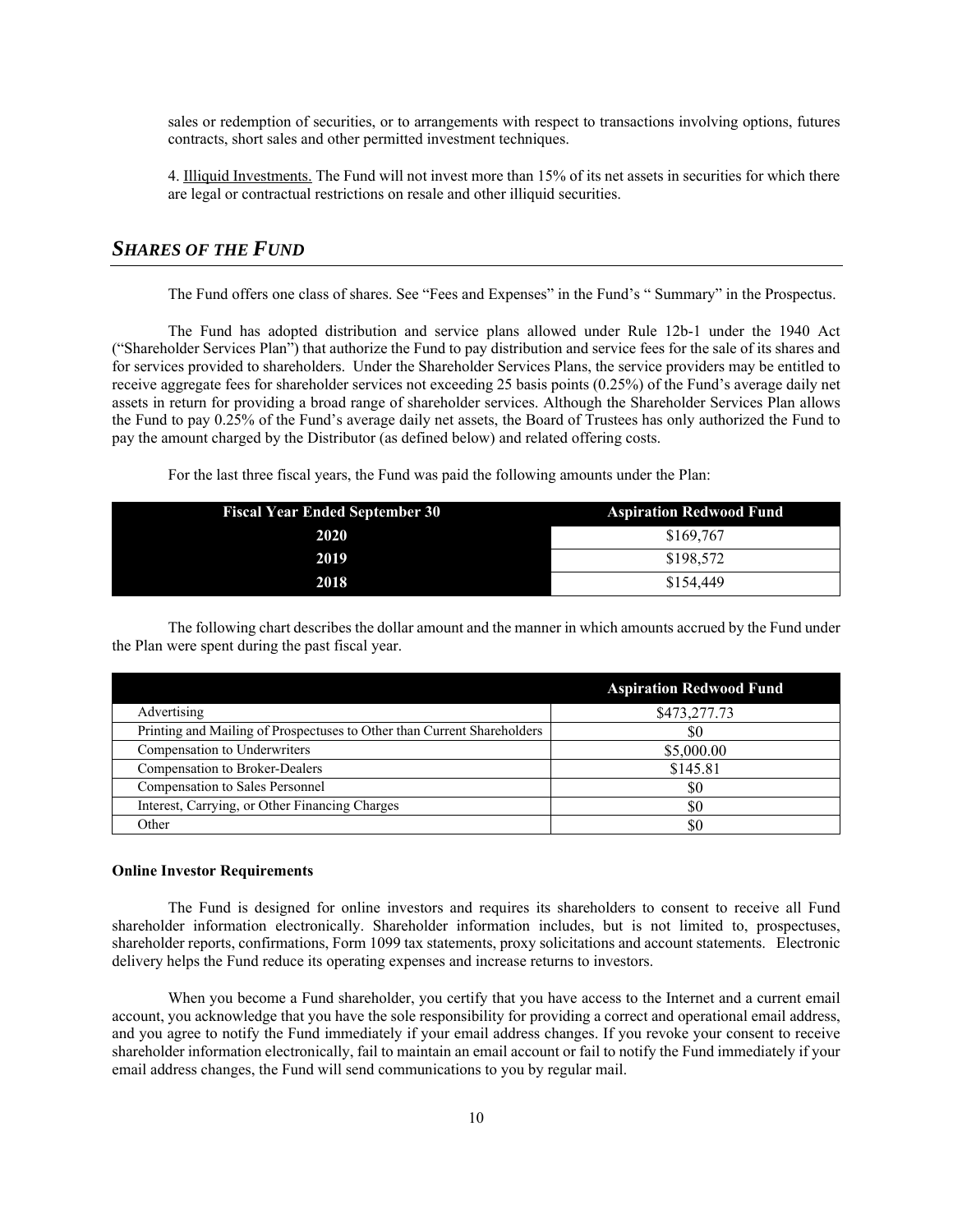### **How to Purchase Shares**

Shares of the Fund may only be purchased by clients of the Adviser. For information about opening an account and purchasing shares of the Fund, please visit www.aspiration.com, available 24 hours a day. Please note that your dividend and capital gain distributions will be automatically reinvested unless you indicate otherwise.

### **How to Redeem Shares**

You may redeem all or part of your investment in the Fund on any day that the Fund is open for business, subject to certain restrictions described below. Redemption requests received by the Fund before the close of regular trading on the NYSE (normally 4:00 p.m. ET) will be effective that day. Redemption requests received by the Fund after the close of regular trading on the NYSE are processed at the NAV determined on the following business day. Shares of the Fund may only be redeemed through www.aspiration.com.

### **Additional Purchase and Redemption Information**

Generally, all purchases must be made in cash. However, the Fund reserves the right to accept payment in readily marketable securities instead of cash in accordance with procedures approved by the Board of Trustees. If payment is made in securities, the Fund will value the securities in the same manner in which it computes its NAV. Generally, all redemptions will be for cash. However, if you redeem shares worth more than the lesser of \$250,000 or 1% of the value of the nest assets of the Fund, the Fund reserves the right to pay part or all of your redemption proceeds in readily marketable securities instead of cash in accordance with procedures approved by the Fund's Board of Trustees. If payment is made in securities, the Fund will value the securities selected in the same manner in which it computes its NAV. This process minimizes the effect of large redemptions on the Fund and its remaining shareholders.

The Fund may suspend the right of redemptions or postpone payment of redemption proceeds, if permitted by the 1940 Act: (i) for any period during which the NYSE is closed or trading on the NYSE is restricted; (ii) for any period during which an emergency exists as a result of which the Fund's disposal of its portfolio securities is not reasonably practicable, or it is not reasonably practicable for the Fund to fairly determine the value of its net assets; or (iii) for such other periods as the Securities and Exchange Commission may by order permit for the protection of the Fund's shareholders.

# *MANAGEMENT OF THE TRUST*

# **THE BOARD OF TRUSTEES**

The Board of Trustees supervises the business activities of the Trust and appoints the officers. Each Trustee serves until the termination of the Trust unless the Trustee dies, resigns, retires or is removed. The Board met six (6) times during the fiscal year ended September 30, 2020.

| Name, Age<br>and Address                                                    | <b>Position</b><br>held with<br><b>Fund or Trust</b> | Length of<br>Time<br><b>Served</b> | <b>Principal Occupation</b><br><b>During Past 5 Years</b>                                                                                                                                                                             | Number of<br>Portfolios in<br>Fund<br><b>Complex</b><br>Overseen by<br><b>Trustee</b> | <b>Other Directorships</b><br><b>Held by Trustee</b><br><b>During Past 5 Years</b>   |  |
|-----------------------------------------------------------------------------|------------------------------------------------------|------------------------------------|---------------------------------------------------------------------------------------------------------------------------------------------------------------------------------------------------------------------------------------|---------------------------------------------------------------------------------------|--------------------------------------------------------------------------------------|--|
| <b>Independent Trustees</b>                                                 |                                                      |                                    |                                                                                                                                                                                                                                       |                                                                                       |                                                                                      |  |
| Chuck Daggs<br>(1947)<br>116 South Franklin Street<br>Rocky Mount, NC 27804 | Independent<br>Trustee                               | Since<br>06/2018                   | Trustee, University of Maryland<br>(January 2014 – Present); Chairman<br>of the Board for Kipp Bay Area<br>School (January $2000 -$ Present);<br>Executive Vice President (Wealth)<br>Management) at Wells Fargo (1998 –<br>$2015$ ). |                                                                                       | Trustee, University of Maryland;<br>Chairman of the Board, Kipp Bay<br>Area Schools. |  |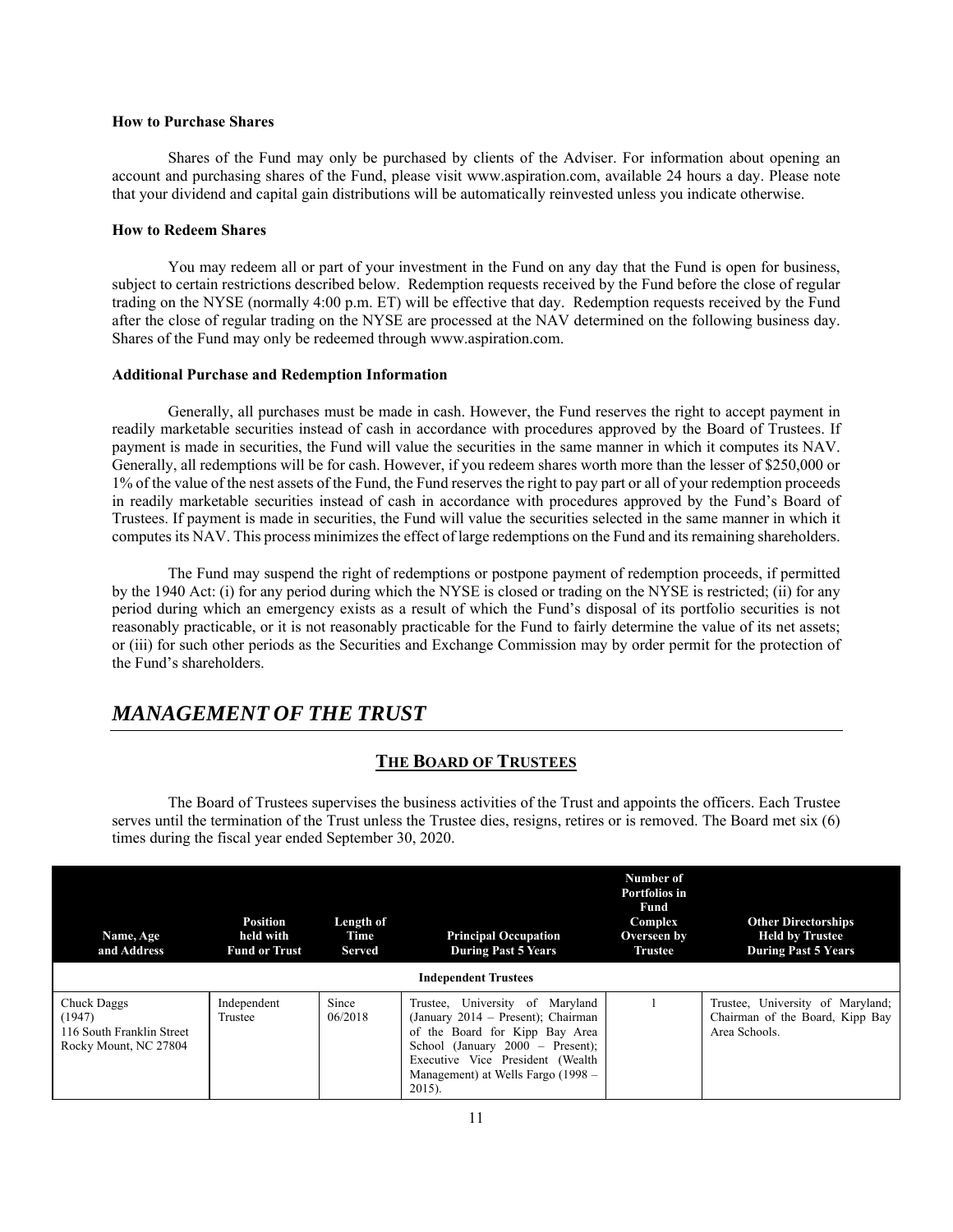| Name, Age<br>and Address                                                                                                        | <b>Position</b><br>held with<br><b>Fund or Trust</b>                                           | Length of<br>Time<br><b>Served</b>                           | <b>Principal Occupation</b><br><b>During Past 5 Years</b>                                                                                                                                                                                                | Number of<br>Portfolios in<br>Fund<br>Complex<br>Overseen by<br><b>Trustee</b> | <b>Other Directorships</b><br><b>Held by Trustee</b><br><b>During Past 5 Years</b>            |
|---------------------------------------------------------------------------------------------------------------------------------|------------------------------------------------------------------------------------------------|--------------------------------------------------------------|----------------------------------------------------------------------------------------------------------------------------------------------------------------------------------------------------------------------------------------------------------|--------------------------------------------------------------------------------|-----------------------------------------------------------------------------------------------|
| Coby A. King<br>(1960)<br>116 South Franklin Street<br>Rocky Mount, NC 27804                                                    | Chairman and<br>Independent<br>Trustee                                                         | Since<br>01/2016                                             | President and Chief Executive Officer<br>of High Point Strategies, LLC (Public<br>Affairs Consulting) since 2013.                                                                                                                                        |                                                                                | None                                                                                          |
| David L. Kingsdale<br>(1963)<br>116 South Franklin Street<br>Rocky Mount, NC 27804                                              | Independent<br>Trustee                                                                         | Since<br>10/2014                                             | of<br>Chief<br>Executive<br>Officer<br>Millennium Dance Media, LLC since<br>2010; Owner of DLK, Inc. (media<br>consulting agency) since 2005.                                                                                                            |                                                                                | The Giving Back Fund (nonprofit)<br>sector); Prime Access<br>Capital<br>(financial services). |
|                                                                                                                                 |                                                                                                |                                                              | Interested Trustee*                                                                                                                                                                                                                                      |                                                                                |                                                                                               |
| Andrei Cherny<br>(1975)<br>116 South Franklin Street<br>Rocky Mount, NC 27804                                                   | Interested Trustee.<br>Principal<br><b>Executive Officer</b><br>and President                  | Trustee<br>Since<br>$08/2017$ :<br>President<br>Since 2/2014 | Chief Executive Officer of Aspiration<br>Partners, LLC since 2013.                                                                                                                                                                                       |                                                                                | Board Member and President for<br>Democracy: a<br>Journal of Ideas<br>(public sector).        |
| Alexandra Horigan<br>(1983)<br>116 South Franklin Street<br>Rocky Mount, NC 27804<br>$\mathbf{m}$ . $\mathbf{r}$ . $\mathbf{r}$ | <b>Interested Trustee</b><br>$\mathbf{A} \mathbf{f}$ $\mathbf{C} \mathbf{I}$<br>$1.3.6$ TT $1$ | Since<br>08/2017                                             | Vice President of Strategic Initiatives<br>of Aspiration Partners, Inc. since<br>2018; Vice President of Operations of<br>Aspiration Partners, Inc. (2012-2018).<br>$\sim$<br>$\sim$ $\sim$<br>$\mathbf{r}$ , $\mathbf{r}$ , $\mathbf{r}$ , $\mathbf{r}$ |                                                                                | None<br>$\mathcal{C}(A) = \mathcal{C}(A)$ . The set of $A \cup A$<br>$T T \cap A$             |

**\*Basis of Interestedness.** Mr. Cherny and Ms. Horigan are each an Interested Trustee because each is an Officer of Aspiration Fund Advisers, LLC, the investment adviser to the Fund.

| Name and<br>Date of Birth                                                      | <b>Position held with</b><br><b>Fund or Trust</b>                           | Length<br>of Time Served | <b>Principal Occupation</b><br><b>During Past 5 Years</b>                                                                                                                                                                                                                                                                           |
|--------------------------------------------------------------------------------|-----------------------------------------------------------------------------|--------------------------|-------------------------------------------------------------------------------------------------------------------------------------------------------------------------------------------------------------------------------------------------------------------------------------------------------------------------------------|
|                                                                                |                                                                             | <b>Officers</b>          |                                                                                                                                                                                                                                                                                                                                     |
| Douglas Tyre<br>(1975)<br>116 South Franklin Street<br>Rocky Mount, NC 27804   | Chief Compliance Officer                                                    | Since 12/2020            | Compliance Director, Cipperman Compliance Services, LLC<br>(07/2019 – Present). Assistant Compliance Director,<br>Cipperman Compliance Services, LLC (2018 – 2019).<br>Manager, Cipperman Compliane Services, LLC (2014 –<br>2014)                                                                                                  |
| Mike Shuckerow<br>(1971)<br>116 South Franklin Street<br>Rocky Mount, NC 27804 | Treasurer, Principal Accounting Officer, and<br>Principal Financial Officer | Since 12/2020            | Chief Legal Officer, Aspiration Partners, Inc. (2019 –<br>present); Chief Executive Officer, Aspiration Financial, LLC<br>$(2019 - present)$ ; Board Advisor, Vestwell $(2016 - present)$ ;<br>Head of Legal and Compliance, Vestwell $(2016 - 2018)$ ;<br>Specialty Regulatory Counsel to CEO, Arectec/Cetera (2014)<br>$-2016$ ). |
| Tracie A. Coop<br>(1976)<br>116 South Franklin Street<br>Rocky Mount, NC 27804 | Secretary                                                                   | Since 12/2019            | General Counsel, The Nottingham Company (2019 –<br>present); Vice President and Managing Counsel, State Street<br>Bank and Trust Company $(2015 - 2019)$ .                                                                                                                                                                          |

The table below sets forth, as of December 31, 2020, the dollar range of equity securities beneficially owned by each Trustee in the Fund, and the aggregate dollar range of equity securities in the Fund complex.

A = None; B = \$1-\$10,000; C= \$10,001-\$50,000; D = \$50,001-\$100,000; and E = over \$100,000.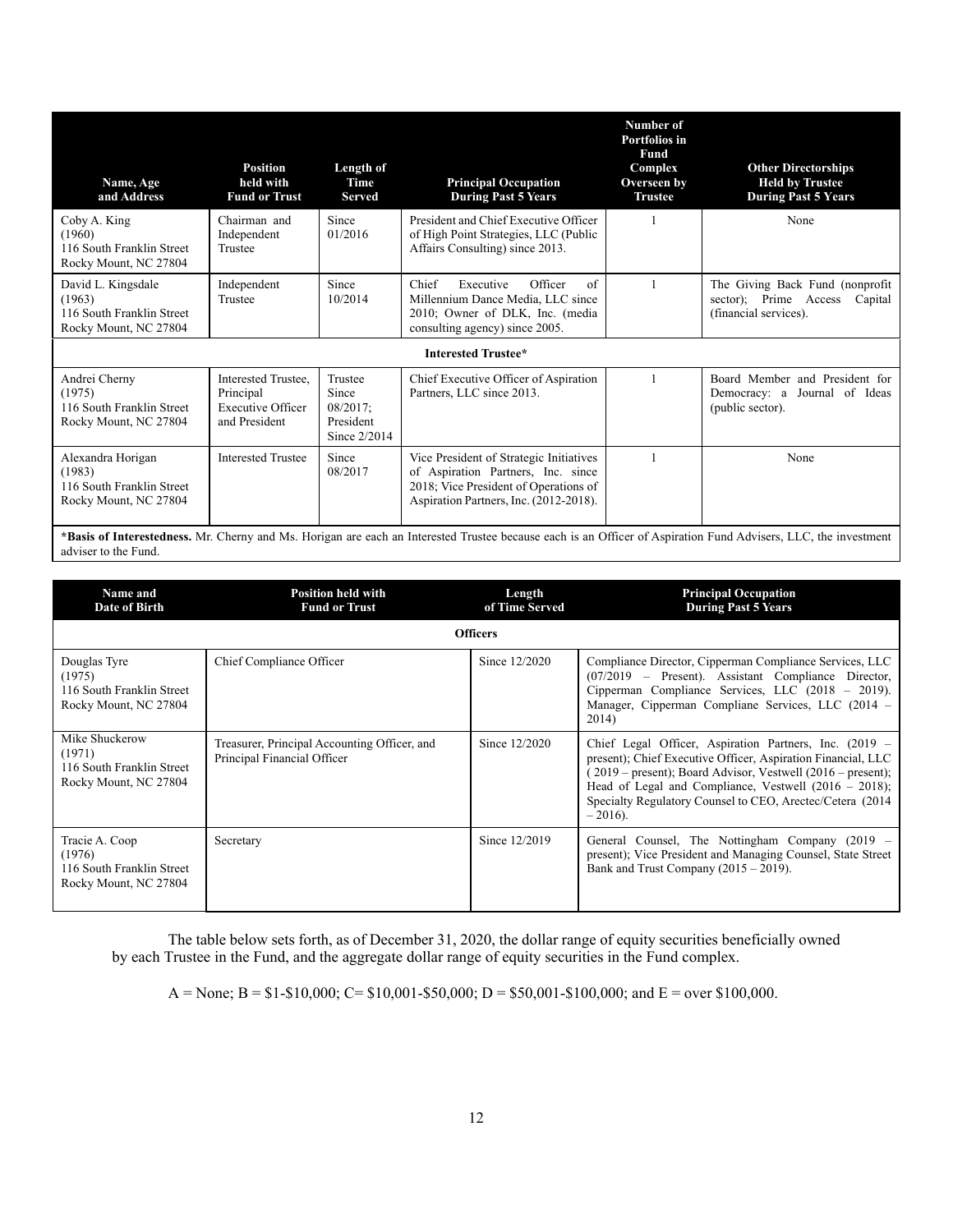| <b>Name of Trustee</b>      | <b>Aggregate Dollar Range of Equity</b><br>Securities in All Funds within the<br><b>Trust Overseen by Trustee</b> |   |  |  |  |  |
|-----------------------------|-------------------------------------------------------------------------------------------------------------------|---|--|--|--|--|
| <b>INDEPENDENT TRUSTEES</b> |                                                                                                                   |   |  |  |  |  |
| Coby King                   |                                                                                                                   | C |  |  |  |  |
| David Kingsdale             | A                                                                                                                 | A |  |  |  |  |
| <b>Charles Daggs</b>        | A                                                                                                                 |   |  |  |  |  |
| <b>INTERESTED TRUSTEES</b>  |                                                                                                                   |   |  |  |  |  |
| Andrei Cherny               | E                                                                                                                 | E |  |  |  |  |
| Alexandra Horigan           | A                                                                                                                 | Α |  |  |  |  |

#### **Trustee Compensation**

Trustees who are deemed "interested persons" of the Trust receive no compensation from the Fund. Independent Trustees each receive \$21,000 per year, and the Chairman of the Board's Audit Committee also receives an additional \$5,250 per year. The Trust has no retirement or pension plans. During the fiscal year ended September 30, 2020, the Trustees received the amounts set forth in the following table for services to the Fund and the Fund Complex.

| <b>Aggregate Compensation</b><br><b>Name of Trustee</b><br>from the Fund |                             | <b>Total Compensation</b><br>from the Fund<br>and Fund Complex <sup>(1)</sup> |  |  |  |
|--------------------------------------------------------------------------|-----------------------------|-------------------------------------------------------------------------------|--|--|--|
|                                                                          | <b>INDEPENDENT TRUSTEES</b> |                                                                               |  |  |  |
| <b>Charles Daggs</b>                                                     | \$15,750                    | \$21,000.00                                                                   |  |  |  |
| Coby King                                                                | \$19,687.50                 | \$26,125                                                                      |  |  |  |
| David Kingsdale                                                          | \$15,750                    | \$21,000                                                                      |  |  |  |
| <b>INTERESTED TRUSTEES</b>                                               |                             |                                                                               |  |  |  |
| Andrei Cherny                                                            | \$0                         | \$0                                                                           |  |  |  |
| Alexandra Horigan                                                        | \$0                         | \$0                                                                           |  |  |  |

<sup>(1)</sup> These amounts reflect compensation received from the Fund and the Aspiration Flagship Fund, which liquidated on March 5, 2020.

### **Leadership Structure and Board of Trustees**

The primary responsibility of the Board of Trustees is to represent the interests of the shareholders of the Trust and to provide oversight of the management of the Trust. There are five Trustees, three of whom are considered not to be "interested persons" (as that term is defined in the 1940 Act) of the Fund, the Adviser or the Fund's Sub-Adviser ("Independent Trustees") in accordance with rules adopted by the SEC. The Chairman of the Board of Trustees is Coby King, who is an Independent Trustee. The Board has adopted Fund Governance Guidelines to provide guidance for effective leadership. The guidance sets forth criteria for Board membership, trustee orientation and continuing education and annual trustee evaluations. The Board reviews quarterly reports from the Investment Adviser and Sub-Adviser providing management services to the Fund, as well as quarterly reports from the Trust's Chief Compliance Officer ("CCO") and other service providers. This process allows the Board to effectively evaluate issues that impact the Trust as a whole as well as issues that are unique to the Fund. The Board has determined that this leadership structure is appropriate to ensure that the regular business of the Board is conducted efficiently while still permitting the Trustees to effectively fulfill their fiduciary and oversight obligations.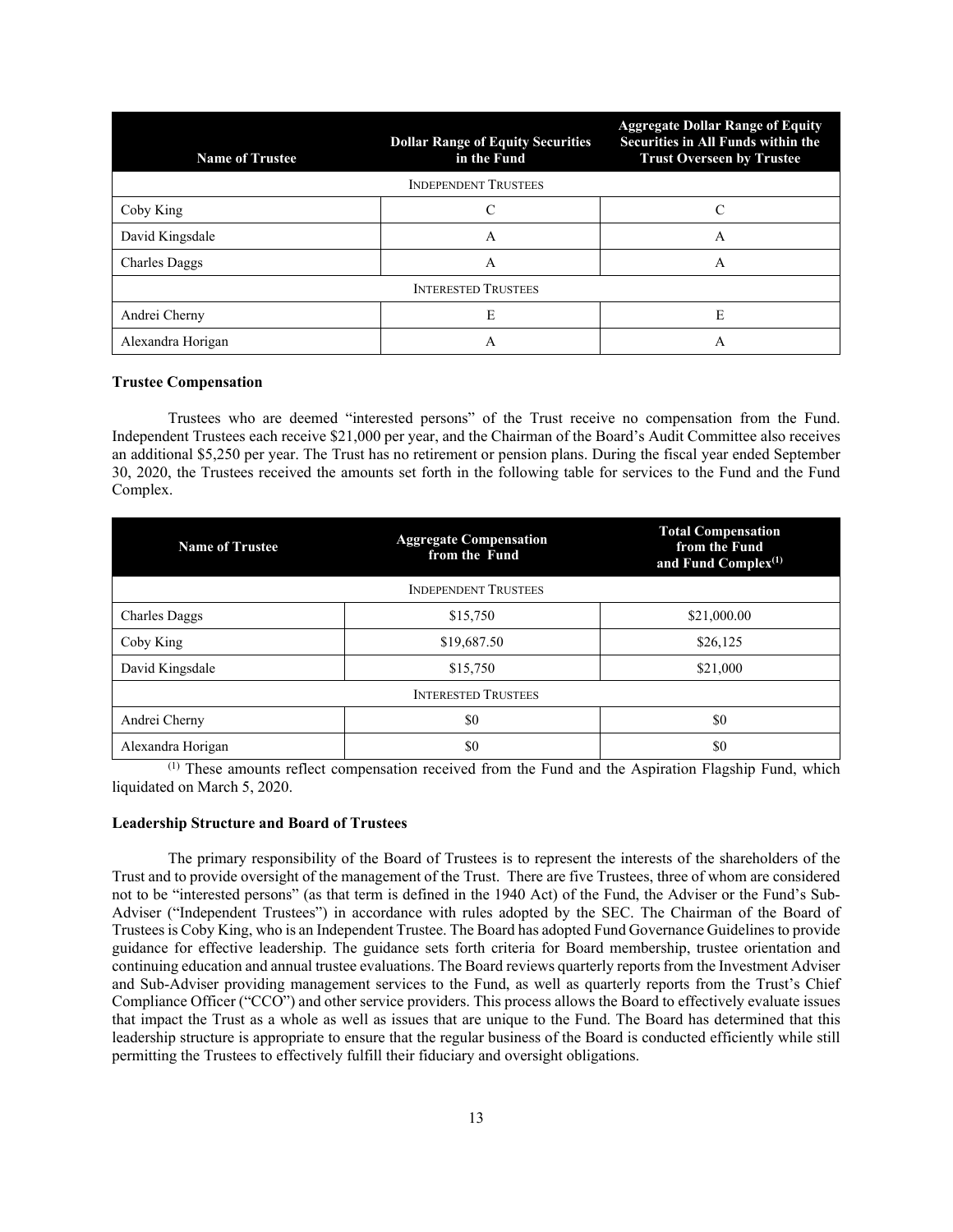The Board reviews its structure and the structure of its committees annually. The Trustees have delegated day to day operations to various service providers whose activities they oversee. The Trustees have also engaged legal counsel that is independent of the Adviser or its affiliates to advise them on matters relating to their responsibilities in connection with the Trust. The Trustees meet separately in an executive session on a quarterly basis and meet separately in executive session with the CCO at least annually. On an annual basis, the Board conducts a selfassessment and evaluates its structure. The Board has two standing committees, the Audit Committee and the Nominating and Governance Committee.

All of the Independent Trustees are members of the Audit Committee. The Audit Committee's function is to oversee the Trust's accounting and financial reporting policies and practices, its internal controls and, as appropriate, the internal controls of certain service providers; to oversee the quality and objectivity of the Trust's financial statements and the independent audit thereof; and to act as a liaison between the Trust's independent registered public accounting firm and the full Board of Trustees. The Audit Committee is able to focus Board time and attention to matters of interest to shareholders and, through its private sessions with the Trust's auditor, CCO and legal counsel, stay fully informed regarding management decisions. The Audit Committee will hold at least one regularly scheduled meeting each fiscal year. The Audit Committee met three (3) times during the fiscal year ended September 30, 2020.

The Nominating and Governance Committee nominates candidates for election to the Board of Trustees, makes nominations for membership on all committees and reviews committee assignments at least annually. The Committee also reviews as necessary the responsibilities of any committees of the Board and whether there is a continuing need for each committee, whether there is a need for additional committees of the Board, and whether committees should be combined or reorganized. The Committee makes recommendations for any such action to the full Board. The Committee also considers candidates for trustees nominated by shareholders. Shareholders may recommend candidates for Board positions by forwarding their correspondence to the Secretary of the Trust at the Trust's address and the shareholder communication will be forwarded to the Committee Chairperson for evaluation. The Committee holds at least one regularly scheduled meeting each fiscal year. All of the Independent Trustees are members of the Committee. The Nominating and Governance Committee met one (1) time during the fiscal year ended September 30, 2020.

### **Board Oversight of Risk**

The Fund is subject to a number of risks, including investment, compliance, operational and financial risks, among others. Risk oversight forms part of the Board's general oversight of the Fund and is addressed as part of various Board and committee activities. Day-to-day risk management with respect to the Fund resides with the Adviser, the Sub-Adviser or other service providers, subject to supervision by the Adviser. The Audit Committee and the Board oversee efforts by management and service providers to manage the risk to which the Fund may be exposed. For example, the Board meets with portfolio managers and receives regular reports regarding investment risk. The Board meets with the CCO and receives regular reports regarding compliance and regulatory risks. The Audit Committee meets with the Trust's Treasurer and receives regular reports regarding fund operations and risks related to the valuation, liquidity, and overall financial reporting of the Fund. From its review of these reports and discussions with management, the Board learns in detail about the material risks to which the Fund is exposed, enabling a dialogue about how management and service providers mitigate those risks.

Not all risks that may affect the Fund can be identified nor can controls be developed to eliminate or mitigate their occurrence or effects. It may not be practical or cost effective to eliminate or mitigate certain risks, the processes and controls employed to address certain risks may be limited in their effectiveness, and some risks are simply beyond the reasonable control of the Fund or the Adviser, its affiliates, or other service providers. Moreover, it is necessary to bear certain risks (such as investment related risks) to achieve the Fund's goals. As a result of the foregoing and other factors, the Fund's ability to manage risk is subject to substantial limitations. The Trustees believe that their current oversight approach is an appropriate way to manage risks facing the Fund, whether investment, compliance, financial, or otherwise. The Trustees may, at any time in their discretion, change the manner in which they conduct risk oversight of the Fund.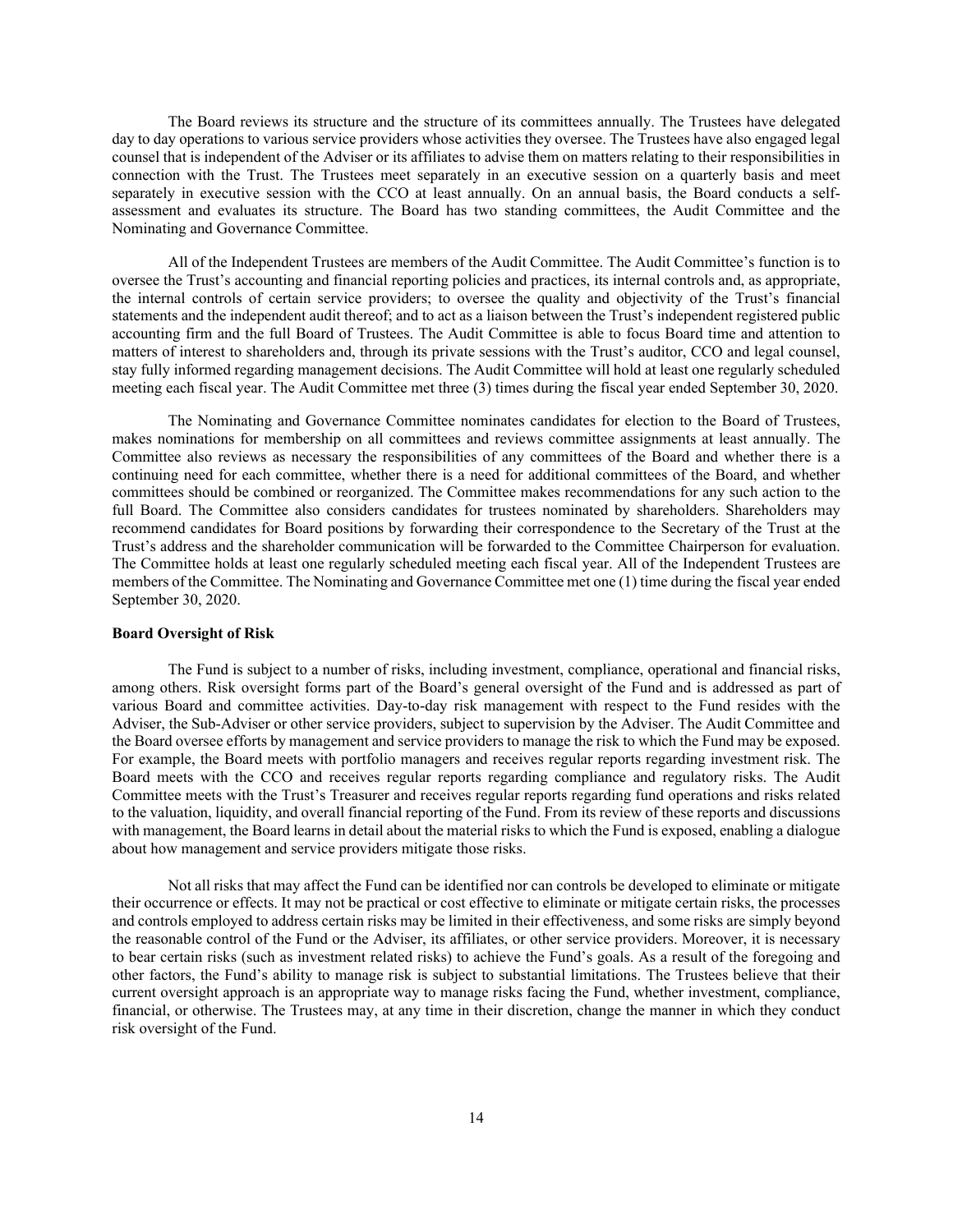### **Trustee Attributes**

The Board believes each of the Trustees has demonstrated leadership abilities and possesses experience, qualifications, and skills valuable to the Fund. Each of the Trustees has substantial business and professional backgrounds that indicate they have the ability to critically review, evaluate and access information provided to them. Below is additional information concerning each particular Trustee and their attributes. The information provided below, and in the chart above, is not all-inclusive. Many Trustee attributes involve intangible elements, such as intelligence, work ethic, the ability to work together and the ability to communicate effectively, exercise judgment, ask incisive questions, manage people and problems or develop solutions.

*Coby King* has more than 30 years of experience in law, public affairs, public relations, politics, and strategic communications. His clients include manufacturers, municipalities, and not-for-profit organizations. He serves and has served on numerous government and non-profit boards as diverse as business advocacy organizations and the Sierra Club. Coby brings a strong knowledge of marketing, government, and long-term strategy to Aspiration.

*David Kingsdale* has more than 25 years of experience as an entrepreneur and investor. He has built numerous successful companies and worked in the hedge fund industry. Mr. Kingsdale has been an active board member of both for-profit and non-profit enterprises. He combines a large-scale vision with a strong strategic understanding of managing growing enterprises.

*Charles Daggs* has nearly 45 years of experience in the financial services industry. During this period, he served as a financial advisor, branch manager, regional manager, and chief executive officer of several New York Stock Exchange member firms before joining Wells Fargo in 1997 as an executive vice president and senior managing director for the wealth management group. As Executive Vice President of Wells Fargo Investments, and later as head of Wells Fargo Investments' nationwide network of 40 wealth regional offices, he was responsible for the growth of private banking, investment management and trust, and brokerage. Mr. Daggs was instrumental in developing and implementing a team based, planning driven, full balance sheet strategy that drove annual revenue growth of 15% and assets under management growth of 10%, resulting in \$350 billion in investment assets under management. Mr. Daggs currently serves as a board chairman for KIPP Bay Area Public Schools, a charter school serving over 5,000 students in underserved communities throughout the Bay Area, and as trustee for the University of Maryland Foundation Board, where he serves on the Investment Policy Committee and the Capital Campaign Committee.

*Andrei Cherny* has spent nearly twenty years working to make the financial system more open and fair. He combines a background as an advisor to some of America's top companies, the co-founder and president of a media startup, a financial fraud prosecutor, a historian, a White House aide, a Navy reserve officer, and a nationally-recognized economic policy expert.

*Alexandra Horigan* has extensive financial services experience, both in retail and electronic brokerages. She has held primary responsibility for the Adviser's operations.

# *CODE OF ETHICS*

The Trust, the Adviser, the Sub-Adviser, and the principal underwriter have each adopted a Code of Ethics (the "Code") under Rule 17j-1 of the 1940 Act. The personnel subject to the Code are permitted to invest in securities, including securities that may be purchased or held by the Fund. Shareholders may obtain a copy of each Code from the SEC's EDGAR website, available at http://www.sec.gov, or by calling the Fund at (800) 683-8529.

# *DISTRIBUTION*

#### **Financial Intermediaries**

The Fund may enter into agreements with financial intermediaries under which the Fund pays the financial intermediaries for services, such as networking, sub-transfer agency and/or omnibus recordkeeping. Payments made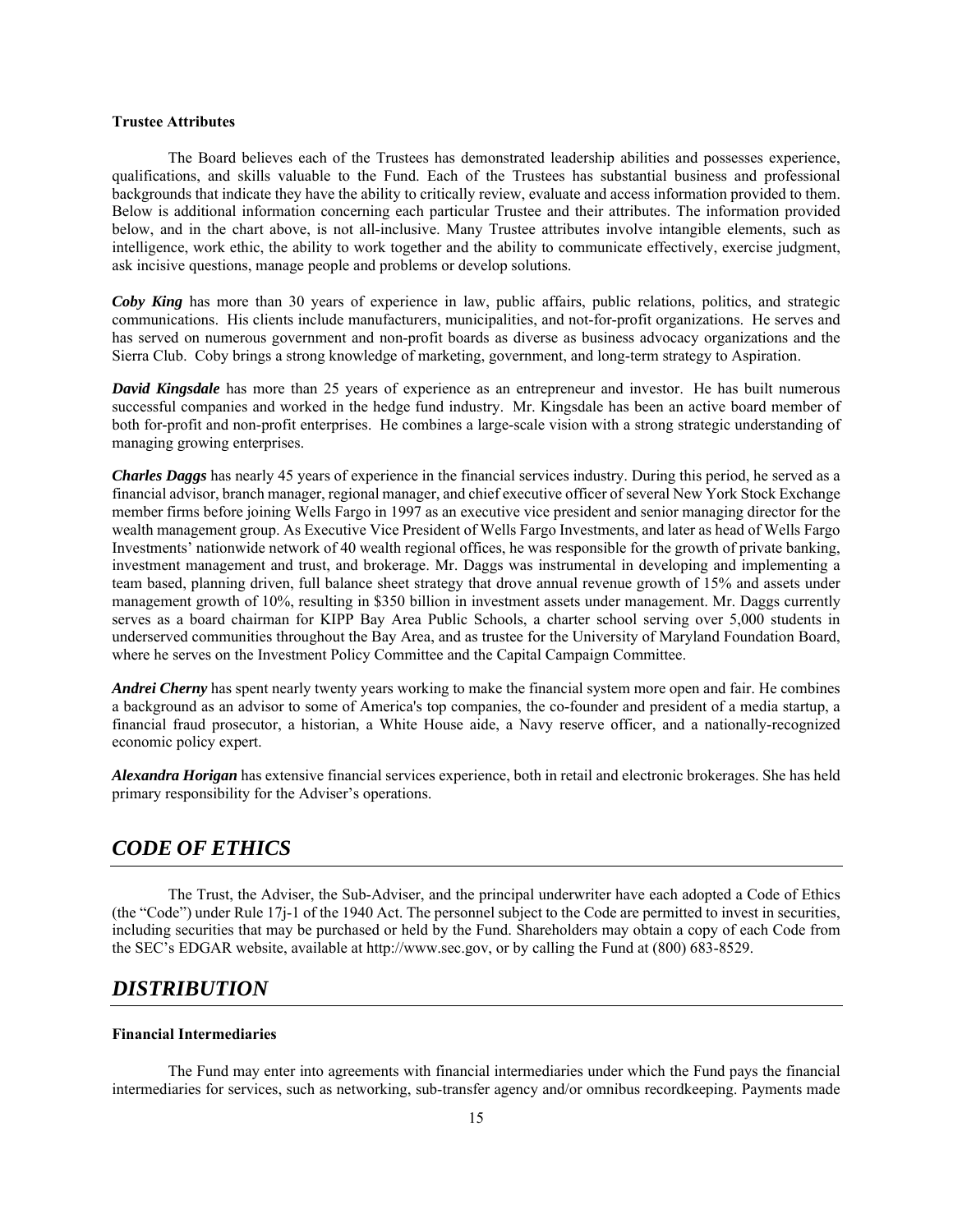pursuant to such agreements generally are based on either (1) a percentage of the average daily net assets of clients serviced by such financial intermediaries, or (2) the number of accounts serviced by such financial intermediary. Any payments made pursuant to such agreements are in addition to, rather than in lieu of, shareholder servicing fees that a financial intermediary may be receiving under an agreement with Capital Investment Group, Inc. ("Distributor"). The Adviser may pay a portion of the fees for networking, sub-transfer agency, and/or omnibus accounting at its own expense and out of its legitimate profits.

### **Payment of Additional Cash Compensation**

On occasion, the Adviser may make payments out of its resources and profits to financial intermediaries as incentives to market the Fund, to cooperate with the Adviser's promotional efforts, or in recognition of the provision of administrative services and marketing and/or processing support. These payments are often referred to as "additional cash compensation" and are in addition to the sales charges and payments to financial intermediaries as discussed in above. The payments are made pursuant to agreements between financial intermediaries and the Adviser and do not affect the price investors pay to purchase shares of the Fund, the amount the Fund will receive as proceeds from such sales, or the amount of other expenses paid by the Fund. Additional cash compensation payments may be used to pay financial intermediaries for: (1) transaction support, including any one-time charges for establishing access to Fund shares on particular trading systems (known as "platform access fees"); (2) program support, such as expenses related to including the Fund in retirement programs, fee-based advisory or wrap fee programs, fund supermarkets, bank or trust company products, and/or insurance programs (e.g., individual or group annuity contracts); (3) marketing support, such as providing representatives of the Adviser access to sales meetings, sales representatives and management representatives; (4) firm support, such as business planning assistance, advertising, and assistance with educating sales personnel about the Fund and shareholder financial planning needs; (5) providing shareholder and administrative services; and (6) providing other distribution-related or asset retention services. Additional cash compensation payments generally are structured as basis point payments on gross or net sales or, in the case of platform access fees, fixed dollar amounts.

In addition to member firms of the Financial Industry Regulatory Authority, Inc. ("FINRA"), the Adviser and Distributor also reserve the ability to make payments, as described above, to other financial intermediaries that sell or provide services to the Fund and its shareholders, such as banks, insurance companies, and plan administrators. These firms may include affiliates of the Adviser. The Adviser, the Distributor, and their affiliates also may pay noncash compensation to financial intermediaries and their representatives in the form of (1) occasional gifts; (2) occasional meals, tickets or other entertainment; and/or (3) sponsorship support of regional or national conferences or seminars. Such non-cash compensation will be made subject to applicable law.

# *CONTROL PERSONS AND PRINCIPAL HOLDERS OF SECURITIES*

#### *Control Persons*

Shareholders owning more than 25% of the shares of a Fund are considered to "control" that Fund as that term is defined under the 1940 Act. Persons controlling a Fund can determine the outcome of any proposal submitted to the shareholders for approval, including changes to the Fund's fundamental policies or the terms of the Investment Advisory Agreement with the Adviser.

### *Management and Beneficial Ownership*

As of December 31, 2020, the Trustees and officers of the Trust as a group owned beneficially (i.e., had direct or indirect voting and/or investment power) less than 1% of the outstanding shares of the Fund. As of December 31, 2020, to the Trust's knowledge, the following shareholders owned of record or beneficially 5% or more of the outstanding shares of the Fund. To the extent that any listed shareholder beneficially owns more than 25% of the fund, it may be deemed to "control" the Fund within the meaning of the 1940 Act and may be able to affect the outcome of certain matters presented for a vote of shareholders.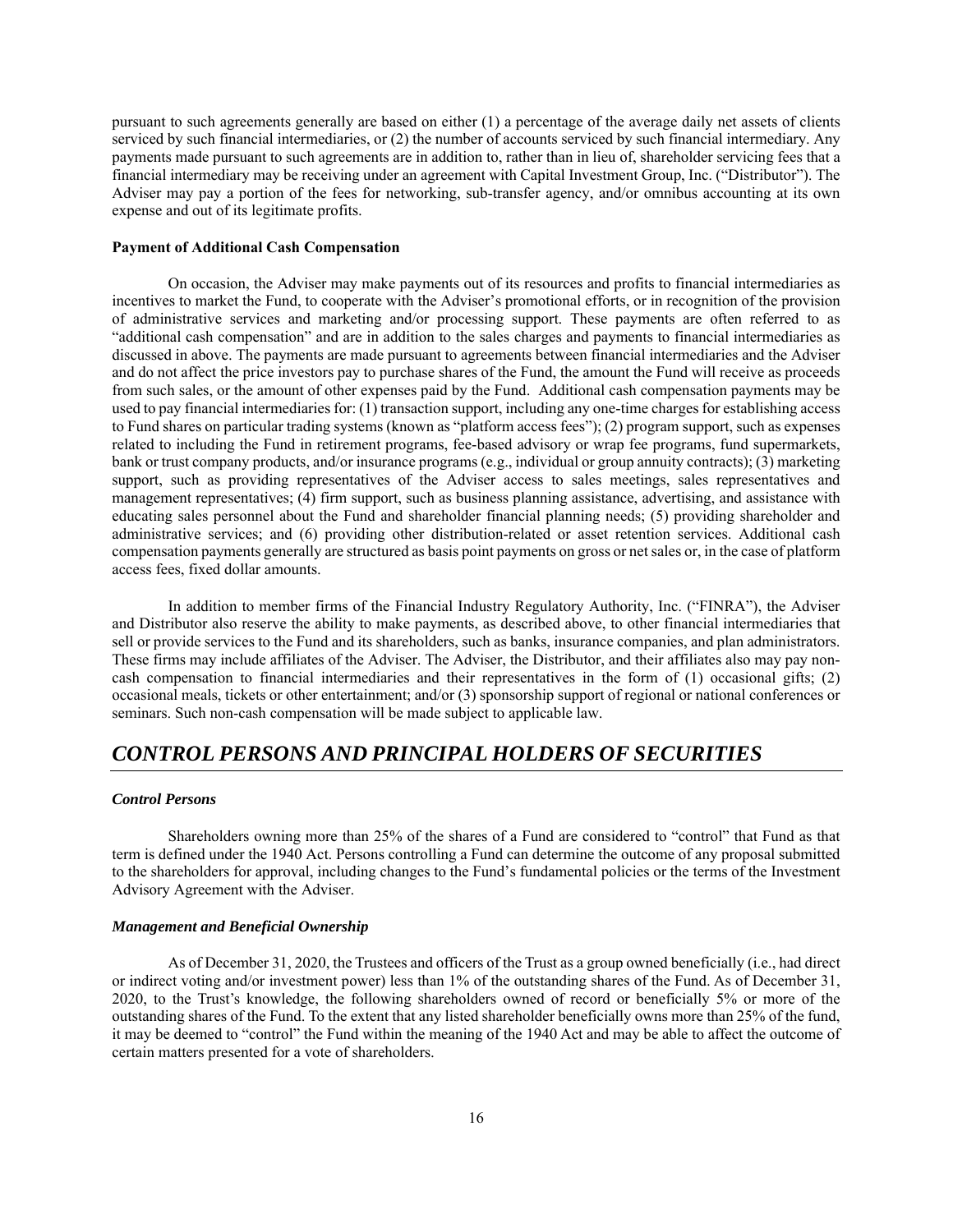| Name and Address of |            |
|---------------------|------------|
| Owner               | Percentage |
|                     |            |

None.

# e of Ownership

# *INVESTMENT ADVISORY AND OTHER SERVICES*

# **THE INVESTMENT ADVISER**

Aspiration Fund Adviser, LLC serves as the investment adviser to the Fund. The Adviser's principal place of business is 4551 Glencoe Avenue, Marina Del Rey, CA 90292. The Adviser was formed for the purpose of advising the Fund, and as of September 30, 2020, had approximately \$100.2 million in assets under management. Under the terms of the Trust's investment advisory agreement with the Adviser ("Investment Advisory Agreement"), the Adviser is subject to the supervision of the Board of Trustees, provides or arranges to be provided to the Fund such investment advice as it deems advisable and will furnish or arrange to be furnished a continuous investment program for the Fund consistent with the Fund's investment objective and policies.

The Fund pays no fees to the Adviser as compensation for management services. Only clients of the Adviser may invest in the Fund. These advisory clients must establish an advisory relationship and open an individual advisory account with the Adviser before investing in the Fund. The Adviser does not impose a set fee to manage individual advisory accounts. Instead, advisory clients can pay the Adviser a fee in the amount they believe is fair, ranging from 0% to 2% of the value of the account. In addition, the Adviser donates a portion of its fees to charity in an amount equal to 10% of its earnings after deducting the sub-advisory fee paid to the Sub-Adviser.

The Investment Advisory Agreement will continue for an initial term of two years, and on a year-to-year basis thereafter, provided that continuance is approved at least annually by vote of the Board of Trustees or by vote of the holders of a majority of the outstanding voting securities of the Fund. In either event, it must also be approved by vote of a majority of the Trustees who are neither parties to the agreement nor interested persons, as defined in the 1940 Act, cast in person at a meeting called for the purpose of voting on such approval. The Agreement may be terminated at any time, on 60 days written notice, without the payment of any penalty, by vote of the Board of Trustees or by vote of a majority of the outstanding voting securities of the Fund. In the event of its assignment, the Agreement will terminate automatically.

The Adviser ensures compliance with the Fund's investment policies and guidelines but has delegated dayto-day investment decisions for the Fund to the Sub-Adviser.

Expense Limitation Agreement.In the interest of limiting expenses of the Fund, the Adviser has entered into an Expense Limitation Agreement with the Trust, pursuant to which the Adviser has agreed to waive or limit its fees and to assume other expenses so that the total annual operating expenses of the Fund (other than brokerage fees and commission, acquired funds fees and expenses, fees and expenses associated with investments in other collective investment vehicles or derivative instruments, borrowing costs, taxes, or extraordinary expenses, such as litigation and indemnification expenses) are limited to 0.50% of the average daily net assets of the Fund for the period ending January 31, 2022. The Expense Limitation Agreement can only be terminated prior to that date by a majority of the Fund's Board of Trustees who are not "interested persons" of the Trust, as defined in the 1940 Act, or a majority vote of the outstanding voting securities of the Trust. It is expected that the Expense Limitation will automatically renew upon the effective date of the Fund's annual update to its registration statement. Any fees or expenses waived or reimbursed by the Adviser are subject to repayment by the Fund within the three fiscal years following the fiscal year in which the expenses were incurred if the Fund is able to make the repayment without exceeding its current Maximum Operating Expense Limit or the Maximum Operating Expense Limit in place at the time of the initial Agreement.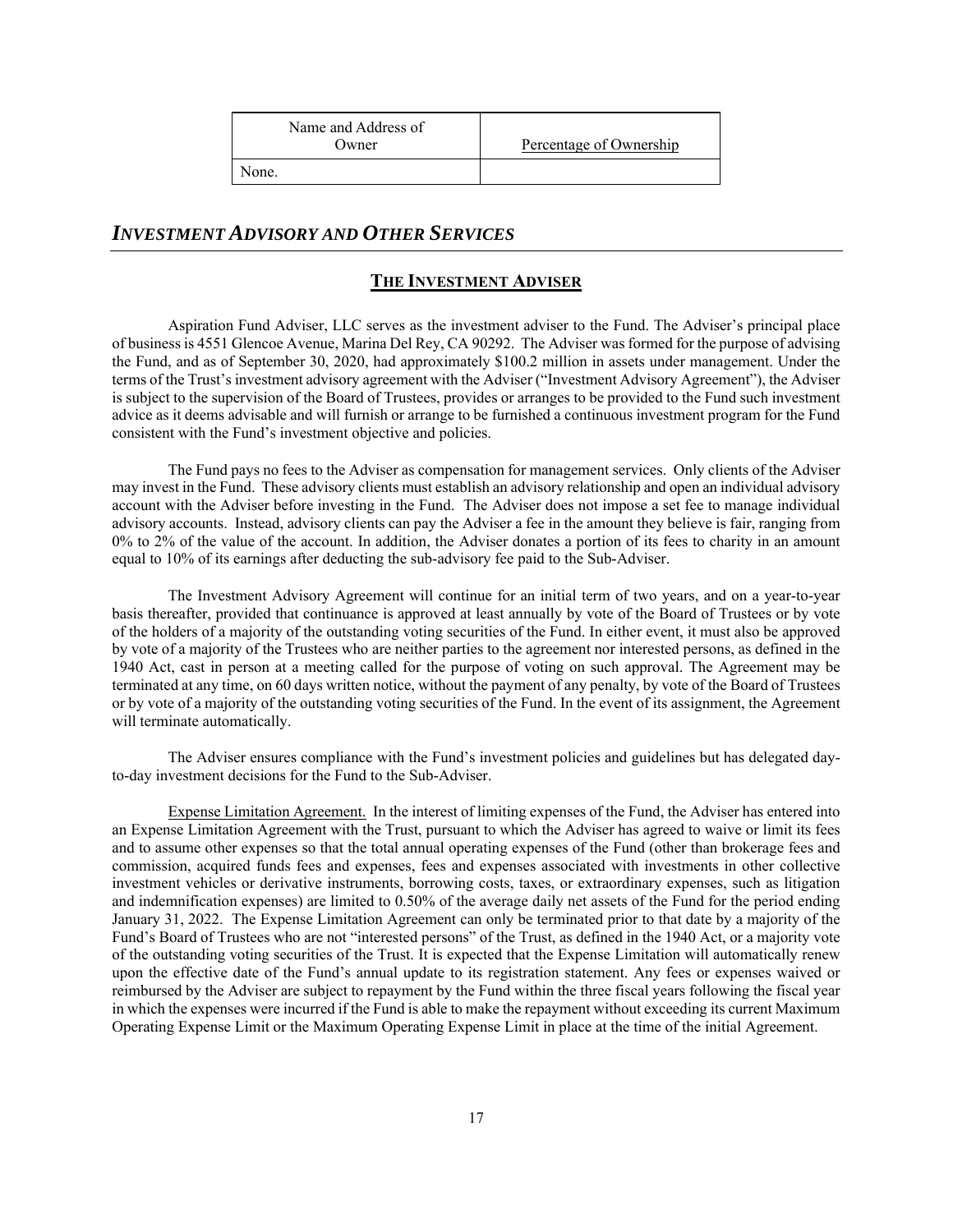### **THE INVESTMENT SUB-ADVISER**

The Adviser has engaged UBS Asset Management (Americas) Inc. to serve as Sub-Adviser to the Fund pursuant to a sub-advisory agreement between the Adviser and the Sub-Adviser. The Sub-Adviser's principal place of business is One North Wacker Drive, Chicago, IL 60606. Subject to the authority of the Board of Trustees and oversight by the Adviser, the Sub-Adviser is responsible for management of the Fund's investment portfolio according to the Fund's investment objective, policies and restrictions. The Sub-Adviser is entitled to receive an annual subadvisory fee, paid by the Adviser – not the Fund – for advisory services provided to the Fund, according to a formula. In addition, the Sub-Adviser donates a portion of its fees to charity. The Sub-Adviser donates 10% of its fees after receiving its fee from the Adviser. For the fiscal years ended September 30, 2020, September 30, 2019, and September 30, 2018, , the aggregate fees paid by the Adviser to the Sub-Adviser in total were \$225,516, \$229,174, and \$156,180, respectively. This amount was 0.25%, 0.27%, and 0.25%, respectively, of the Fund's average daily net assets.

#### Portfolio Manager Holdings

The table below shows the amount of the Fund's equity securities beneficially owned by the portfolio manager as of September 30, 2020 and stated as one of the following ranges:  $A = None$ ;  $B = $1-$10,000$ ;  $C = $10,001$ - $$50,000; D = $50,001 - $100,000; E = $100,001 - $500,000; F = $500,001 - $1,000,000;$  and G = over \$1,000,000.

| Name of<br><b>Portfolio Manager</b> | <b>Dollar Range of</b><br><b>Equity Securities in the Fund</b> |
|-------------------------------------|----------------------------------------------------------------|
| Joseph Elegante                     |                                                                |
| Adam Jokich                         |                                                                |

### Other Portfolio Manager Information

The portfolio manager also is responsible for managing other account portfolios in addition to the Fund. A portfolio manager's management of other accounts may give rise to potential conflicts of interest in connection with their management of the Fund investments on the one hand and the investments of the other accounts, on the other. The side-by-side management of the Fund and other accounts presents a variety of potential conflicts of interests. For example, the portfolio manager may purchase or sell securities for one portfolio and not another. The performance of securities within one portfolio may differ from the performance of securities in another portfolio. In some cases, another account managed by the same portfolio manager may compensate the Adviser or Sub-Adviser based on performance of the portfolio held by that account. Performance-based fee arrangements may create an incentive for the Adviser or Sub-Adviser to favor higher fee-paying accounts over other accounts, including accounts that are charged no performance-based fees, in the allocation of investment opportunities. Another potential conflict could arise in instances in which securities considered as investments for the Fund are also appropriate investments for other investment accounts managed by the Adviser or Sub-Adviser.

Investors in the Fund must be clients of the Adviser, and the Adviser's advice is limited to advising such clients to invest in the Fund. Because the investment strategy for the Fund and client investment strategies are identical, and because the Fund is the only other client of the Adviser, the Adviser does not believe that material conflicts of interest exist between the investment strategy of the Fund and the strategies of other accounts managed by the portfolio manager.

The Sub-Adviser does manage other accounts and investment vehicles. However, the Sub-Adviser has adopted policies and procedures that seek to mitigate conflicts and to ensure that all clients are treated fairly and equally. Investment decisions for the Fund are made by the Sub-Adviser with a view to achieving its investment objective. Some securities considered for investment by the Fund may also be appropriate for other clients served by the Sub-Adviser. Investment decisions are a product of many factors. Thus, a particular security may be bought or sold for certain clients even though it could have been bought or sold for other clients at the same time. If a purchase or sale of securities consistent with the investment policies of the Fund and one or more of these clients is considered at or about the same time, transactions in such securities will be allocated among the Fund and clients in a manner deemed fair and reasonable by the Sub-Adviser. The Sub-Adviser may aggregate orders for the Fund with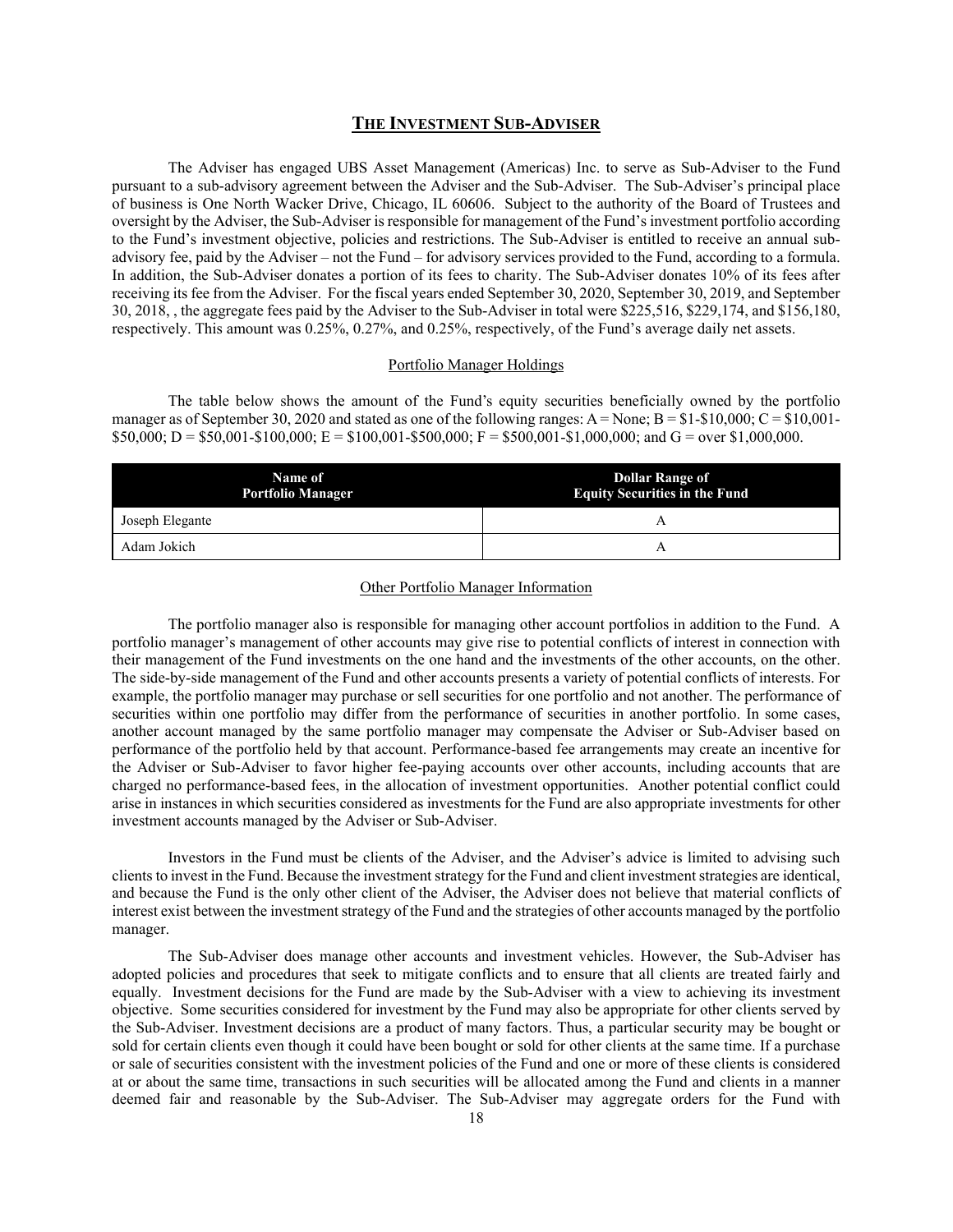simultaneous transactions entered into on behalf of its other clients so long as price and transaction expenses are averaged either for the portfolio transaction or for that day. Client trades are typically aggregated under its trading procedures for similar types of accounts – i.e. those with full discretion, directed brokerage clients, directed investment policy and/or restrictions, and funds with daily cash flow differences (usually mutual funds with daily inflows or outflows such as the Fund). These similar accounts will participate in bunched trades with the price averaged among the accounts. Execution among the different types of accounts rotates on an ongoing basis so that over time each type of account executes first, and then second, and then third, and so forth, so that all accounts ultimately receive equal trading treatment. A particular security may be bought for one or more clients when one or more clients are selling the security. In some instances, one client may sell a particular security to another client. It also sometimes happens that two or more clients simultaneously purchase or sell the same security, in which event each day's transactions in such security are, insofar as possible, averaged as to price and allocated between such clients in a manner which in the Sub-Adviser's opinion is equitable to each and in accordance with the amount being purchased or sold by each. There may be circumstances when purchases or sales of portfolio securities for one or more clients will have an adverse effect on other clients, including the Fund.

The following tables indicate the number of accounts and asset under management (in millions) for each type of account for the portfolio manager as of September 30, 2020.

|                                                     | <b>Registered Investment</b><br><b>Companies</b> |                     | <b>Other Pooled Investment</b><br><b>Vehicles</b> |                     |                                        | <b>Other Accounts</b> |
|-----------------------------------------------------|--------------------------------------------------|---------------------|---------------------------------------------------|---------------------|----------------------------------------|-----------------------|
| <b>Portfolio Manager</b>                            | <b>Number</b><br>оf<br><b>Accounts</b>           | <b>Total Assets</b> | <b>Number</b><br>оf<br><b>Accounts</b>            | <b>Total Assets</b> | <b>Number</b><br>оf<br><b>Accounts</b> | <b>Total Assets</b>   |
| <b>All Accounts</b>                                 |                                                  |                     |                                                   |                     |                                        |                       |
| Joseph Elegante                                     | 4                                                | \$341.06M           | 22                                                | \$5,869.10M         | 3706                                   | \$8,367.26M           |
| Adam Jokich                                         |                                                  | \$26.78M            | 6                                                 | \$1,328.80M         | 106                                    | \$1,400.51M           |
| <b>Accounts with Performance-Based Advisory Fee</b> |                                                  |                     |                                                   |                     |                                        |                       |
| Joseph Elegante                                     | $\theta$                                         | \$0                 | $\theta$                                          | \$0                 | $\theta$                               | \$0                   |
| Adam Jokich                                         |                                                  |                     |                                                   |                     |                                        |                       |

### Portfolio Manager Compensation

The Sub-Adviser compensates the portfolio managers for their management of the Fund. The portfolio managers' compensation consists of a fixed salary and a discretionary annual bonus. The annual bonus is not based on the investment performance of the Fund's portfolio. Instead, the annual bonus is based on an overall review and assessment of the portfolio managers' job performance.

### **FUND SERVICES**

### *Administrator and Accounting Services*

The Nottingham Company, 116 South Franklin Street, Post Office Box 69, Rocky Mount, North Carolina 27802-0069 serves as the administrator and Fund accounting agent (Administrator) for the Fund.

Nottingham Shareholder Services, LLC ("Transfer Agent"), a North Carolina limited liability company, serves as transfer, dividend paying, and shareholder servicing agent for the Fund. The Transfer Agent maintains the records of each shareholder's account, answers shareholders' inquiries concerning their accounts, processes purchases and redemptions of Fund shares, acts as dividend and distribution disbursing agent and performs other accounting and shareholder service functions. The fees and certain expenses of the Transfer Agent, Custodian, Fund Accounting Agent and Administrator are paid by the Fund.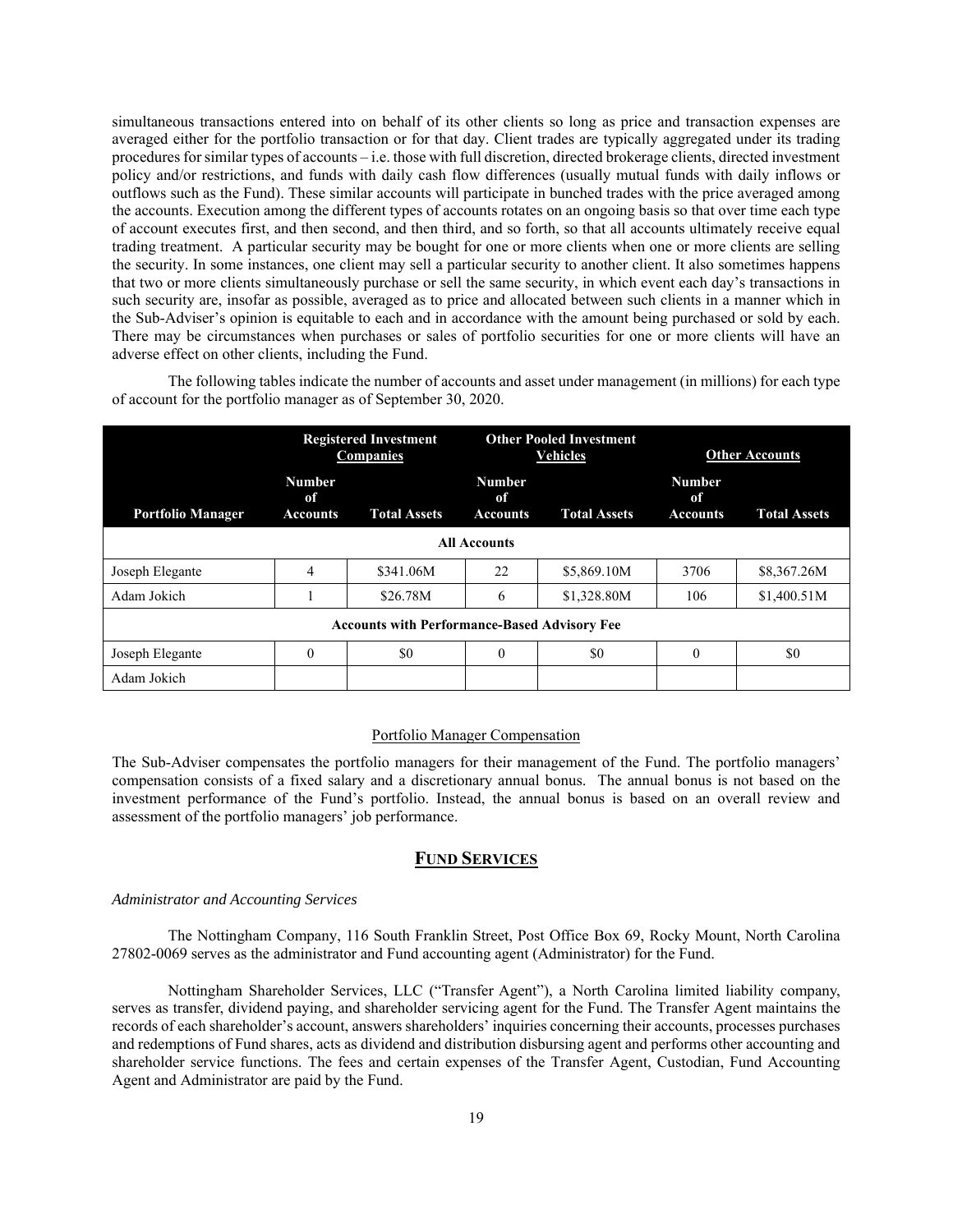The following chart shows the total dollar amounts that the Fund paid to the Administrator for the last three fiscal years:

| Fund                           | 2020     | 2019      | 2018     |
|--------------------------------|----------|-----------|----------|
| <b>Aspiration Redwood Fund</b> | \$97,619 | \$114,568 | \$64,957 |

#### *Compliance Services Administrator*

The Trust has entered into a compliance services arrangement with Cipperman Compliance Services, LLC, located at 500 East Swedesford Road, Suite 104, Wayne, Pennsylvania, 19087. The Trust's Chief Compliance Officer will prepare and update the Trust's compliance manual and monitor and test compliance with the policies and procedures under the Trust's compliance manual.

#### *Distributor*

Capital Investment Group, Inc., located at 100 E. Six Forks Road, Suite 200, Raleigh, North Carolina 27609 (the "Distributor") provides distribution services to the Fund pursuant to a distribution agreement with the Trust. Under its agreement with the Trust, the Distributor acts as an agent of the Trust in connection with the offering of the shares of the Fund on a continuous basis. The Distributor has no obligation to sell any specific quantity of Fund shares. The Distributor, and its officers have no role in determining the Fund's investment policies or which securities to buy or sell. The Distributor may enter into agreements with selected broker-dealers, banks, or other financial institutions for distribution of shares of the Fund. The Trust in its discretion also may issue shares of the Fund otherwise than through Distributor in connection with: (i) the payment or reinvestment of dividends or distributions; (ii) any merger or consolidation of the Trust or the Fund with any other investment company or trust or any personal holding company, or the acquisition of the assets of any such entity or another series of the Trust; (iii) any offer of exchange authorized by the Board of the Trustees; (iv) any sales of shares to Trustees and officers of the Trust or to Distributor or such other persons identified in the Prospectus; or (v) the issuance of such shares to a unit investment trust if such unit investment trust has elected to use shares as an underlying investment.

The Board of Trustees has appointed Aspiration Financial LLC to replace Capital Investment Group, Inc. as the Fund's principal underwriter and distributor. Capital Investment Group, Inc. is expected to continue serving as the Fund's principal underwriter and distributor until such time as the officers of the Trust provide Capital Investment Group, Inc. with appropriate termination notice.

The Distributor received the following commissions and other compensation from the Fund during the fiscal year ended September 30, 2020:

| <b>Net Underwriting</b><br>Discounts and<br>Commissions | Compensation<br>on Redemptions<br>and Repurchases | <b>Brokerage</b><br><b>Commissions</b> | <b>Other</b><br>Compensation |
|---------------------------------------------------------|---------------------------------------------------|----------------------------------------|------------------------------|
| \$0                                                     | \$0                                               | \$0                                    | \$5,000                      |

#### *Custodian*

 UMB Bank, N.A. ("Custodian") serves as the Fund's custodian. The Custodian acts as the Trust's depository, provides safekeeping of its portfolio securities, collects all income and other payments with respect thereto, disburses funds at the Trust's request and maintains records in connection with its duties.

#### *Securities Lending*

The Fund did not engage in securities lending during the fiscal year ended September 30, 2020.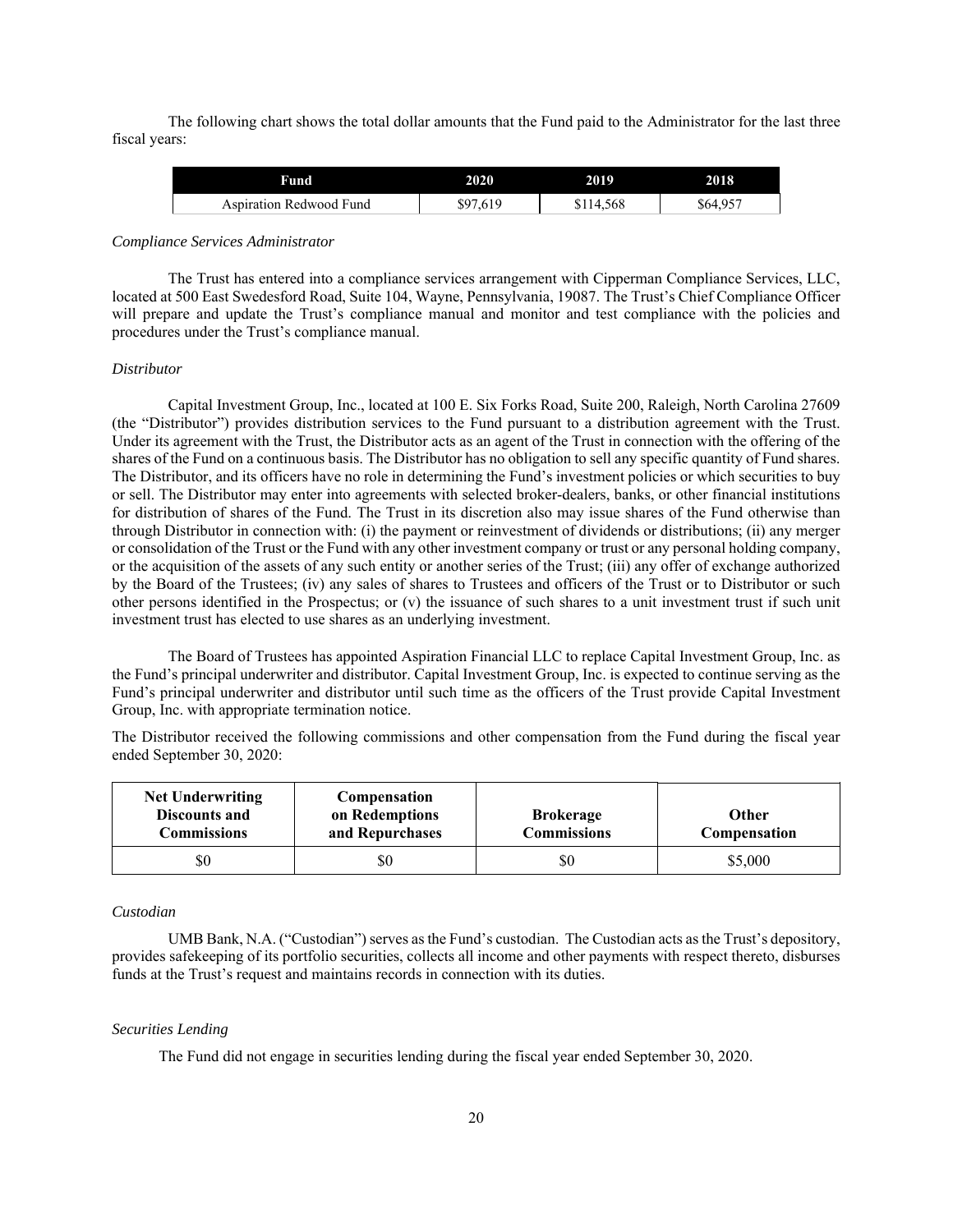### **INDEPENDENT REGISTERED PUBLIC ACCOUNTING FIRM**

The firm of Deloitte & Touche LLP, located at 555 West 5<sup>th</sup> Street, Suite 2700, Los Angeles, California 90013, has been selected as independent registered public accounting firm for the Fund for the fiscal year ending September 30, 2021, in accordance with the requirements of the 1940 Act and the rules thereunder. Deloitte & Touche LLP will perform an annual audit of the Fund's financial statements and provides financial, tax and other attest services as requested.

# *BROKERAGE ALLOCATION AND OTHER PRACTICES*

Subject to policies established by the Board, the Sub-Adviser is responsible for the Fund's portfolio decisions and the placing of the Fund's portfolio transactions. In placing portfolio transactions, the Adviser seeks the best qualitative execution, taking into account such factors as price (including the applicable brokerage commission or dealer spread), the execution capability, financial responsibility and responsiveness of the broker or dealer and the brokerage and research services provided by the broker or dealer. The Adviser generally seeks favorable prices and commission rates that are reasonable in relation to the benefits received.

All decisions concerning the purchase and sale of securities and the allocation of brokerage commissions on behalf of the Fund are made by the Sub-Adviser. In selecting broker-dealers to use for such transactions, the Sub-Adviser will seek to achieve the best overall result for the Fund taking into consideration a range of factors that include not just price, but also the broker's reliability, reputation in the industry, financial standing, infrastructure, research and execution services and ability to accommodate special transaction needs. The Sub-Adviser will use knowledge of the Fund's circumstances and requirements to determine the factors that the Sub-Adviser takes into account for the purpose of providing the Fund with "best execution." In selecting qualified broker-dealers to execute brokerage transactions, the Sub-Adviser may consider broker-dealers who provide or procure for the Sub-Adviser brokerage or research services or products within the meaning of Section 28(e) of the Securities Exchange Act of 1934, as amended. Such services and products may include fundamental research reports and technical and portfolio analyses. Certain of the brokerage and research services received may benefit some or all of the Sub-Adviser's clients and accounts under the management of the Sub-Adviser and may not benefit directly the Fund. Broker-dealers who provide such services may receive a commission which is in excess of the amount of the commission another broker-dealer may have charged if in the judgment of the Sub-Adviser the higher commission is reasonable in relation to the value of the brokerage and research services rendered. All commissions paid, regardless of whether the executing broker-dealer provides research services, will generally be within a competitive range for full service brokers.

The following shows the aggregate amount of brokerage commissions paid by the Fund during its three most recent fiscal years, as applicable.

| Fund                      | 2020                | 2019     | 2018     |
|---------------------------|---------------------|----------|----------|
| Redwood Fund<br>sniration | $\mathbf{a}$<br>890 | \$94.049 | \$47,683 |

The increase in brokerage commissions from fiscal year 2018 to fiscal year 2019 was primarily due to the increase in trading volume and use of multiple brokers.

# *DETERMINATION OF SHARE PRICE*

The price of the shares is based on the Fund's net asset value per share ("NAV"). The NAV is determined at the close of regular trading of the New York Stock Exchange ("NYSE"), normally 4:00 p.m. Eastern time ("ET") on each day that the NYSE is open for trading. The Fund will not price its shares on the following holidays: New Years' Day, Martin Luther King, Jr. Day, Presidents' Day, Good Friday, Memorial Day, Independence Day, Labor Day, Thanksgiving Day and Christmas Day. For a description of the methods used to determine the NAV, see "Calculating the Fund's NAV" in the Prospectus.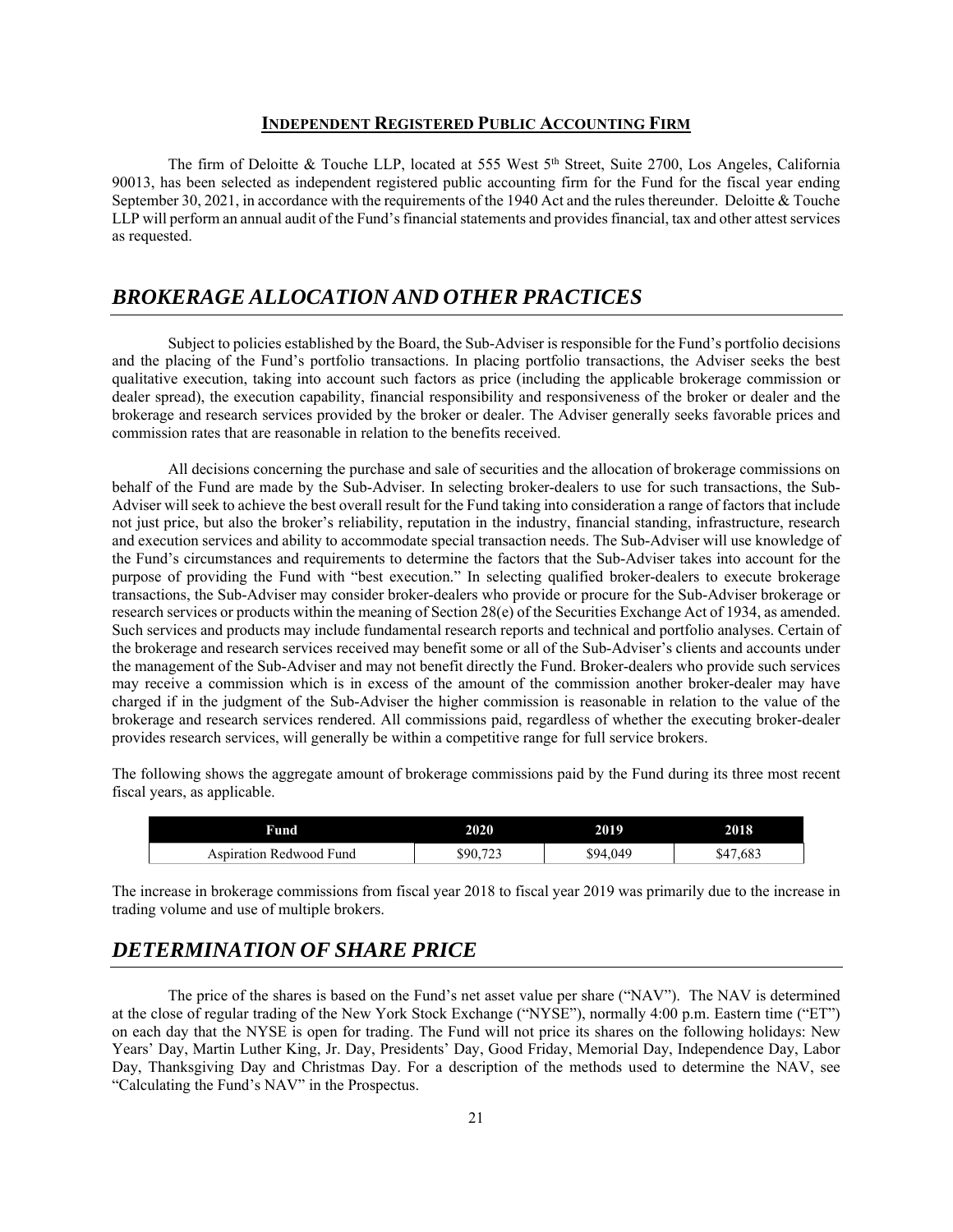Shares of open-end investment companies (i.e., mutual funds) are valued at their respective NAV.

Equity securities generally are valued by using market quotations but may be valued on the basis of prices furnished by a pricing service when it is determined that such prices accurately reflect the fair market value of such securities. Securities that are traded on any stock exchange or on the NASDAQ over-the-counter market are generally valued by the pricing service at the last quoted sale price. Lacking a last sale price, an equity security is generally valued by the pricing service at its last available quotation. When (i) market quotations are not readily available, (ii) the market quotation or the price provided by the pricing service does not accurately reflect the current market value, (iii) restricted or illiquid securities are being valued, or (iv) an event occurs after the close of trading (but prior to the time the Fund's NAV is calculated) that materially affects fair value, securities are valued as determined in good faith by the, Fair Value Committee established by the Board of Trustees in conformity with policies adopted by and subject to review of the Board of Trustees. The circumstances under which an Underlying Fund will use fair value pricing and the methods used are disclosed in the offering documents for the Underlying Fund, which may include the Underlying Fund's prospectus and SAI.

Fixed income securities, including short-term investments with maturities of less than 61 days when acquired, are normally valued on the basis of prices obtained from independent third-party pricing services approved by the Board of Trustees, which are generally determined with consideration given to institutional bid and last sale prices and take into account securities prices, yield, maturity, call features, ratings, institutional sized trading in similar groups of securities and developments related to specific securities. If the Sub-Adviser decides that a price provided by the pricing service does not accurately reflect the fair market value of the securities, when prices are not readily available from a pricing service, or when restricted or illiquid securities are being valued, securities are valued at fair value as determined in good faith by the Fair Value Committee, in conformity with guidelines adopted by and subject to review of the Board of Trustees.

# *REDEMPTION IN-KIND*

The Fund does not intend to redeem shares in any form except cash. However, if the amount redeemed is over the lesser of \$250,000 or 1% of the Fund's net assets, the Fund has the right to redeem shares by giving the redeeming shareholder the amount that exceeds the lesser of \$250,000 or 1% of the Fund's net assets in securities instead of cash. In the event that an in-kind distribution is made, a shareholder may incur additional expenses, such as the payment of brokerage commissions, on the sale or other disposition of the securities received from the Fund.

# *TAX CONSEQUENCES*

The following discussion of certain U.S. federal income tax consequences is general in nature and should not be regarded as an exhaustive presentation of all possible tax ramifications. Each shareholder should consult a qualified tax advisor regarding the tax consequences of an investment in the Fund. The tax considerations relevant to a specific shareholder depend upon the shareholder's specific circumstances, and the following general summary does not attempt to discuss all potential tax considerations that could be relevant to a prospective shareholder with respect to the Fund or its investments. This general summary is based on the Internal Revenue Code of 1986, as amended (the "Code"), the U.S. federal income tax regulations promulgated thereunder, and administrative and judicial interpretations thereof as of the date hereof, all of which are subject to change (potentially on a retroactive basis).

The Fund intends to qualify each year as a regulated investment companies under Subchapter M of the Code, which requires compliance with certain requirements concerning the sources of its income, diversification of its assets, and the amount and timing of its distributions to shareholders. Such qualification does not involve supervision of management or investment practices or policies by any government agency or bureau. By so qualifying, the Fund should not be subject to federal income or excise tax on net investment income or net realized capital gain, which are distributed to shareholders in accordance with the applicable timing requirements.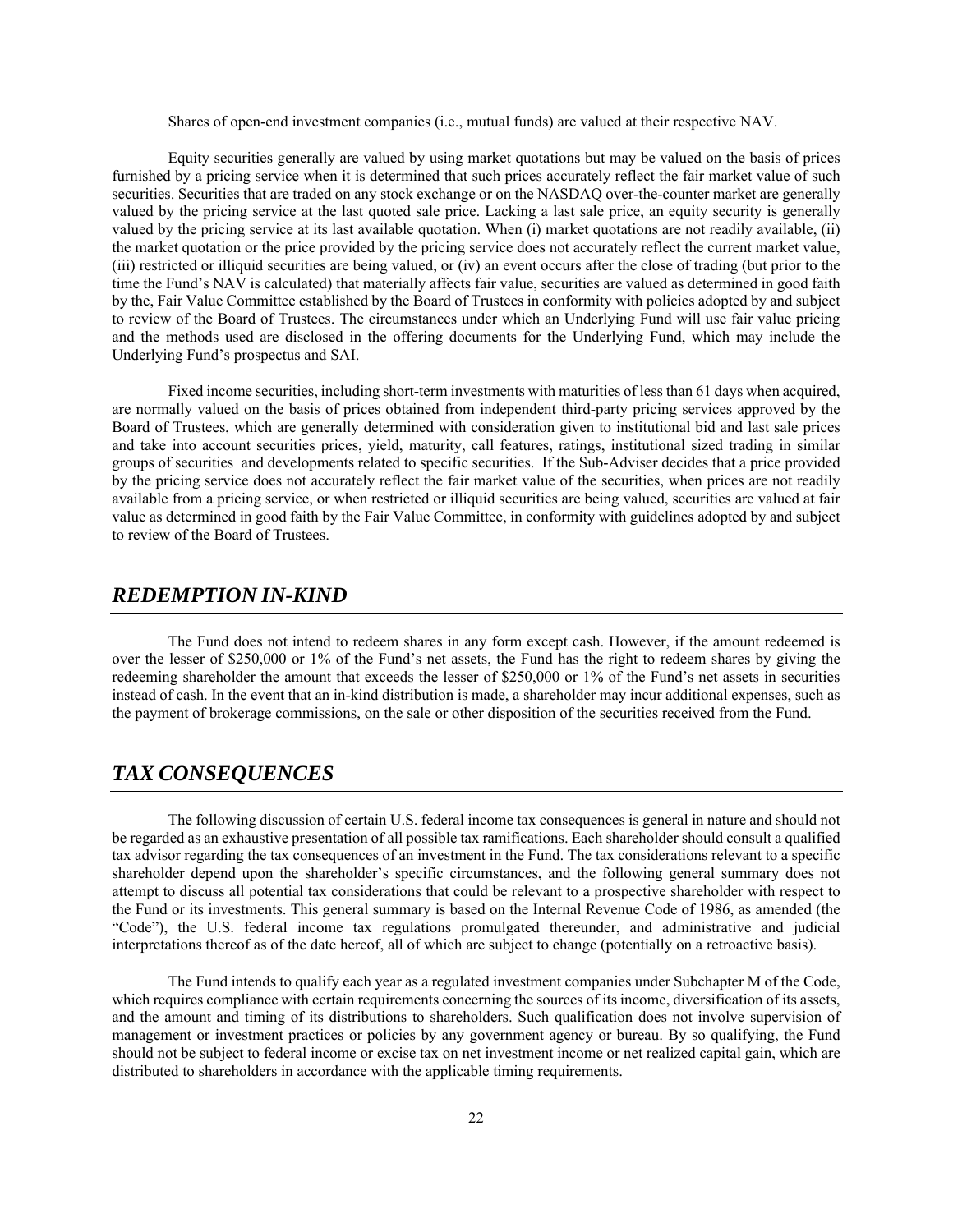The Fund intends to distribute substantially all of its net investment income (including any excess of net short-term capital gains over net long-term capital losses) and net realized capital gain (that is, any excess of net longterm capital gains over net short-term capital losses) in accordance with the timing requirements imposed by the Code and therefore should not be required to pay any federal income or excise taxes. Net realized capital gain for a fiscal year is computed by taking into account any capital loss carry-forward of the Fund.

To be treated as a regulated investment company under Subchapter M of the Code, the Fund must also (a) derive at least 90% of its gross income from dividends, interest, payments with respect to securities loans, net income from certain publicly traded partnerships and gains from the sale or other disposition of securities or foreign currencies, or other income (including, but not limited to, gains from options, futures or forward contracts) derived with respect to the business of investing in such securities or currencies, and (b) diversify their holding so that, at the end of each fiscal quarter, (i) at least 50% of the market value of the Fund's assets is represented by cash, U.S. government securities and securities of other regulated investment companies, and other securities (for purposes of this calculation, generally limited in respect of any one issuer, to an amount not greater than 5% of the market value of the Fund's assets and 10% of the outstanding voting securities of such issuer) and (ii) not more than 25% of the value of its assets is invested in the securities (other than U.S. government securities or the securities of other regulated investment companies) of any one issuer, two or more issuers which a Fund controls and which are determined to be engaged in the same or similar trades or businesses, or the securities of certain publicly traded partnerships.

If the Fund fails to qualify as a regulated investment company under Subchapter M of the Code in any fiscal year, it may be treated as a corporation for federal income tax purposes. As such, the Fund would be required to pay income taxes on its net investment income and net realized capital gains, if any, at the rates generally applicable to corporations. Shareholders of the Fund generally would not be liable for income tax on the Fund's net investment income or net realized capital gains in their individual capacities. However, distributions to shareholders, whether from the Fund's net investment income or net realized capital gains, would be treated as taxable dividends to the extent of current or accumulated earnings and profits of the Fund.

As a regulated investment company, the Fund is subject to a 4% nondeductible excise tax on certain undistributed amounts of ordinary income and net realized capital gain under a prescribed formula contained in Section 4982 of the Code. The formula requires payment to shareholders during a calendar year of distributions representing an amount at least equal to the sum of 98% of the Fund's ordinary income for the calendar year (taking into account certain deferrals and elections) and 98.2% of its net realized capital gain (i.e., the excess of its capital gains over capital losses) realized during the one-year period ending October 31 during such year plus 100% of any income that was neither distributed nor taxed to the Fund during the preceding calendar year. Under ordinary circumstances, the Fund expects to time its distributions so as to avoid liability for this tax.

The following discussion of U.S. federal income tax consequences is for the general information of shareholders that are subject to tax. Shareholders that are invested in IRAs or other qualified retirement plans are exempt from income taxation under the Code.

Distributions of taxable net investment income (including the excess of net short-term capital gain over net long-term realized capital loss) generally are taxable to shareholders as ordinary income. However, distributions by the Fund to a non-corporate shareholder may be subject to income tax at the shareholder's applicable tax rate for longterm capital gain, to the extent that the Fund receives qualified dividend income on the securities it holds, the Fund properly designates the distribution as qualified dividend income, and the Fund and the non-corporate shareholder receive the distribution meets certain holding period and other requirements. Distributions of net realized capital gain ("capital gain dividends") generally are taxable to shareholders as long-term capital gain, regardless of the length of time the shares of the Trust have been held by such shareholders. Under current law, capital gain dividends recognized by a non-corporate shareholder generally will be taxed at a maximum income tax rate of 20%. Capital gains of corporate shareholders are taxed at the same rate as ordinary income.

Distributions of taxable net investment income and net realized capital gain will be taxable as described above, whether received in additional cash or shares. All distributions of taxable net investment income and net realized capital gain, whether received in shares or in cash, must be reported by each taxable shareholder on his or her federal income tax return. Dividends or distributions declared in October, November or December as of a record date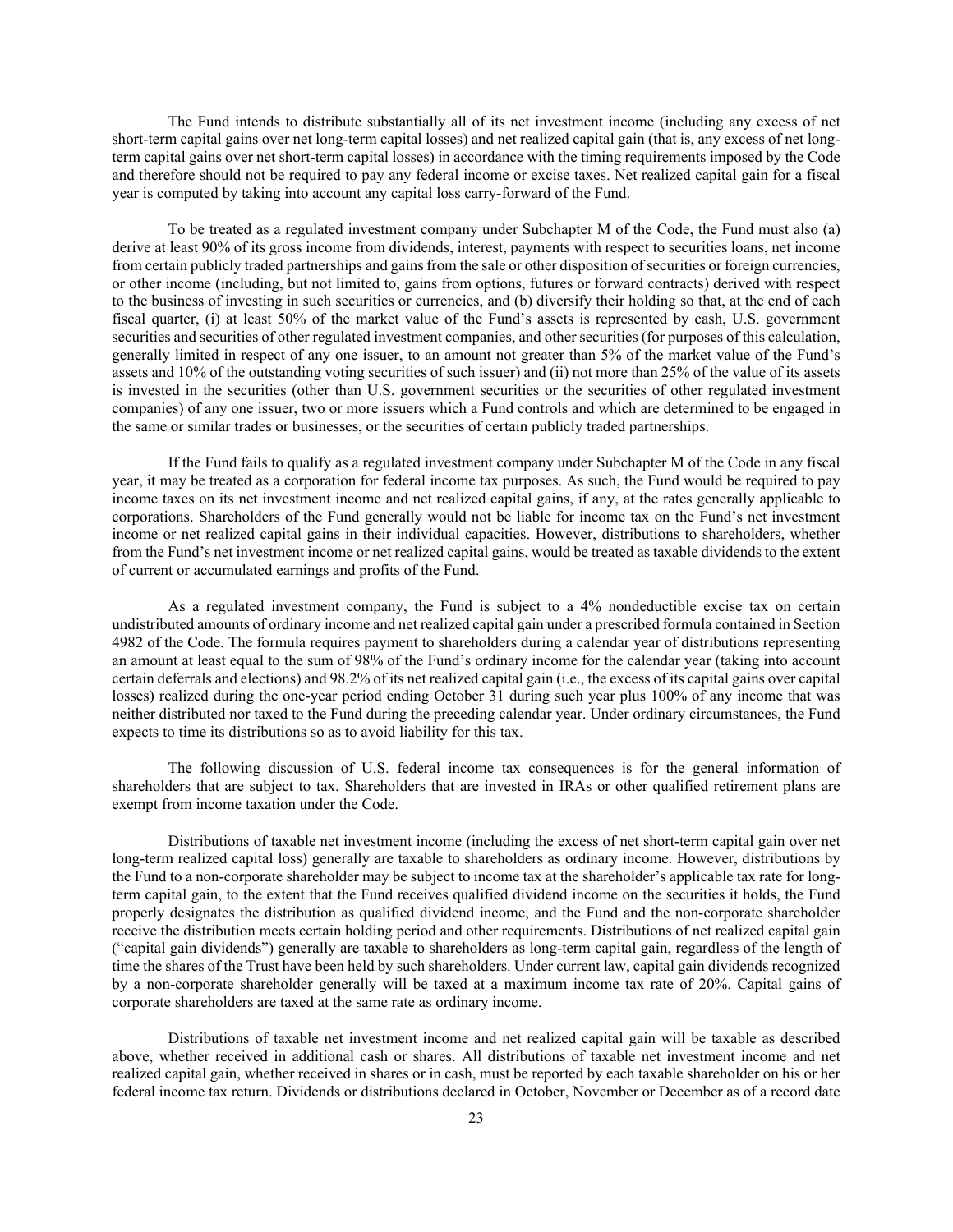in such a month, if any, will be deemed to have been received by shareholders on December 31, if paid during January of the following year. Redemptions of shares may result in tax consequences (gain or loss) to the shareholder and are also subject to these reporting requirements.

The Fund's investment, if any, in zero coupon securities, deferred interest securities, certain structured securities or other securities bearing original issue discount or, if the Fund elects to include market discount in income currently, market discount, as well as any "marked-to-market" gain from certain options, futures or forward contracts, as described above, will in many cases cause the Fund to realize income or gain before the receipt of cash payments with respect to these securities or contracts. For a Fund to obtain cash to enable the Fund to distribute any such income or gain, to maintain its qualification as a regulated investment company and to avoid federal income and excise taxes, the Fund may be required to liquidate portfolio investments sooner than it might otherwise have done.

Investments in lower-rated securities may present special tax issues for the Fund to the extent actual or anticipated defaults may be more likely with respect to those kinds of securities. Tax rules are not entirely clear about issues such as when an investor in such securities may cease to accrue interest, original issue discount, or market discount; when and to what extent deductions may be taken for bad debts or worthless securities; how payments received on obligations in default should be allocated between principal and income; and whether exchanges of debt obligations in a workout context are taxable. These and other issues will generally need to be addressed by the Fund, in the event it invests in such securities, so as to seek to eliminate or to minimize any adverse tax consequences.

Redemption of Fund shares by a shareholder will result in the recognition of taxable gain or loss in an amount equal to the difference between the amount realized and the shareholder's tax basis in the shareholder's Fund shares. Such gain or loss is treated as a capital gain or loss if the shares are held as capital assets. However, any loss realized upon the redemption of shares within six months from the date of their purchase will be treated as a long-term capital loss to the extent of any amounts treated as capital gain dividends during such six-month period. All or a portion of any loss realized upon the redemption of shares may be disallowed to the extent shares are purchased (including shares acquired by means of reinvested dividends) within 30 days before or after such redemption.

The Fund will not be able to offset gains realized by one Underlying Fund against losses realized by another Underlying Fund in which the Fund invests. Redemptions of shares in an Underlying Fund could also result in a gain and/or income to the Fund. The Fund's investment in Underlying Funds could therefore affect the amount, timing and character of distributions to shareholders. Redemptions of shares in an Underlying Fund could also cause additional distributable gains to shareholders.

Individuals (and certain other non-corporate entities) are generally eligible for a 20% deduction with respect to taxable ordinary dividends from REITs ("Qualifying REIT Dividends") and certain taxable income from publicly traded partnerships ("MLP Income"). Applicable Treasury regulations permit a regulated investment company to pass through to its shareholders Qualifying REIT Dividends eligible for the 20% deduction. However, the Treasury regulations do not provide a mechanism for a regulated investment company to pass through to its shareholders MLP Income that would be eligible for such deduction. It is uncertain whether future legislation or other guidance will enable a regulated investment company to pass through the special character of MLP Income to the regulated investment company's shareholders.

Under the Code, the Fund will be required to report to the Internal Revenue Service all distributions of taxable income and net realized capital gains as well as gross proceeds from the redemption of Fund shares, except in the case of certain exempt shareholders. Under the backup withholding provisions of Section 3406 of the Code, distributions of taxable net investment income and net realized capital gain and proceeds from the redemption of the shares of a regulated investment company may be subject to withholding of federal income tax (currently, at a rate of 24%) in the case of non-exempt shareholders who fail to furnish the investment company with their taxpayer identification numbers and with required certifications regarding their status under the federal income tax law, or if the Fund is notified by the IRS or a broker that withholding is required due to an incorrect TIN or a previous failure to report taxable interest or dividends. If the withholding provisions are applicable, any such distributions and proceeds, whether taken in cash or reinvested in additional shares, will be reduced by the amounts required to be withheld.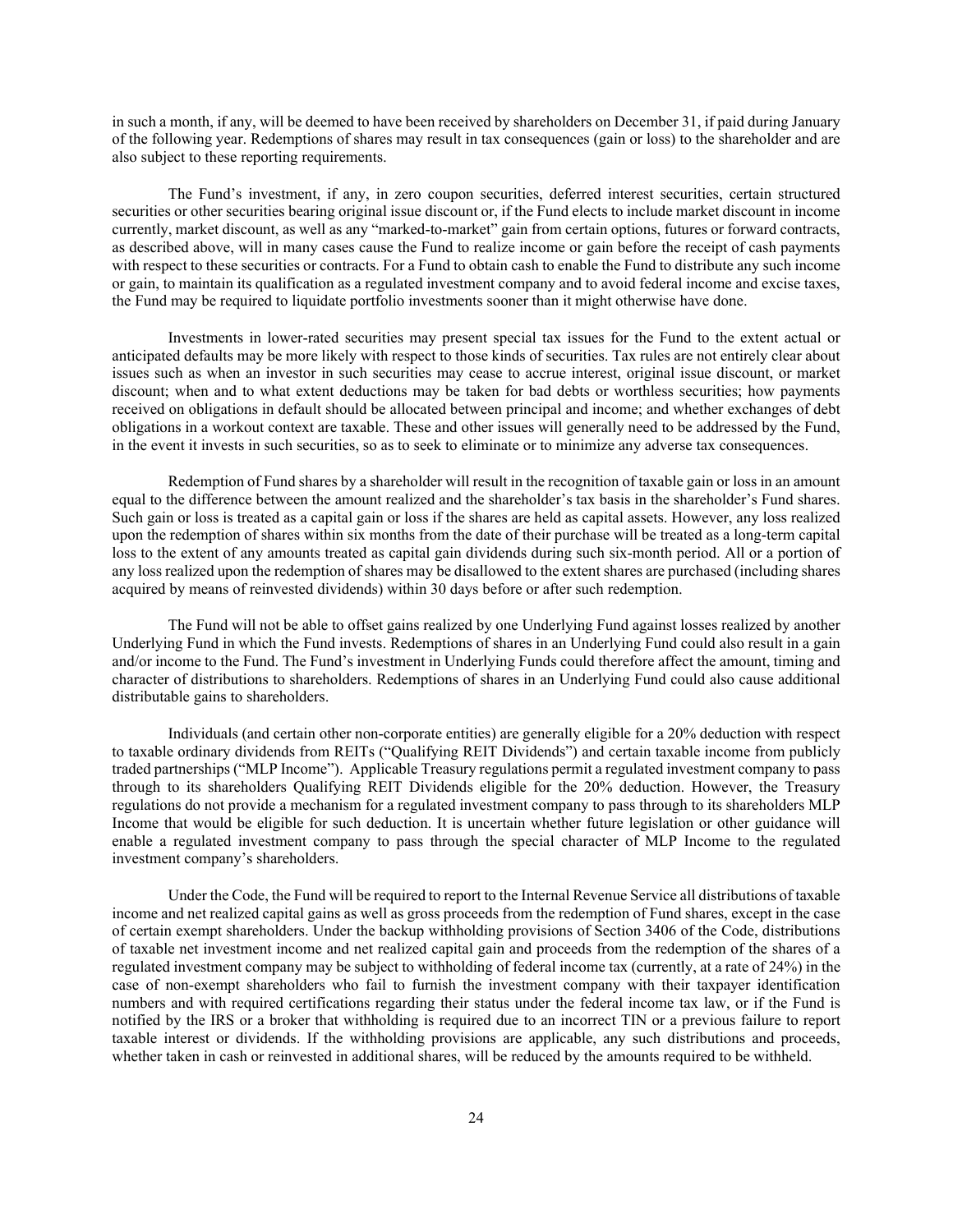An additional 3.8% Medicare tax generally is imposed on certain net investment income (including ordinary dividends and capital gain distributions received from the Fund and net gains from redemptions or other taxable dispositions of Fund shares) of U.S. individuals, estates and trusts to the extent that any such person's "modified adjusted gross income" (in the case of an individual) or "adjusted gross income" (in the case of an estate or trust) exceeds certain threshold amounts. Shareholders should consult their tax advisors about the application of federal, state, local and foreign tax law in light of their particular situation. Should additional series, or funds, be created by the Trustees, all funds would be treated as a separate tax entity for federal tax purposes.

Dividends the Fund pays to a foreign shareholder, other than (1) dividends paid to a foreign shareholder whose ownership of shares is effectively connected with a trade or business within the United States the shareholder conducts and (2) capital gain distributions paid to a nonresident alien individual who is physically present in the United States for no more than 182 days during the taxable year, generally will be subject to a federal withholding tax of 30% (or lower treaty rate). Two categories of dividends, however, "short-term capital gain dividends" and "interest-related dividends," if reported by the Fund in writing to its shareholders, will be exempt from that tax. "Short-term capital gain dividends" are dividends that are attributable to net short-term capital gain, computed with certain adjustments. "Interest-related dividends" are dividends that are attributable to "qualified net interest income" (i.e., "qualified interest income," which generally consists of certain original issue discount, interest on obligations "in registered form," and interest on deposits, less allocable deductions) from sources within the United States. Depending on the circumstances, the Fund may designate all, some or none of the Fund's potentially eligible dividends as eligible for the exemption from withholding tax, and a portion of the Fund's distributions (e.g., interest and dividends from non-U.S. sources or any foreign currency gains) would be ineligible for such exemption.

Any capital gain realized by a foreign shareholder upon a sale or redemption of shares of the Fund will not be subject to U.S. federal income or withholding tax unless the gain is effectively connected with the shareholder's trade or business in the U.S., or in the case of a shareholder who is a nonresident alien individual, the shareholder is present in the U.S. for 183 days or more during the taxable year and certain other conditions are met.

Foreign shareholders who fail to furnish the Fund with the proper IRS Form W-8 (i.e., W-8BEN, W-8BEN-E, W-8ECI, W-8IMY or W-8EXP), or an acceptable substitute, may be subject to backup withholding at a 24% rate on dividends (including capital gain dividends) and on the proceeds of redemptions and exchanges. Also, foreign shareholders of the Fund may be subject to U.S. estate tax with respect to their Fund shares.

Payments to a shareholder that is either a foreign financial institution ("FFI") or a non-financial foreign entity ("NFFE") within the meaning of the Foreign Account Tax Compliance Act ("FATCA") may be subject to a generally nonrefundable 30% withholding tax on income dividends paid by the Fund. FATCA withholding tax generally can be avoided: (a) by an FFI, subject to any applicable intergovernmental agreement or other exemption, if it enters into a valid agreement with the IRS to, among other requirements, report required information about certain direct and indirect ownership of foreign financial accounts held by U.S. persons with the FFI and (b) by an NFFE, if it: (i) certifies that it has no substantial U.S. persons as owners or (ii) if it does have such owners, reports information relating to them. The Fund may disclose the information that it receives from its shareholders to the IRS, non-U.S. taxing authorities or other parties as necessary to comply with FATCA. Withholding also may be required if a foreign entity that is a shareholder of the Fund fails to provide the Fund with appropriate certifications or other documentation concerning its status under FATCA.

Pursuant to Treasury Regulations directed at tax shelter activity, taxpayers are required to disclose to the IRS certain information on Form 8886 if they participate in a "reportable transaction." A transaction may be a "reportable transaction" based upon any of several indicia with respect to a shareholder, including the existence of significant book-tax differences or the recognition of a loss in excess of certain thresholds. A significant penalty is imposed on taxpayers who participate in a "reportable transaction" and fail to make the required disclosure. Investors should consult their own tax advisors concerning any possible federal, state or local disclosure obligations with respect to their investment in shares of the Fund.

The Fund may be subject to state or local taxes in jurisdictions in which the Fund is deemed to be doing business. In addition, in those states or localities that impose income taxes, the treatment of the Fund and its shareholders under those jurisdictions' tax laws may differ from the treatment under federal income tax laws, and an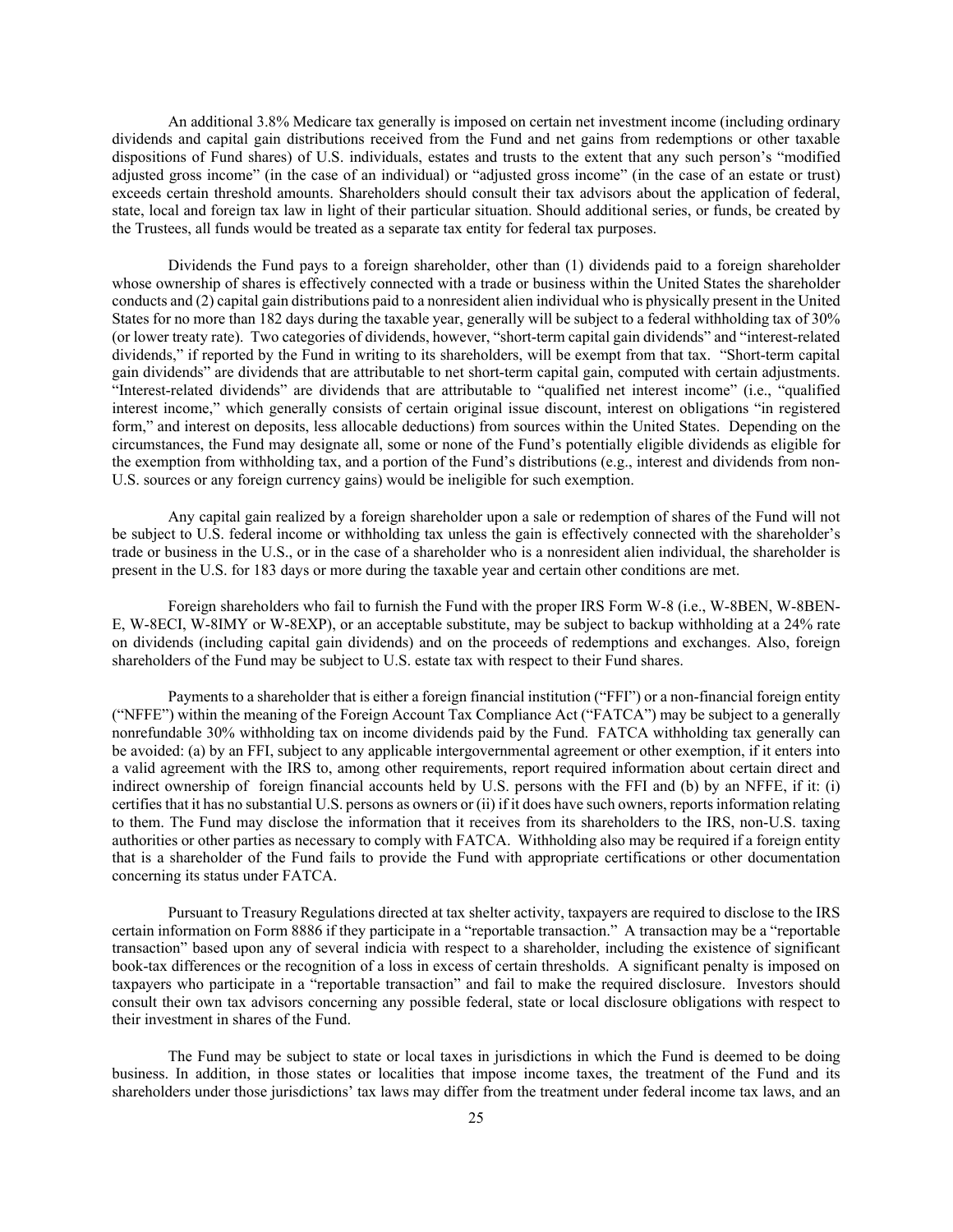investment in the Fund may have tax consequences for shareholders that are different from those of a direct investment in the Fund's portfolio securities. Shareholders should consult their own tax advisers concerning state and local tax matters.

# *PROXY VOTING POLICIES AND PROCEDURES*

The Board of Trustees has delegated responsibilities for decisions regarding proxy voting for securities held by the Fund to the Adviser, subject to the general oversight of the Board. Pursuant to the Sub-Investment Advisory Agreement between the Adviser and the Sub-Adviser, the Adviser delegated proxy voting responsibility to the Sub-Adviser. The Sub-Adviser has adopted written proxy voting policies and procedures ("Proxy Policies") as required by Rule 206(4)-6 under the Investment Advisers Act of 1940, as amended, consistent with its fiduciary obligations. The Proxy Policies have been approved by the Board of Trustees. The Proxy Policies are designed and implemented in a manner reasonably expected to ensure that voting and consent rights are exercised prudently and solely in the best economic interests of the Fund and its shareholders considering all relevant factors and without undue influence from individuals or groups who may have an economic interest in the outcome of a proxy vote. Any conflict between the best economic interests of the Fund and the Sub-Adviser's interests will be resolved in the Fund's favor pursuant to the Proxy Policy. The Sub-Adviser's proxy voting policies and procedures are attached as Appendix A.

MORE INFORMATION. Investors may obtain a copy of the proxy voting policies and procedures by writing to the Trust in the name of the Fund c/o The Nottingham Company, 116 South Franklin Street, P.O. Box 69, Rocky Mount, NC 27802, or by calling the Trust at (800) 683-8529. Information about how the Fund voted proxies relating to portfolio securities during the most recent 12-month period ended June 30 is available without charge, upon request, by calling the Trust at (800) 683-8529 or visiting www.aspiration.com and on the SEC's website at http://www.sec.gov.

# *PORTFOLIO HOLDINGS DISCLOSURE POLICY*

The Fund will not disclose (or authorize its Custodian, Administrator, or Distributor to disclose) portfolio holdings information to any person or entity except as follows:

- To persons providing services to the Fund who have a need to know such information in order to fulfill their obligations to the Fund, such as portfolio managers, administrators, custodians, pricing services, proxy voting services, accounting and auditing services, and research and trading services, and the Trust's Board of Trustees;
- In connection with periodic reports that are available to shareholders and the public;
- To mutual fund rating or statistical agencies or persons performing similar functions;
- Pursuant to a regulatory request or as otherwise required by law;
- To persons approved in writing by the CCO; or
- On the Fund's website at www.aspiration.com. A complete listing of the Fund's Portfolio Securities may be posted on the Fund's website on a periodic basis. Holdings will be posted with an "as-of date."

The Fund will disclose portfolio holdings quarterly, in the annual and semi-annual Reports, as well as in filings with the SEC, in each case no later than 60 days after the end of the applicable fiscal period. Pursuant to policies and procedures adopted by the Board of Trustees, the Fund has ongoing arrangements to release portfolio holdings information on a daily basis to the Adviser, Sub-Adviser, Administrator, and Custodian and on an as-needed basis to other third-parties providing services to the Fund. The Sub-Adviser, Administrator, and Custodian receive portfolio holdings information daily in order to carry out the essential operations of the Fund. The Fund will disclose portfolio holdings to its auditors, legal counsel, proxy voting services (if applicable), pricing services, printers, typesetting and EDGARizing services, parties to merger and reorganization agreements and their agents, and prospective or newly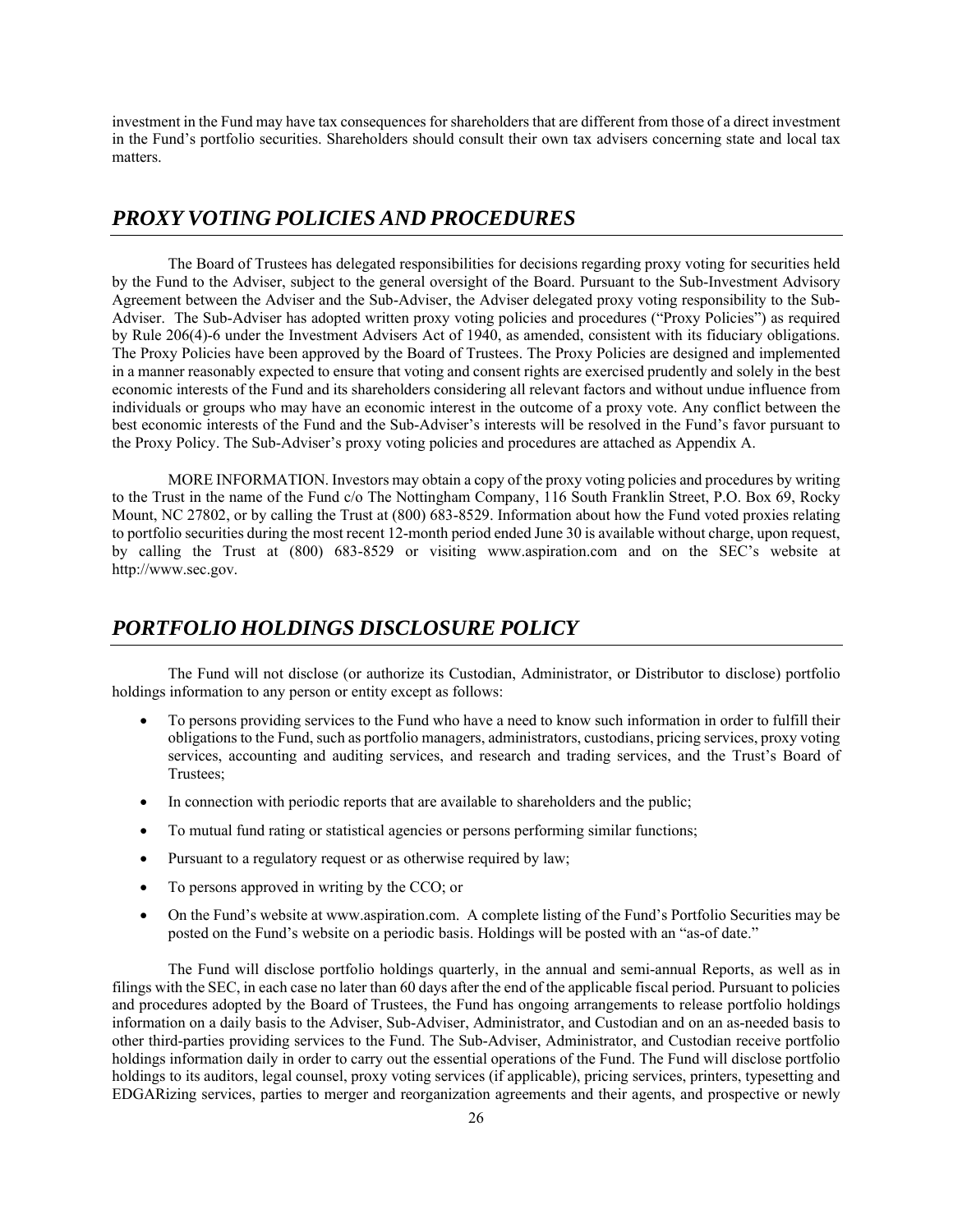hired investment advisers or sub-advisers. The lag between the date of the information and the date on which the information is disclosed will vary based on the identity of the party to whom the information is disclosed. For instance, the information may be provided to auditors within days of the end of an annual period, while the information may be given to legal counsel at any time.

The Fund, the Adviser, the Sub-Adviser, the Transfer Agent, the Fund Accounting Agent, and the Custodian are prohibited from entering into any special or ad hoc arrangements with any person to make available information about the Fund's portfolio holdings without the specific approval of the CCO. Any party wishing to release portfolio holdings information on an ad hoc or special basis must submit any proposed arrangement to the CCO, which will review the arrangement to determine (i) whether the arrangement is in the best interests of the Fund's shareholders, (ii) whether the information will be kept confidential (based on the factors discussed below), (iii) whether sufficient protections are in place to guard against personal trading based on the information, and (iv) whether the disclosure presents a conflict of interest between the interests of Fund shareholders and those of the Sub-Adviser, or any affiliated person of the Fund or the Sub-Adviser. The CCO will provide to the Board of Trustees on a quarterly basis a report regarding all portfolio holdings information released on an ad hoc or special basis. Additionally, the Sub-Adviser, and any affiliated persons of the Sub-Adviser, is prohibited from receiving compensation or other consideration, for itself or on behalf of the Fund, as a result of disclosing the Fund's portfolio holdings. The CCO monitors compliance with these procedures and reviews their effectiveness on an annual basis.

 Information disclosed to third parties, whether on an ongoing or ad hoc basis, is disclosed under conditions of confidentiality. "Conditions of confidentiality" include (i) confidentiality clauses in written agreements, (ii) confidentiality implied by the nature of the relationship (e.g., attorney-client relationship), (iii) confidentiality required by fiduciary or regulatory principles (e.g., custody relationships) or (iv) understandings or expectations between the parties that the information will be kept confidential. The agreements with the Fund's Sub-Adviser, Transfer Agent, Fund Accounting Agent and Custodian contain confidentiality clauses, which the Board and these parties have determined extend to the disclosure of nonpublic information about the Fund's portfolio holdings and the duty not to trade on the non-public information. The Trust believes that these are reasonable procedures to protect the confidentiality of the Fund's portfolio holdings and will provide sufficient protection against personal trading based on the information.

# *ABANDONED ACCOUNT POLICY*

It is important to understand that your Fund accounts may be considered abandoned property under certain circumstances. When you became a Fund shareholder, you certified that you have access to the Internet and a current e-mail account, you acknowledged that you have sole responsibility for providing a correct and operational e-mail address, and you agreed to notify the Fund immediately if your e-mail address changes. If the Fund is not able to contact you through your e-mail address or physical mailing address for an extended period of time, your account may be considered to be abandoned and turned over to the state of your last known residence.

 All states have laws governing the disposition of abandoned property. Escheatment is the process of turning over to a state property that is considered abandoned or unclaimed under state law. Financial institutions, including mutual funds, are required to report personal property that has been abandoned and then turn that property over to the state.

 Your account may be considered abandoned if certain criteria are met, such as e-mail sent to your e-mail address goes unanswered for an extended period of time, mail sent to your physical address is returned undeliverable, or in some circumstances, a lack of account activity for an extended period of time. Once a fund account has been identified as meeting the requirements for abandoned property, it must be turned over to the state in a process known as escheatment. Generally, abandoned property must be turned over to the state of the shareholder's last known residence. It is important to note that once the funds are escheated to the state, it is up to the account owner to work with his/her state's division of unclaimed property to reclaim those assets.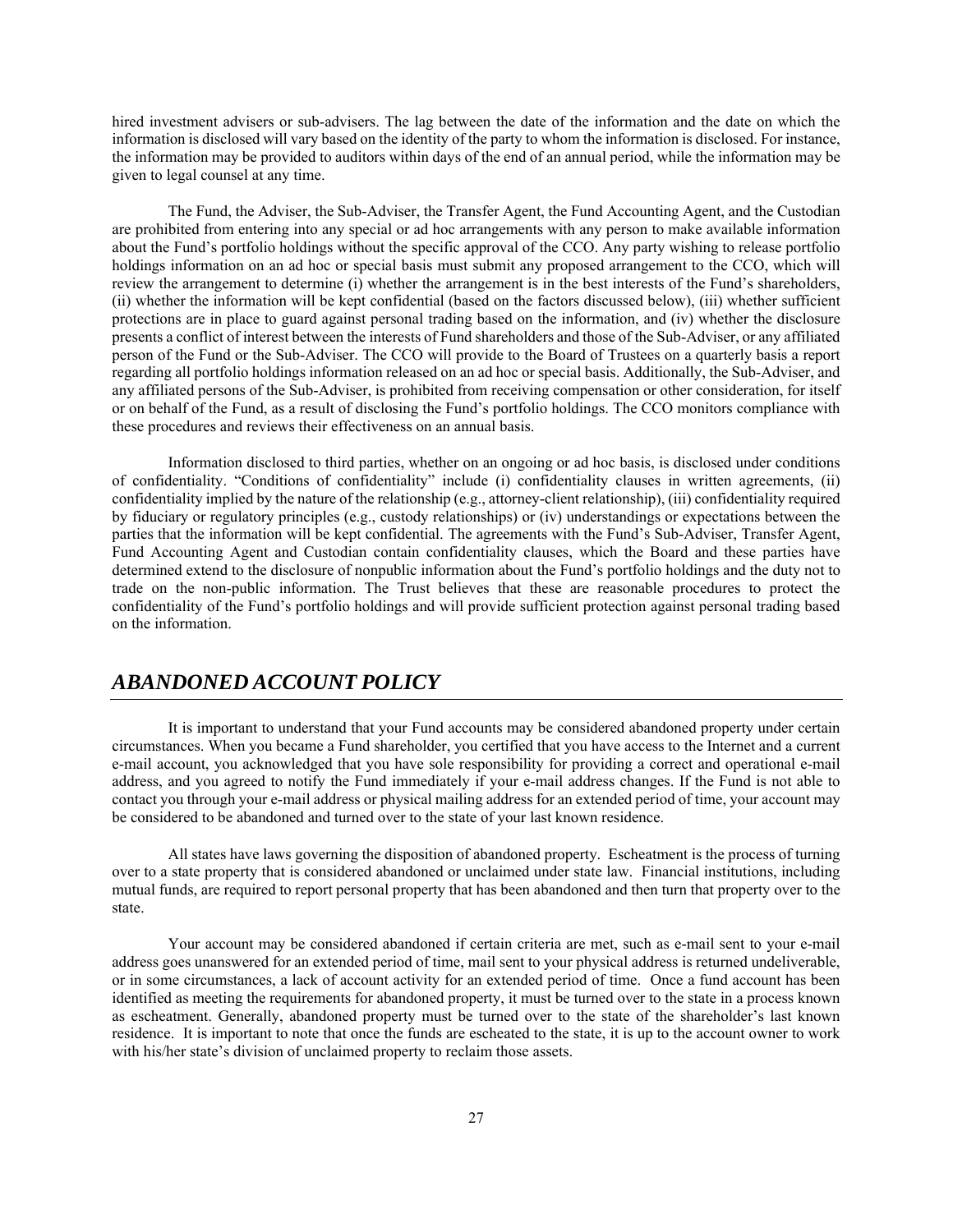Before Aspiration turns any assets over to a state, we will make a diligent effort to locate and contact the account owner. Both Aspiration and the Fund's Transfer Agent will attempt to contact the account owner through outreach letters and phone calls. If you receive such a letter, please respond either in writing, as directed in the letter, or visit Aspiration's website and log in to your account. Please note that during this outreach process, you will not be asked to furnish your account information, and that these letters/calls are not attempts to sell you anything.

 The best way to ensure that your account is not deemed lost or abandoned is by contacting us once a year. This can be accomplished through one of several different means:

- Log into your account at Aspiration.com and view your account holdings. Please note, simply visiting Aspiration.com without logging in will not keep your account active.
- Call one of Aspiration's customer service representatives at 1-800-683-8529 on any business day. Simply tell the customer service representative that you would like to check the balance of your account, and the representative will walk you through this process.
- Notify us promptly of any change in name, address and e-mail address.
- Cash all dividend and redemption checks you receive.
- If you receive a notice from Aspiration or one of our business partners attempting to re-establish contact with you, follow the directions in the letter so we may capture your response.

 Once an account meets the state's abandoned property requirements, a diligent effort will be made to locate the account owner to avoid the escheatment process. If we are unable to locate the account owner, the state claims the account through the escheatment process, whereby the state becomes the owner of the account assets. Once the assets have been turned over to the state, it is up to the account owner to contact the relevant state agency to start the process of reclaiming the assets.

 If you believe that you have property that was escheated to the state and you want to reclaim the assets, Aspiration recommends visiting the website of the National Association of Unclaimed Property Administrators at http://www.naupa.or/. The website provides contact information for the unclaimed property divisions of each state, as well as other helpful information. Please also visit the SEC website for basic information on the escheatment process: https://www.sec.gov/answers/escheat.htm.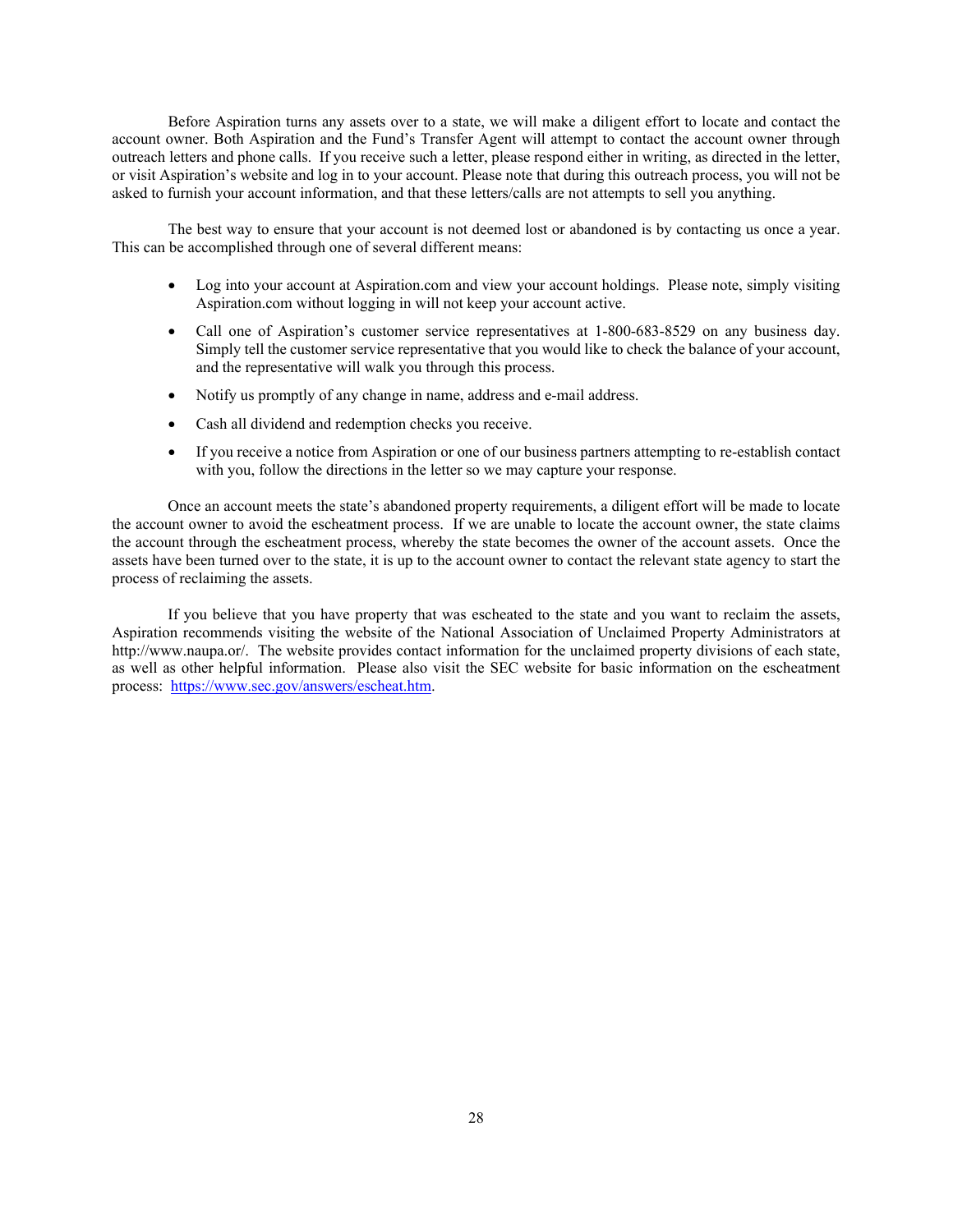# *PRIVACY NOTICE*

# **FACTS** WHAT DOES THE ASPIRATION FUNDS DO WITH YOUR PERSONAL INFORMATION?

**Why?** Financial companies choose how they share your personal information. Federal law gives consumers the right to limit some but not all sharing. Federal law also requires us to tell you how we collect, share, and protect your personal information. Please read this notice carefully to understand what we do.

## **What?** The types of personal information we collect and share depend on the product or service you have with us. This information can include:

- Social Security number
- Assets
- Retirement Assets
- **•** Transaction History
- Checking Account Information
- Purchase History
- Account Balances
- Account Transactions
- Wire Transfer Instructions

When you are *no longer* our customer, we continue to share your information as described in this notice.

**How?** All financial companies need to share your personal information to run their everyday business. In the section below, we list the reasons financial companies can share their customers' personal information; the reasons the Aspiration Redwood Fund chooses to share; and whether you can limit this sharing.

|                                                                                    | Reasons we can share your personal information                                                       | Do the Aspiration Funds share? | Can you limit this sharing? |
|------------------------------------------------------------------------------------|------------------------------------------------------------------------------------------------------|--------------------------------|-----------------------------|
| For our everyday business purposes-<br>investigations, or report to credit bureaus | Such as to process your transactions, maintain your<br>account(s), respond to court orders and legal | Yes                            | No.                         |
| For our marketing purposes -<br>to offer our products and services to you          |                                                                                                      | Yes                            | Yes                         |
| For joint marketing with other financial<br>companies                              |                                                                                                      | No                             | We don't share              |
| information about your creditworthiness                                            | For our affiliates' everyday business purposes -                                                     | Yes                            | Yes                         |
| For nonaffiliates to market to you                                                 |                                                                                                      | Yes                            | Yes                         |
| <b>Questions?</b>                                                                  | Call 1-800-683-8529                                                                                  |                                |                             |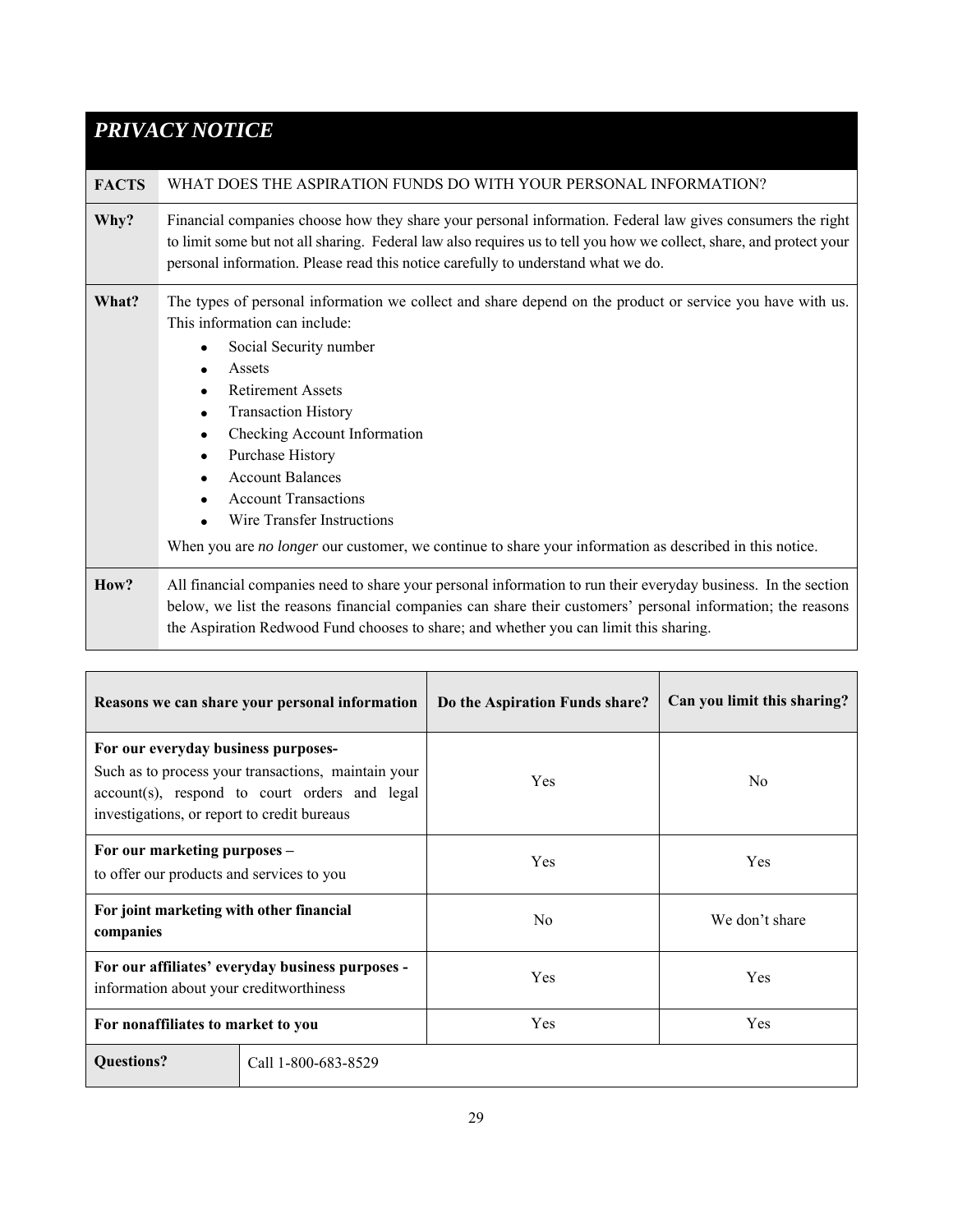| Who we are                                                                   |                                                                                                                                                                                                                                                                               |                                                                                                                                                                                                                                                                                                                                                                            |
|------------------------------------------------------------------------------|-------------------------------------------------------------------------------------------------------------------------------------------------------------------------------------------------------------------------------------------------------------------------------|----------------------------------------------------------------------------------------------------------------------------------------------------------------------------------------------------------------------------------------------------------------------------------------------------------------------------------------------------------------------------|
| Who is providing this notice?                                                |                                                                                                                                                                                                                                                                               | <b>Aspiration Funds</b><br><b>Capital Investment Group, Inc.</b><br><b>The Nottingham Company</b>                                                                                                                                                                                                                                                                          |
| What we do                                                                   |                                                                                                                                                                                                                                                                               |                                                                                                                                                                                                                                                                                                                                                                            |
| How do the<br><b>Aspiration Funds</b><br>protect my personal<br>information? |                                                                                                                                                                                                                                                                               | To protect your personal information from unauthorized access and use, we use security measures<br>that comply with federal law. These measures include computer safeguards and secured files and<br>buildings. Our service providers are held accountable for adhering to strict policies and<br>procedures to prevent any misuse of your nonpublic personal information. |
| How do the<br><b>Aspiration Funds</b><br>collect my personal<br>information? | Provide account information<br>Give us your contact information<br>٠<br>٠<br>Make a wire transfer<br>$\bullet$<br>Tell us where to send the money<br>$\bullet$<br>Tell us who receives the money<br>$\bullet$<br>Show your government-issued ID<br>Show your driver's license | We collect your personal information, for example, when you<br>Make deposits or withdrawals from your account<br>We also collect your personal information from other companies.                                                                                                                                                                                           |

| Why can't I limit all<br>sharing? | Federal law gives you the right to limit only<br>Sharing for affiliates' everyday business purposes-information about<br>your<br>creditworthiness<br>Affiliates from using your information to market to you<br>Sharing for nonaffiliates to market to you<br>State laws and individual companies may give you additional rights to limit sharing. |
|-----------------------------------|----------------------------------------------------------------------------------------------------------------------------------------------------------------------------------------------------------------------------------------------------------------------------------------------------------------------------------------------------|
| <b>Definitions</b>                |                                                                                                                                                                                                                                                                                                                                                    |
| <b>Affiliates</b>                 | Companies related by common ownership or control. They can be financial and nonfinancial<br>companies.<br>Aspiration Fund Adviser, LLC, the investment adviser to the Aspiration Redwood Fund<br>could be deemed to be an affiliate.                                                                                                               |
| <b>Nonaffiliates</b>              | Companies not related by common ownership or control. They can be financial and nonfinancial<br>companies<br>The Aspiration Redwood Fund may share with nonaffiliates so they can market to you.                                                                                                                                                   |
| <b>Joint marketing</b>            | A formal agreement between nonaffiliated financial companies that together market financial<br>products or services to you.<br>The Aspiration Redwood Fund does not jointly market.                                                                                                                                                                |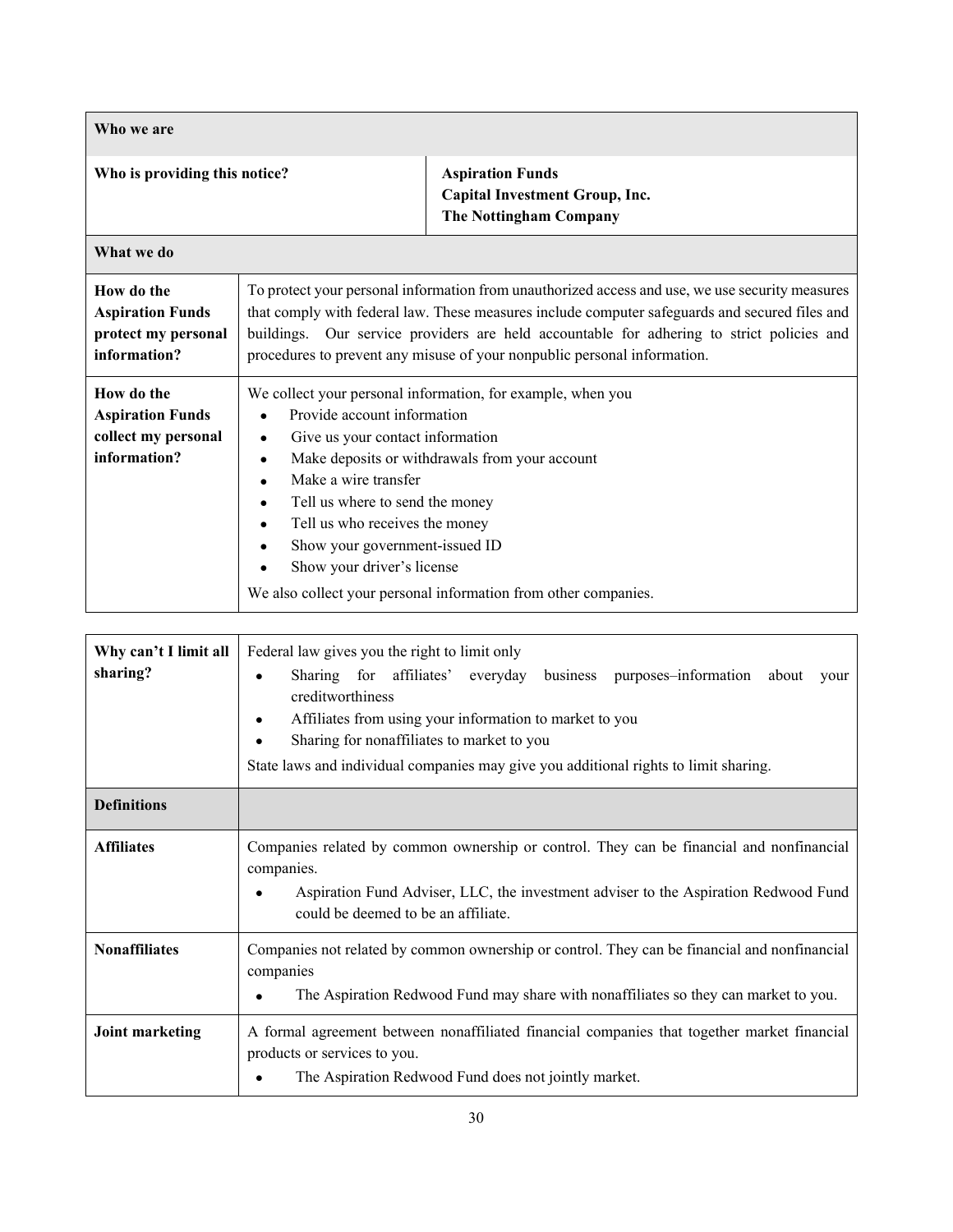# *FINANCIAL STATEMENTS*

The audited financial statements of the Fund dated September 30, 2020, including the financial highlights appearing in the Annual Report to shareholders, are incorporated by reference and made a part of this document. You may request a copy of the Fund's annual and semi-annual reports, at no charge by calling the Fund at 1-800-683-8529.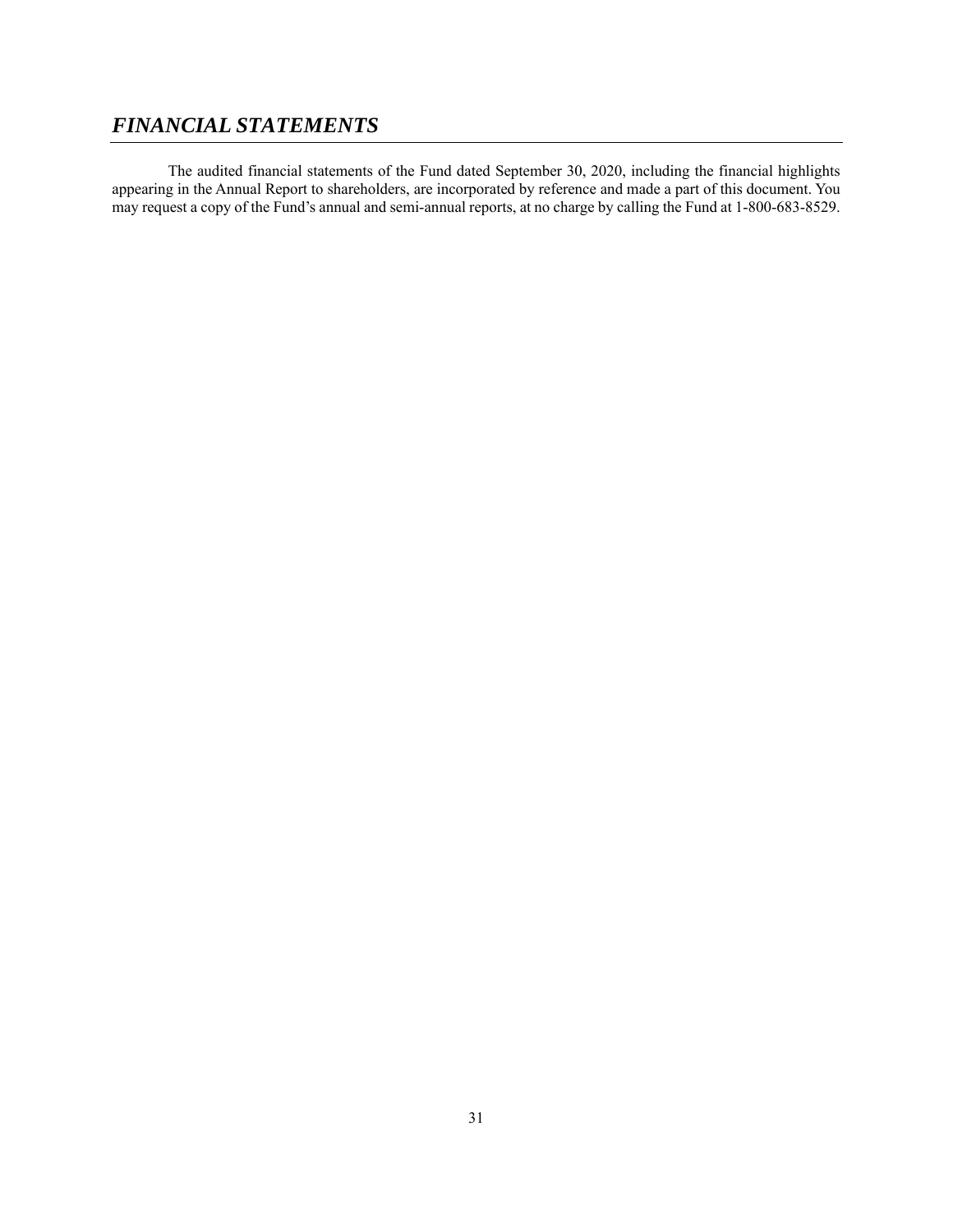# **APPENDIX A – PROXY VOTING POLICIES**

The following proxy voting policies are provided:

(1) UBS Asset Management's Proxy Voting and Disclosure Policy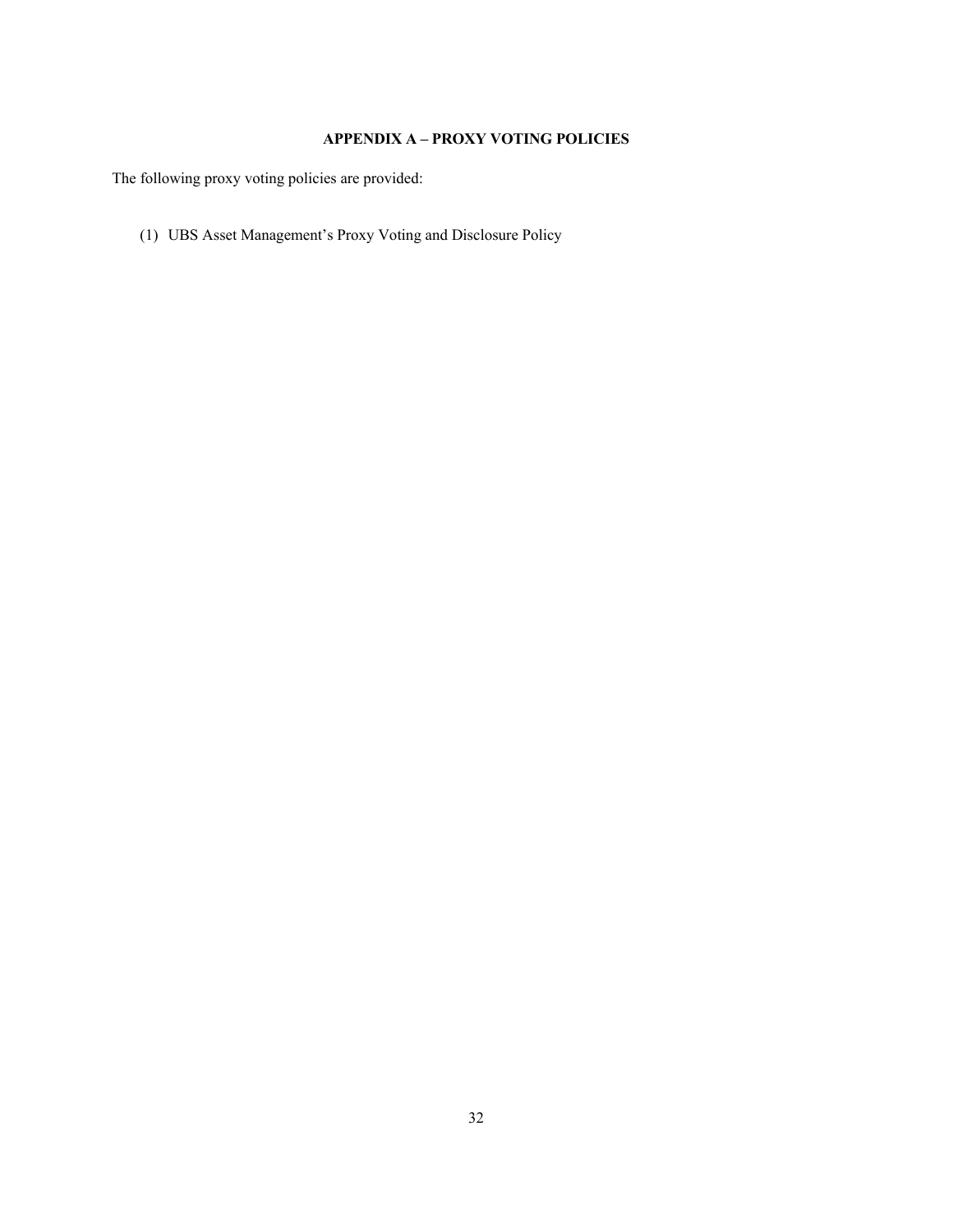# **UBS ASSET MANAGEMENT (AMERICAS) INC. CORPORATE GOVERNANCE AND PROXY VOTING POLICY AND PROCEDURES**

### *Policy Summary*

Underlying our voting and corporate governance policies we have two fundamental objectives:

- 1. We seek to act in the best financial interests of our clients to enhance the long-term value of their investments.
- 2. As an investment advisor, we have a strong commercial interest that companies in which we invest on behalf of our clients are successful. We promote best practice in the boardroom.

To achieve these objectives, we have implemented this Policy, which we believe is reasonably designed to guide our exercise of voting rights and the taking of other appropriate actions, and to support and encourage sound corporate governance practice.

This policy helps to maximize the economic value of our clients' investments by establishing proxy voting standards that conform with UBS Asset Management's philosophy of good corporate governance.

### *Risks Addressed by this Policy*

This policy is designed to address the following risks:

- Failure to provide required disclosures for investment advisers and registered investment companies.
- Failure to vote proxies in best interest of clients and funds.
- Failure to identify and address conflicts of interest.
- Failure to provide adequate oversight of third-party service providers.

### **A. Global Corporate Governance Principles**

### **Overview**

These principles describe the approach of UBS Asset Management (Americas) Inc. ("UBS Asset Management") to corporate governance and to the exercise of voting rights on behalf of its clients (which include funds, individuals, pension schemes, and all other advisory clients).

Where clients of UBS Asset Management have delegated the discretion to exercise the voting rights for shares they beneficially own, UBS Asset Management has a fiduciary duty to vote shares in the clients' best interests. These principles set forth UBS Asset Management's approach to corporate governance and to the exercise of voting rights when clients have delegated their voting rights to UBS Asset Management. UBS Asset Management believes that these principles are reasonably designed to ensure that proxies are voted in the best interest of clients.

### **Key Principles**

UBS Asset Management's global corporate governance principles are based on our active investment style and structure whereby we have detailed knowledge of the investments we make on behalf of our clients and therefore are in a position to judge what is in the best interests of our clients as beneficial owners.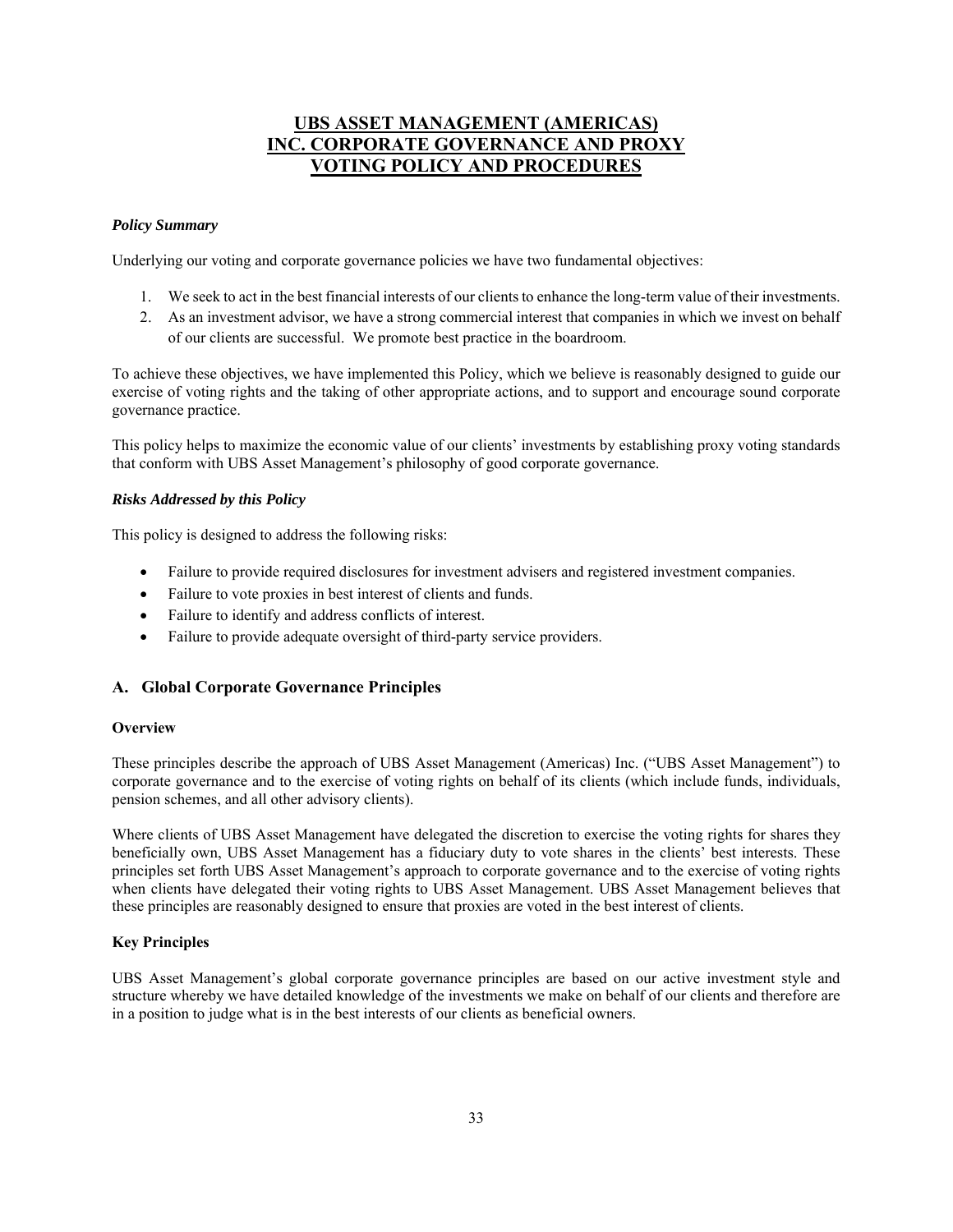We believe voting rights have economic value and should be treated accordingly. Where we have been given the discretion to vote on clients' behalves, we will exercise our delegated fiduciary responsibility by voting in a manner we believe will most favorably impact the economic value of their investments.

Good corporate governance should, in the long term, lead towards both better corporate performance and improved shareholder value. Thus, we expect board members of companies in which we have invested to act in the service of the shareholders, view themselves as stewards of the company, exercise good judgment and practice diligent oversight of the management of the company. A commitment to acting in as transparent a manner as possible is fundamental to good governance.

Underlying our voting and corporate governance principles we have two fundamental objectives:

- 1. We seek to act in the best financial interests of our clients to enhance the long-term value of their investments.
- 2. As an investment advisor, we have a strong commercial interest that companies in which we invest, on behalf of our clients are successful. We promote best practice in the boardroom.

To achieve these objectives, we have established this Policy, which we believe is reasonably designed to guide our exercise of voting rights and the taking of other appropriate actions, and to support and encourage sound corporate governance practice. These Principles are implemented globally to harmonize our philosophies across UBS Asset Management offices worldwide. However, these Principles permit individual regions or countries within UBS Asset Management the discretion to reflect local laws or standards where appropriate.

While there is no absolute set of standards that determine appropriate governance under all circumstances and no set of values will guarantee ethical board behavior, there are certain principles, which provide evidence of good corporate governance. We will, therefore, generally exercise voting rights on behalf of clients in accordance with the following principles.

### **Board Structure**

Significant factors for an effective board structure include:

- An effective Chairman is key;
- The roles of Chairman and Chief Executive generally should be separated;
- Board members should have appropriate and diverse experience and be capable of providing good judgment and diligent oversight of the management of the company;
- The Board should include executive and non-executive directors; and
- Non-executive directors should provide a challenging, but generally supportive environment for the executive directors.

### **Board Responsibilities**

Significant factors for effective discharge of board responsibilities include:

- The whole Board should be fully involved in endorsing strategy and in all major strategic decisions (e.g., mergers and acquisitions).
- The Board should ensure that at all times: Appropriate management succession plans are in place; The interests of executives and shareholders are aligned; The financial audit is independent and accurate; The brand and reputation of the company is protected and enhanced; A constructive dialogue with shareholders is encouraged; and It receives all the information necessary to hold management accountable.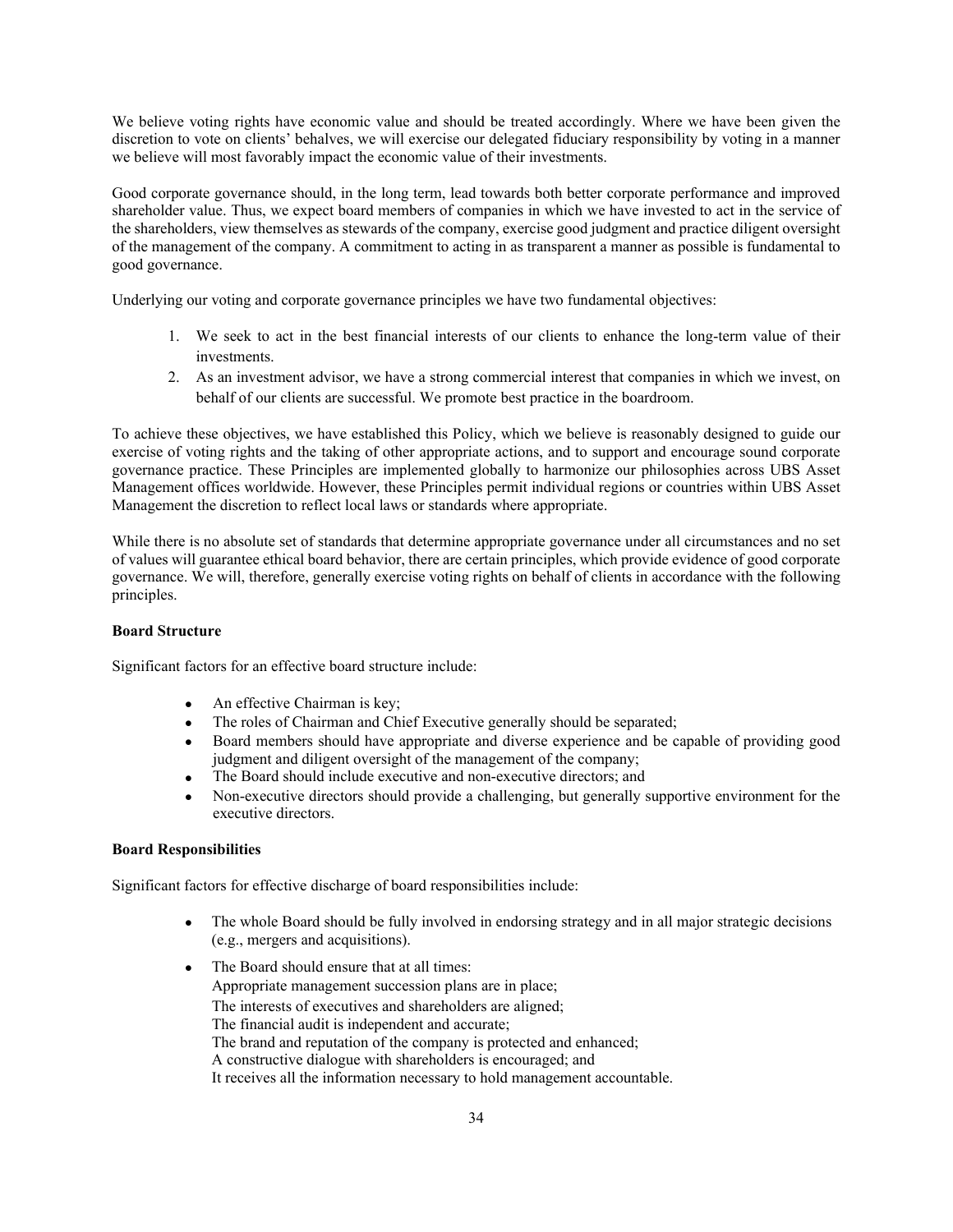### **Areas of Focus**

Examples of areas of concern related to our Corporate Governance focus include the following:

- Economic value resulting from acquisitions or disposals;
- Operational performance;
- Quality of management;
- Independent non-executive directors not holding executive management accountable;
- Quality of internal controls;
- Lack of transparency;
- Inadequate succession planning;
- Poor approach to corporate social responsibility;
- Inefficient management structure; and
- Corporate activity designed to frustrate the ability of shareholders to hold the Board to account or realize the maximum value of their investment.

## **B. Macro-Rationales and Explanations for Proxy Voting**

### **Overview**

These macro-rationales and explanations detail UBS Asset Management's approach to the exercise of voting rights on behalf of its clients (which includes funds, individuals, pension schemes, and all other advisory clients). The basis of the macro rationales and explanations is to define guidelines for voting shares held on behalf of our advisory clients in their best interests.

Macro-Rationales are used to help explain our proxy vote. The Macro-Rationales reflect our global governance principles and local policies, enables voting consistency and provides flexibility for our analyst to reflect specific knowledge of the company as it relates to a proposal. Explanations are associated with each Macro-Rationale and are used in our proxy voting operations to communicate our voting decision internally and on client reports.

# **PROXY VOTING MACRO RATIONALES & EXPLANATIONS**

| <b>Macro Rationale</b>                                                                                                                                                                                               | <b>Explanation</b>                                                                   |
|----------------------------------------------------------------------------------------------------------------------------------------------------------------------------------------------------------------------|--------------------------------------------------------------------------------------|
| 1. General Guidelines                                                                                                                                                                                                |                                                                                      |
| a. When our view of the management is favorable, we<br>generally support current management initiatives. When our                                                                                                    | 1. View of management is Favorable.                                                  |
| view is that changes to the management structure would<br>probably increase shareholder value, we may not support<br>existing management proposals.                                                                  | 2. View of management is UnFavorable.                                                |
| b. If management's performance has been questionable we<br>may abstain or vote against specific proxy proposals.                                                                                                     | 1. Management performance is questionable.                                           |
| c. Where there is a clear conflict between management and<br>shareholder interests, even in those cases where<br>management's performance has been adequate, we may elect<br>to vote against management.             | 1. A conflict exists between the board and shareholder<br>interests.                 |
| d. In general, we oppose proposals, which in our view, act to<br>entrench management.                                                                                                                                | 1. Proposal entrenches management.                                                   |
| e. In some instances, even though we strongly support<br>management, there are some corporate governance issues<br>that, in spite of management objections, we believe should<br>be subject to shareholder approval. | 1. While we support management, this proposal<br>should be voted on by shareholders. |
|                                                                                                                                                                                                                      |                                                                                      |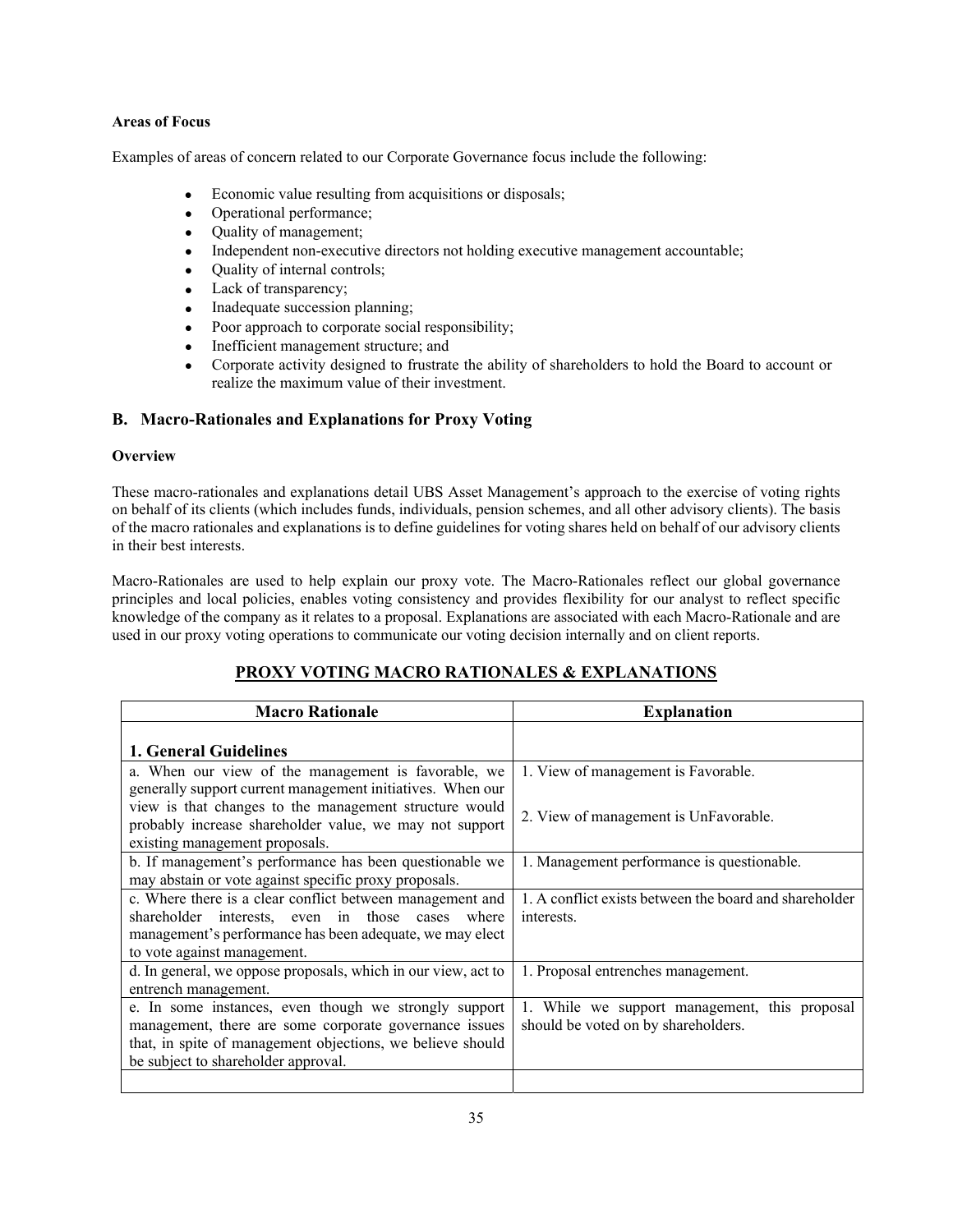| 2. Board of Directors and Auditors                                                               |                                                         |
|--------------------------------------------------------------------------------------------------|---------------------------------------------------------|
| a. Unless our objection to management's recommendation is                                        | 1. We believe the auditors are competent.               |
| strenuous, if we believe auditors are competent and                                              |                                                         |
| professional, we support continuity in the appointed auditing<br>firm subject to regular review. | 2. We object to these auditors.                         |
|                                                                                                  | 3. Nominee for independent Internal Statutory           |
|                                                                                                  | Auditor is not considered independent.                  |
| b. We generally vote for proposals that seek to fix the size of                                  | 1. Shareholders should be able to set the size of the   |
| the board and/or require shareholder approval to alter the size                                  | board.                                                  |
| of the board and that allow shareholders to remove directors                                     |                                                         |
| with or without cause.                                                                           |                                                         |
| c. We generally vote for proposals that permit shareholders                                      | 1. Shareholders should have the right to call a special |
| to act by written consent and/or entitle shareholders to call a                                  | meeting.                                                |
| special meeting.                                                                                 |                                                         |
| <b>Macro Rationale</b>                                                                           | <b>Explanation</b>                                      |
| d. We will vote for separation of Chairman and CEO if we                                         | 1. Company does not have a lead director.               |
| believe it will lead to better company management,                                               |                                                         |
| otherwise, we will support an outside lead director board                                        | 2. Company has a lead director.                         |
| structure.                                                                                       |                                                         |
|                                                                                                  | 3. Combined Chairman and CEO, contrary to best          |
|                                                                                                  | practice.                                               |
| e. We will normally vote for all board members unless we                                         | 1. Board ignored shareholder vote.                      |
| determine conflicts exist or the board is not independent.                                       |                                                         |
|                                                                                                  | 2. Executive contract exceeds 1 year in length.         |
|                                                                                                  | 3. Not considered independent and/or insufficient       |
|                                                                                                  | independent non-executives.                             |
|                                                                                                  |                                                         |
|                                                                                                  | Member of the Audit or<br>4.<br>Remuneration            |
|                                                                                                  | Committee(s), not considered Independent.               |
|                                                                                                  |                                                         |
|                                                                                                  | 5. Bundled resolution for election of Directors is not  |
|                                                                                                  | appropriate.                                            |
|                                                                                                  |                                                         |
|                                                                                                  | 6. Not Independent; serves on the Compensation and      |
|                                                                                                  | Nomination Committees.                                  |
|                                                                                                  | 7. Executive contract exceeds 4 years.                  |
|                                                                                                  |                                                         |
|                                                                                                  | 8. Not in shareholders' interests.                      |
|                                                                                                  |                                                         |
| 3. Compensation<br>a. We will not try to micro-manage compensation schemes;                      |                                                         |
| however, we believe remuneration should not be excessive,                                        | 1. We will not micro-manage compensation.               |
| and we will not support compensation plans that are poorly                                       | 2. The overall quantum of remuneration is too high.     |
| structured or otherwise egregious.                                                               |                                                         |
| b. Senior management compensation should be set by                                               | 1. Compensation should be set by the board, not         |
| independent directors according to industry standards, taking                                    | shareholders.                                           |
| advice from benefits consultants where appropriate.                                              |                                                         |
| c. All senior management and board compensation should be                                        | 1. Transparency in compensation is desired.             |
| disclosed within annual financial statements, including the                                      |                                                         |
| value of fringe benefits, company pension contributions,                                         |                                                         |
| deferred compensation and any company loans.                                                     |                                                         |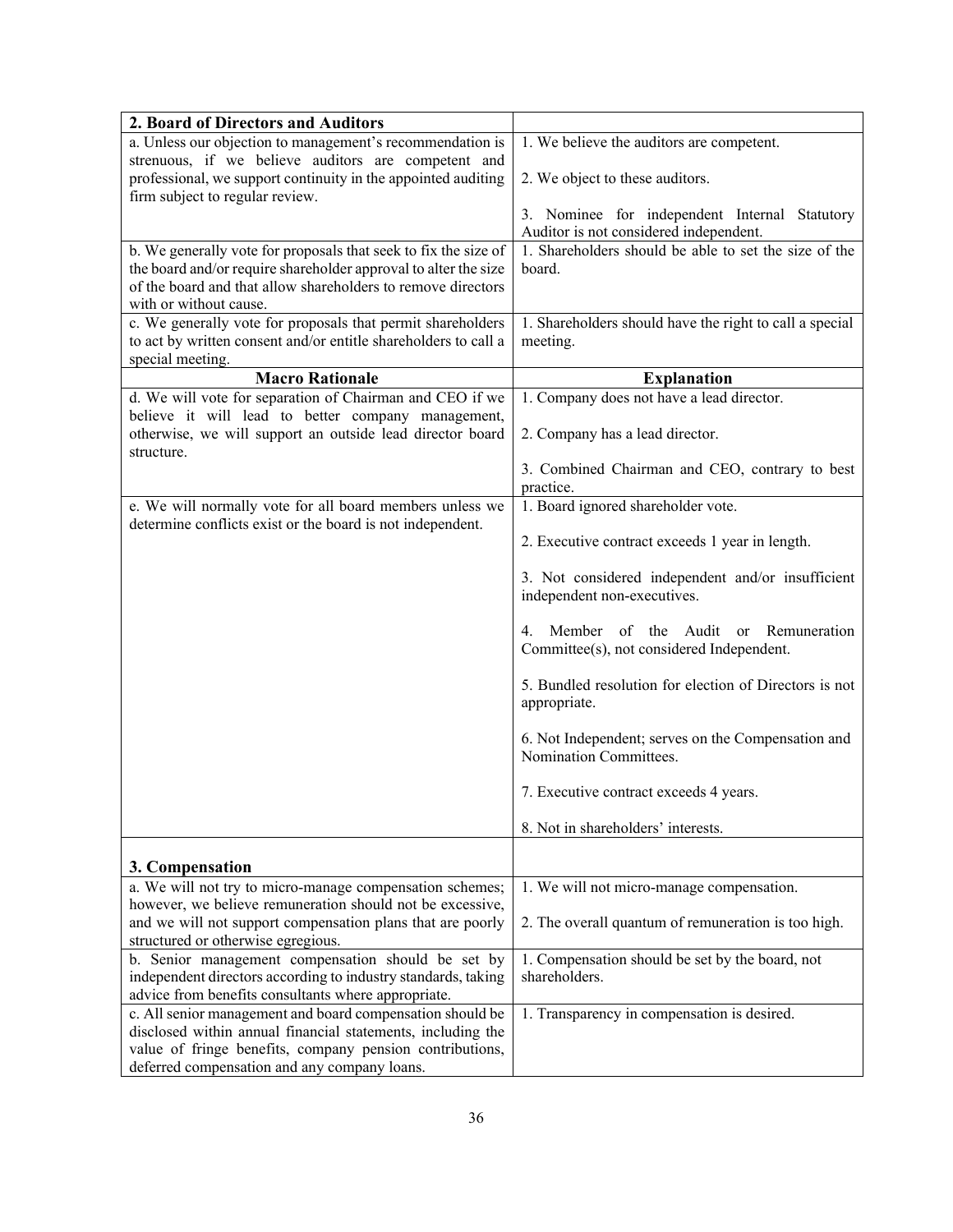| <b>Macro Rationale</b>                                          | <b>Explanation</b>                                                  |
|-----------------------------------------------------------------|---------------------------------------------------------------------|
| d. We may vote against a compensation or incentive program      | 1. Remuneration policy is insufficiently aligned with               |
| if it is not adequately tied to a company's fundamental         | shareholder interests.                                              |
| financial performance; is vague; is not in line with market     |                                                                     |
| practices; allows for option re-pricing; does not have          | 2. The vesting conditions are inappropriate.                        |
| adequate performance hurdles or is highly dilutive.             |                                                                     |
|                                                                 | 3. The vesting conditions are insufficiently                        |
|                                                                 | challenging.                                                        |
|                                                                 |                                                                     |
|                                                                 | 4. The matching awards are too generous.                            |
|                                                                 |                                                                     |
|                                                                 | 5. The re-pricing of options is against best practice.              |
|                                                                 | 6. Dilution of executive remuneration scheme exceeds                |
|                                                                 | best practice guidelines.                                           |
|                                                                 |                                                                     |
|                                                                 | 7. Plan structure does not provide suitable long term<br>incentive. |
|                                                                 |                                                                     |
|                                                                 | 8. Performance conditions unsatisfactory.                           |
|                                                                 | 9. Contrary to best market practice.                                |
| e. Where company and management's performance has been          | 1. Rewards for poor performance are unacceptable.                   |
| poor, we may object to the issuance of additional shares for    |                                                                     |
| option purposes such that management is rewarded for poor       |                                                                     |
| performance or further entrenches its position.                 |                                                                     |
| f. Given the increased level of responsibility and oversight    | 1. Compensation should be balanced.                                 |
| required of directors, it is reasonable to expect that          |                                                                     |
| compensation should increase commensurably. We consider         |                                                                     |
| that there should be an appropriate balance between fixed       |                                                                     |
| and variable elements of compensation and between short         |                                                                     |
| and long term incentives.                                       |                                                                     |
| g. In order to increase reporting transparency and              | 1. Stock Options should be expensed.                                |
| approximate accuracy, we believe stock options should be        |                                                                     |
| expensed.<br><b>Rationale</b>                                   | <b>Explanation</b>                                                  |
|                                                                 |                                                                     |
| <b>4. Governance Provisions</b>                                 |                                                                     |
| a. We believe that votes at company meetings should be          | 1. One Share, One Vote.                                             |
| determined on the basis of one share, one vote. We will vote    |                                                                     |
| against cumulative voting proposals.                            |                                                                     |
| b. We believe that "poison pill" proposals, which dilute an     | 1. Poison Pill proposals should have shareholder                    |
| issuer's stock when triggered by particular events, such as     | approval.                                                           |
| take-over bids or buy-outs, should be voted on by the           |                                                                     |
| shareholders and will support attempts to bring them before     | 2. Current anti-takeover provisions are adequate.                   |
| the shareholders.                                               |                                                                     |
| c. Any substantial new share issuance should require prior      | 1. Significant share increase should have shareholder               |
| shareholder approval.                                           | approval.                                                           |
| d. We believe proposals that authorize the issuance of new      | 1. Blank check stock issuance is not acceptable.                    |
| stock without defined terms or have conditions that are         |                                                                     |
| intended to thwart a take-over or restrict effective control by | 2. Anti-takeover defense; not in shareholders'                      |
| shareholders should be discouraged.                             | interests.                                                          |
|                                                                 | 3. General authority to issue shares without pre-                   |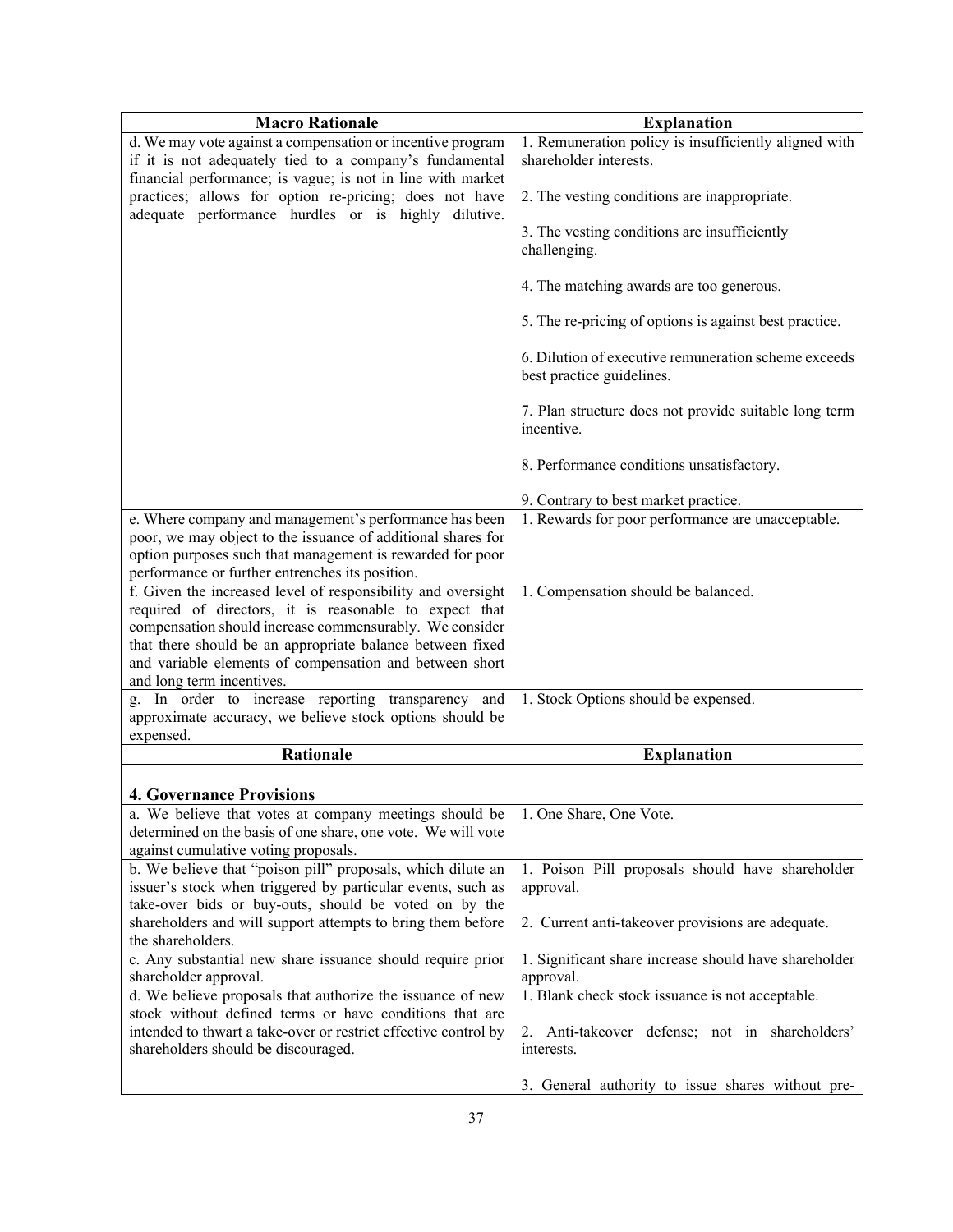|                                                                      | emption rights is not in shareholders' interests.                        |
|----------------------------------------------------------------------|--------------------------------------------------------------------------|
| e. We will support directives to increase the independence of        | 1. We support efforts to improve board independence.                     |
| the board of directors when we believe that the measures will        |                                                                          |
| improve shareholder value.                                           |                                                                          |
| f. We generally do not oppose management's                           | 1. Staggered or classified boards provide continuity.                    |
| recommendation to implement a staggered or classified                |                                                                          |
| board and generally support the regular re-election of               | Annual election of directors agreeable with<br>2.                        |
| directors on a rotational basis as it may provide some               | management approval.                                                     |
| continuity of oversight.                                             |                                                                          |
| g. We will support reasonable proposals that enable                  | 1. Proposal to nominate directors is reasonable.                         |
| shareholders to directly nominate directors.                         |                                                                          |
|                                                                      | 2. Proposal to nominate directors is questionable.                       |
| h. We will vote for shareholder proposals requesting                 | 1. A director resignation policy is in place.                            |
| directors be elected by a Majority Vote unless the company           |                                                                          |
| has cumulative voting, a director resignation policy is in           | 2. A director resignation policy is not in place.                        |
| place or is very likely to have one in place by the next<br>meeting. |                                                                          |
| <b>Macro Rationale</b>                                               |                                                                          |
| i. We will normally vote for proposals that reduce                   | <b>Explanation</b><br>1. We support reductions in super majority voting. |
| supermajority voting limits.                                         |                                                                          |
|                                                                      | 2. Existing super majority voting conditions are                         |
|                                                                      | reasonable.                                                              |
| j. We will vote in favour of shareholder resolutions for             | 1. We encourage confidential voting.                                     |
| confidential voting.                                                 |                                                                          |
|                                                                      |                                                                          |
| <b>5. Capital Structure and Corporate Restructuring</b>              |                                                                          |
| a. It is difficult to direct where a company should                  | 1. Companies are free to incorporate anywhere.                           |
| incorporate, however, in instances where a move is                   |                                                                          |
| motivated solely to entrench management or restrict                  | 2. Actions are motivated to entrench management.                         |
| effective corporate governance, we will vote accordingly.            |                                                                          |
| b. In general we will oppose management initiatives to create        | 1. Dual classes of stock are inappropriate.                              |
| dual classes of stock, which serves to insulate company              |                                                                          |
| management from shareholder opinion and action.<br>We                |                                                                          |
| support shareholder proposals to eliminate dual class                |                                                                          |
| schemes.                                                             |                                                                          |
|                                                                      |                                                                          |
| 6. Mergers, Tenders Offers & Proxy Contests                          |                                                                          |
| a. Based on our analysis and research we will support                | 1. We agree with the merger.                                             |
| proposals that increase shareholder value and vote against           |                                                                          |
| proposals that do not.                                               | 2. We object to the merger.                                              |
|                                                                      |                                                                          |
| 7. Social, Environmental, Political & Cultural                       |                                                                          |
| a. Depending on the situation, we do not typically vote to           | 1. Companies should be free to compete anywhere in                       |
| prohibit a company from doing business anywhere in the               | the world.                                                               |
| world.                                                               |                                                                          |
| <b>Macro Rationale</b>                                               | <b>Explanation</b>                                                       |
| b. There are occasional issues we support that encourage             | 1. Special interest proposals should not be addressed                    |
| management to make changes or adopt more constructive                | in the proxy.                                                            |
| policies with respect to social, environmental, political and        |                                                                          |
| other special interest issues, but in many cases we believe          |                                                                          |
| that the shareholder proposal may be too binding or restrict         |                                                                          |
| management's ability to find an optimal solution. While we           |                                                                          |
| wish to remain sensitive to these issues, we believe there are       |                                                                          |
| better ways to resolve them than through a proxy proposal.           |                                                                          |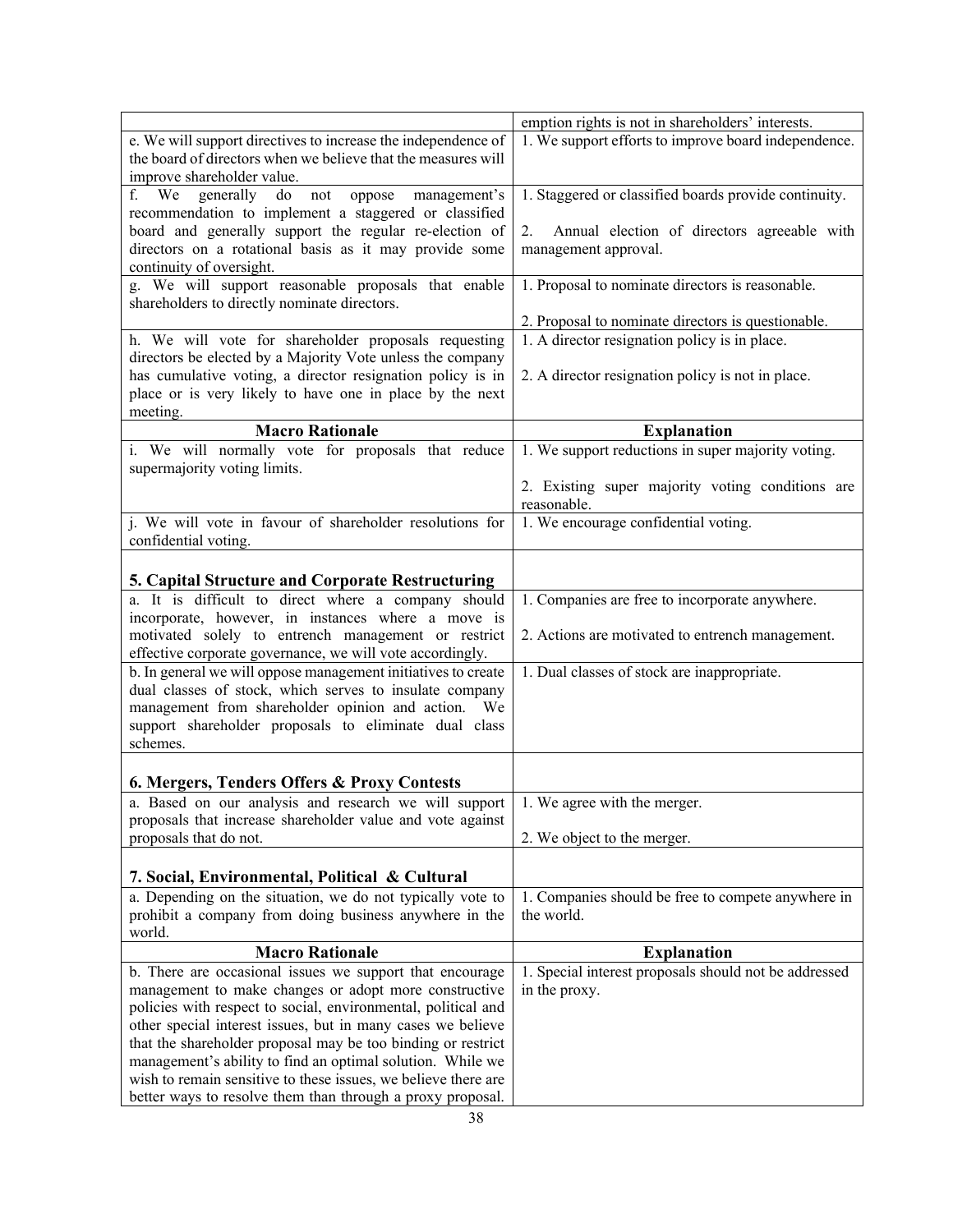| We prefer to address these issues through engagement.                                                                         |                                                                                  |
|-------------------------------------------------------------------------------------------------------------------------------|----------------------------------------------------------------------------------|
| c. Unless directed by clients to vote in favour of social,                                                                    | 1. Proposal poses an unnecessary economic cost on                                |
| environmental, political and other special interest proposals,                                                                | the company.                                                                     |
| we are generally opposed to special interest proposals that                                                                   |                                                                                  |
| involve an economic cost to the company or that restrict the                                                                  |                                                                                  |
| freedom of management to operate in the best interest of the                                                                  |                                                                                  |
| company and its shareholders.                                                                                                 |                                                                                  |
| 8. Administrative and Operations                                                                                              |                                                                                  |
| a. Occasionally, stockholder proposals, such as asking for                                                                    | 1. Special reports, studies and disclosures are not                              |
| reports, conducting studies and making donations to the                                                                       | considered economic.                                                             |
| poor, are presented in a way that appear to be honest attempts                                                                |                                                                                  |
| at bringing up a worthwhile issue. Nevertheless, judgment                                                                     |                                                                                  |
| must be exercised with care, as we do not expect our                                                                          |                                                                                  |
| shareholder companies to be charitable institutions.                                                                          |                                                                                  |
| b. We are sympathetic to shareholders who are long-term                                                                       | 1. Regulatory agencies do not require this action.                               |
| holders of a company's stock, who desire to make concise                                                                      |                                                                                  |
| statements about the long-term operations of the company in                                                                   |                                                                                  |
| the proxy statement. However, because regulatory agencies                                                                     |                                                                                  |
| do not require such actions, we may abstain unless we                                                                         |                                                                                  |
| believe there are compelling reasons to vote for or against.                                                                  |                                                                                  |
| <b>Macro Rationale</b>                                                                                                        | <b>Explanation</b>                                                               |
|                                                                                                                               |                                                                                  |
|                                                                                                                               |                                                                                  |
| 9. Miscellaneous                                                                                                              |                                                                                  |
| a. Where a client has given specific direction as to how to                                                                   | 1. Voted in accordance with a client guideline.                                  |
| exercise voting rights on its behalf, we will vote in                                                                         |                                                                                  |
| accordance with a client's direction.                                                                                         |                                                                                  |
| b. Where we have determined that the voting of a particular                                                                   | 1. Obstacles exist to effectively voting this proxy.                             |
| proxy is of limited benefit to clients or where the costs of                                                                  |                                                                                  |
| voting a proxy outweigh the benefit to clients, we may                                                                        | 2. Local voting practices could restrict our ability to<br>manage the portfolio. |
| abstain or choose not to vote. Among others, such costs may<br>include the cost of translating a proxy, a requirement to vote |                                                                                  |
| in person at a shareholders meeting or if the process of voting                                                               |                                                                                  |
| restricts our ability to sell for a period of time (an opportunity                                                            |                                                                                  |
| cost).                                                                                                                        |                                                                                  |
| c. For holdings managed pursuant to quantitative, index or                                                                    | 1. Voting delegated to a proxy voting service per our                            |
| index-like strategies, we may delegate the authority to                                                                       | guidelines.                                                                      |
| exercise voting rights for such strategies to an independent                                                                  |                                                                                  |
| proxy voting and research service with the direction that the                                                                 |                                                                                  |
| votes be exercised in accordance with this Policy. If such                                                                    |                                                                                  |
| holdings are also held in an actively managed strategy, we                                                                    |                                                                                  |
| will exercise the voting rights for the passive holdings                                                                      |                                                                                  |
| according to the active strategy.                                                                                             |                                                                                  |
| d. In certain instances when we do not have enough                                                                            | 1. Lack of details on proposals.                                                 |
| information we may choose to abstain or vote against a<br>particular proposal.                                                |                                                                                  |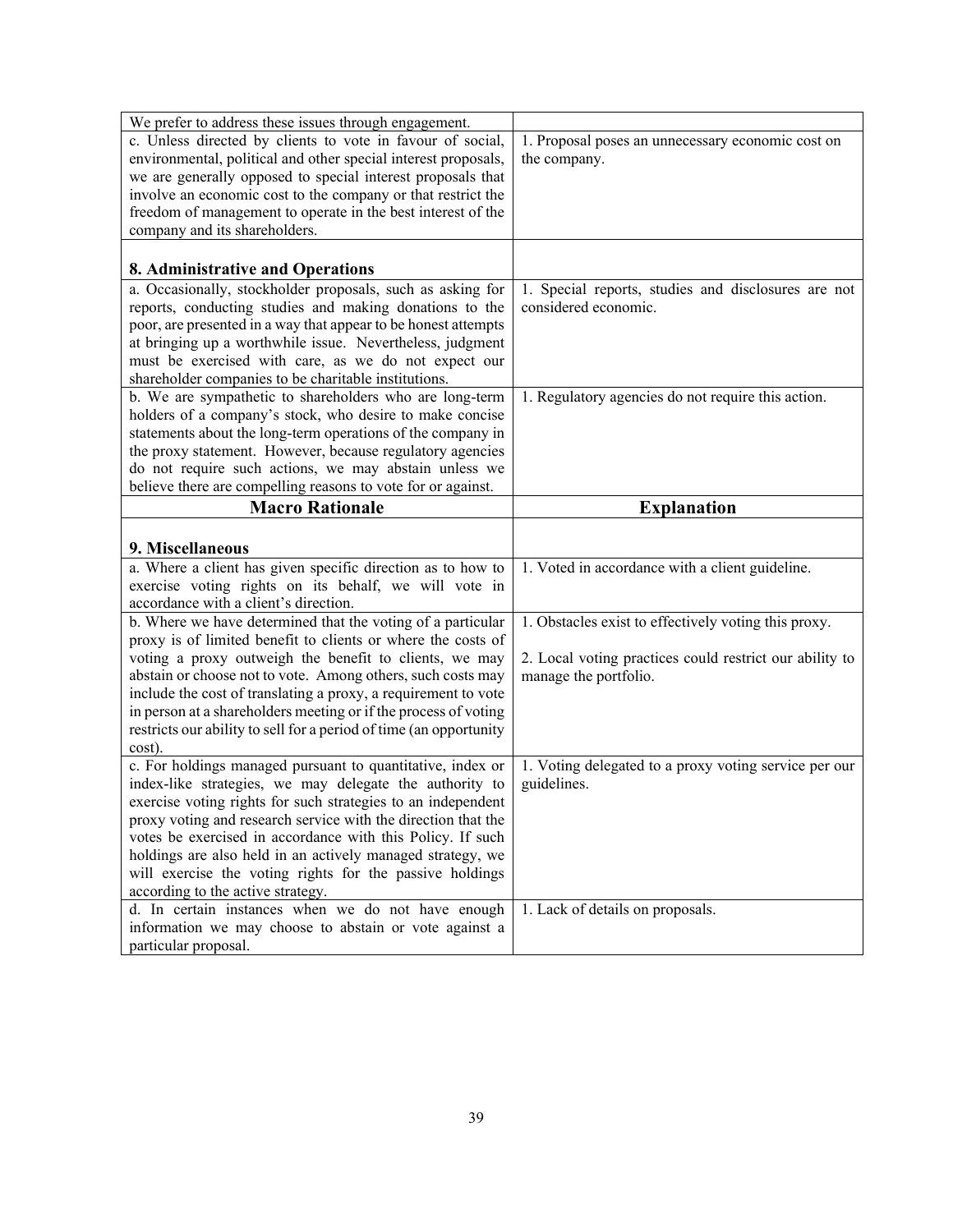### **C. Global Voting and Corporate Governance Procedures**

### **Overview**

Where clients have delegated the discretion to exercise the voting rights for shares they beneficially own to UBS Asset Management, we have fiduciary duty to vote shares in the clients' best interests. These procedures provide a structure for appropriately discharging this duty, including the handling of conflicts of interest between UBS Asset Management and our clients' best interest.

### **I. Corporate Governance Committee**

### **Members**

The UBS Asset Management Global Corporate Governance Committee (the "Global Committee") will approve the membership of the UBS Asset Management Corporate Governance Committee (the "Americas Committee"). The membership in the Global Committee will be approved by the Equities Investment Committee of UBS Asset Management.

### **Responsibilities of the Global Committee**

- To review, approve and oversee the implementation of the Global Corporate Governance Principles.
- Keep abreast of and share trends in corporate governance and update these principles as necessary.
- To provide a forum for discussing corporate governance issues between regions.
- Coordinate with the Communications group on all corporate or other communication related to global proxy issues.
- Consult with Analyst, Research Directors and others regarding issues relevant to portfolio companies.
- Engage and oversee any independent proxy voting services being used.
- Oversee the activities of the Local Corporate Governance Committees.
- Review and resolve conflicts of interest by ensuring that the voting decision taken would remain the same irrespective of the fact that, for instance, a company is also a client of Global AM.

### **Meetings**

Meetings will be held at least quarterly.

### **Local Corporate Governance Committees**

Each office or region, as applicable, will set up a Local Corporate Governance Committee to discuss local corporate governance issues and to review proxies. Each local Corporate Governance Committee will set its own agenda. The Global Committee will nominate the chairs for the Local Corporate Governance Committees. The local chair will nominate, for approval by the Global Committee, additional persons as candidates for membership on the local committee.

### **Responsibilities of the Americas Corporation**

The Americas Committee will serve as the local committee and is responsible for implementing this Policy in the Americas Region.

- Keep abreast of and share trends in corporate governance and update local policy as necessary.
- Provide a forum for discussing corporate governance issues within a region.
- Oversee the proxy voting process.
- Coordinate with the Communications group all corporate or other communication related to local proxy issues.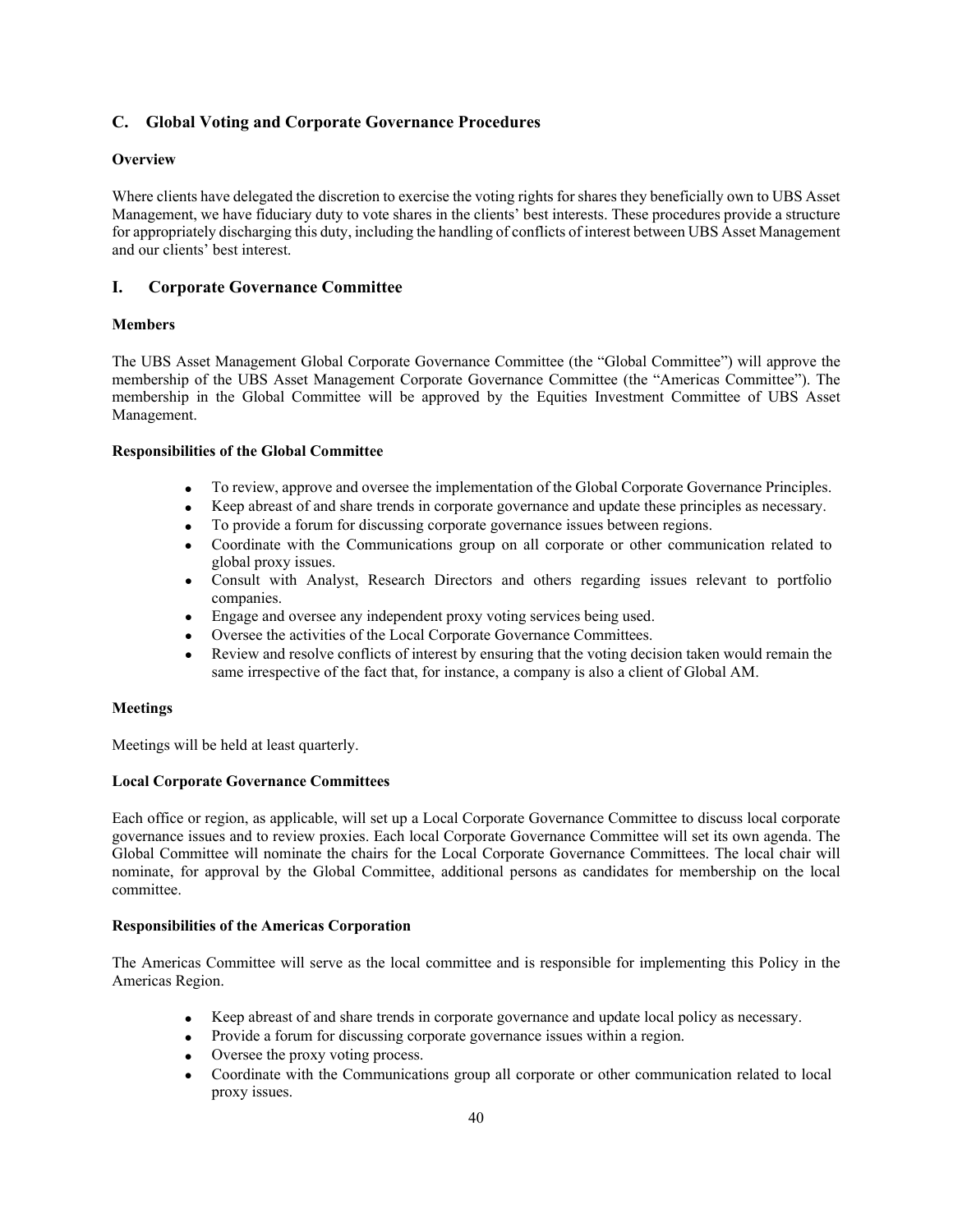- Consult with Analysts, Research Directors and other regarding issues relevant to portfolio companies.
- Interpret the Global Corporate Governance Principles in the context of local legal requirements and practice, updating local policy as necessary.
- Minutes of meetings to be sent to the Global Committee.

#### **Meetings**

Meetings will be held at least twice a year.

### **II. Interaction with Company and Board Directors**

### **Relationship with the Company and the Board of Directors**

On behalf of our clients, we aim to be supportive, long-term shareholders. We seek to develop both a longterm relationship and an understanding of mutual objectives and concerns with the companies in which we invest. We do this through meetings between our investment analysts and portfolio managers, on the one hand, and company management and the board of directors, on the other.

These meetings enable us to have discussions with company management and the board of directors about corporate strategy and objectives and to make an assessment of management's performance. They also allow us to monitor a particular company's development over time and assess progress against our expectations as investors. They also give us an opportunity to outline what our expectations are and to explain our views on important issues.

#### **Formal Communications with the Board**

Where we suspect poor corporate governance may negatively impact the long-term valuation of the company (including loss of confidence in senior management), we will attempt to gather further information from the company and standard information sources.

If action is considered necessary, we will attempt to arrange an informal meeting with one or more nonexecutive (outside) directors to gather additional information and to learn more about the company's corporate governance practices. The intent of the meeting with non-executive (outside) directors is to understand the company better and to communicate our concerns.

All efforts to contact management or the board of directors regarding specific corporate governance issues should be approved by the Global Committee or if time is of the essence the Head or Deputy Head of Global Equity, and the Legal & Compliance Department.

If it is determined that appropriate corporate governance practices are not present or likely to be put in place, then we may:

 Formally communicate with the Chairman of the Board or the full Board of Directors; Withdraw our support for the common stock; Reflect our positions in our proxy vote opportunities; or Contact other shareholders regarding our concerns.

### **Any such steps may only be taken in compliance with applicable law.**

### **III. Contacting the Media**

UBS Asset Management generally will not comment on any matters relating to corporate governance or proxy issues of any individual company. This policy is based on issues of client privilege as well as assuring compliance with various regulations. Requests from the media for general information relating to this Policy,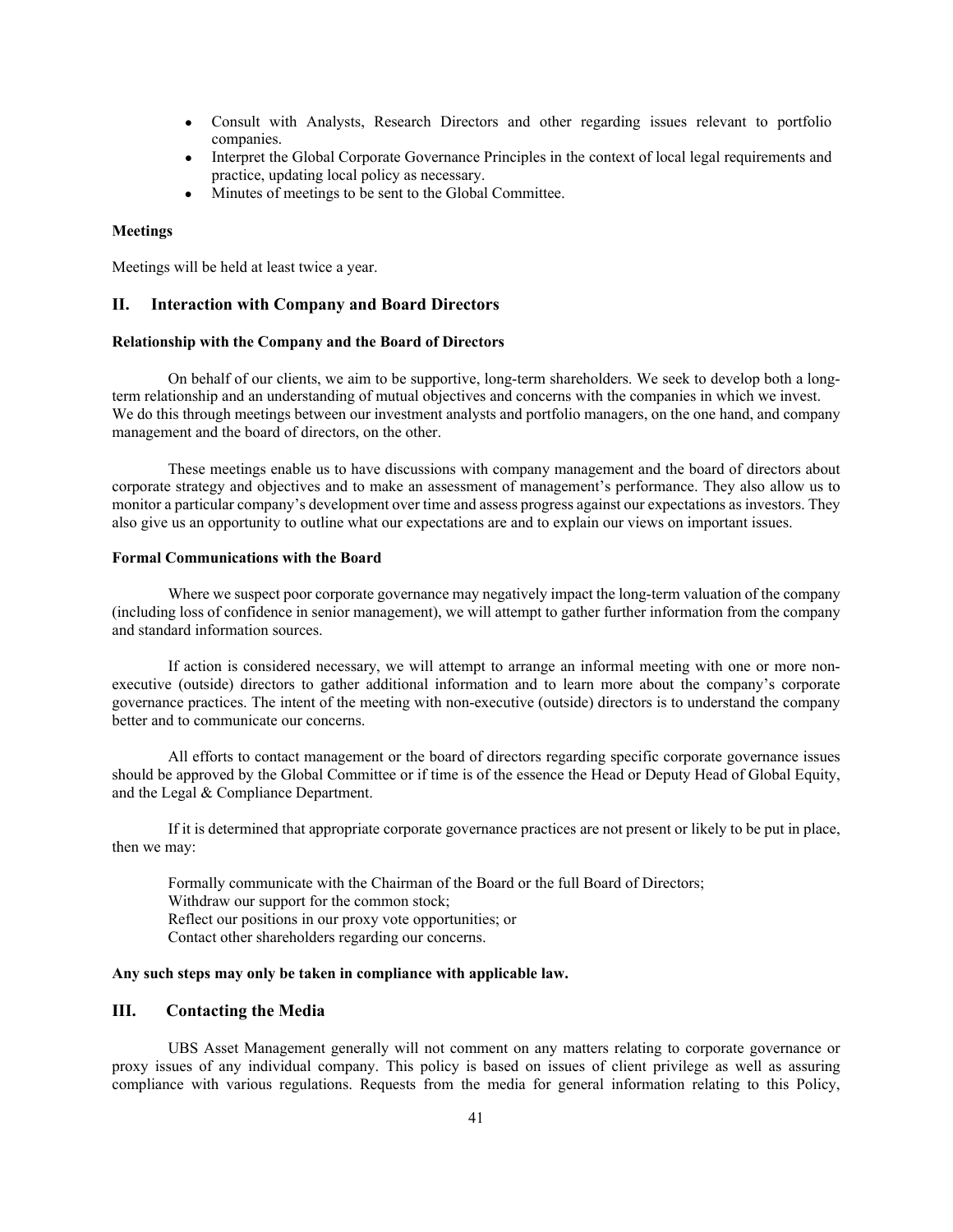comments on corporate governance or proxy issues relating to a specific security or general, non-specific issues related to corporate governance must be directed via Communications/Marketing (country/region/business/investment/global) to the relevant investment area and Legal & Compliance Department. The will determine if there is to be an exception to this rule and inform the relevant Marketing/Communications team. The situation will be explained to UBS Media Relations who will notify the journalist of our position.

### **IV. Proxy Voting Process**

Given the magnitude of the effort, availability of resource and local customs, certain functions and responsibilities may be delegated to the Local Corporate Governance Committees or others for the efficient processing of the votes. All operational proxy voting matters will be managed by a dedicated team located in the London office, irrespective of where the underlying client is managed.

The Global and Local Corporate Governance Committees, as appropriate, will bring Legal & Compliance into the decision making process on complex issues and on issues involving conflicts of interests.

The Americas Committee will appoint a deputy who is responsible for voting of all routine proxy matters in accordance with these policies and procedures. The deputy will contact the appropriate industry analyst and/or other members of the Americas Committee for guidance on how to vote non-routine matters.

The Americas Committee, or its delegate, will:

Take necessary steps to determine that we are receiving ballots for all accounts over which we have voting authority and where we intend to vote;

Instruct the Head of Operations to recall, if possible, securities that are currently on loan so that they may be voted on non-routine proxy matters;

Implement procedures to identify conflicts and vote such proxies in accordance with Section VI of these procedures;

Implement procedures to vote proxies in accordance with client direction if applicable; and

Conduct periodic due diligence on any proxy voting services being employed.

## **V. Proxy Voting Disclosure Guidelines**

#### **General**

Upon request or as required by laws or regulation, UBS Asset Management will disclose to a client or client's fiduciaries, the manner in which we exercised voting rights on behalf of the client.

Upon request, we will inform a client of our intended vote. Note, however, in some cases, because of the controversial nature of a particular proxy, our intended vote may not be available until just prior to the deadline. If the request involves a conflict due to the client's relationship with the company that has issued the proxy, the Legal  $\&$ Compliance Department should be contacted immediately to ensure adherence to UBS Asset Management Corporate Governance principles. (See Proxy Voting Conflict Guidelines below).

Other than as described herein, we will not disclose our voting intentions or make public statements to any third party (except electronically to our proxy vote processor or regulatory agencies) including, but not limited to, proxy solicitors, non-clients, the media, or other UBS divisions, but we may inform such parties of the provisions of our Policy. We may communicate with other shareholders regarding a specific proposal but will not disclose out voting intentions or agree to vote in concert with another shareholder without approval from the Chairman of the Global Corporate Governance Committee and regional Legal & Compliance Department.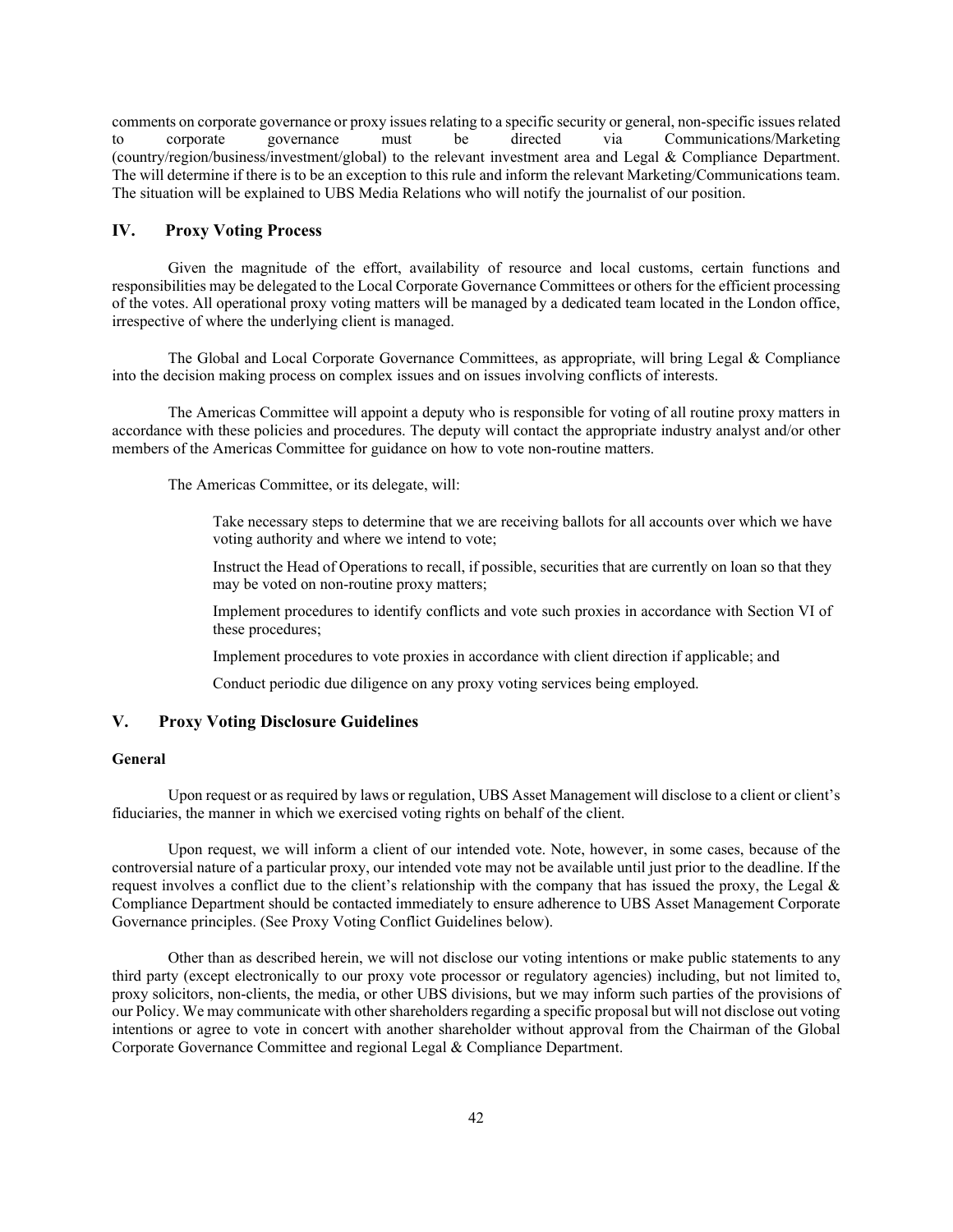Any employee, office or director of UBS Asset Management receiving an inquiry directly from a company will notify the appropriate industry analyst and persons responsible for voting the company's proxies.

Companies may be provided with the number of shares we own in them.

Proxy solicitors will not be provided with either our votes or the number of shares we own in a particular company.

In response to a proxy solicitor or company agent, we will acknowledge receipt of the proxy materials, inform them of our intent to vote or that we have voted, but not the manner in which we voted.

We may inform the company (not their agent) where we have decided to vote against any material resolution at their company.

### **The Chairman of the Global Committee and the Chair of the Americas Committee must approve exceptions to this disclosure policy.**

### **VI. Proxy Voting Conflict Guidelines**

In addition to the Proxy Voting Disclosure Guidelines above, UBS Asset Management has implemented guidelines to address conflict of interests that arise in connection with our exercise of voting rights on behalf of clients. A conflict of interest is a relationship or activity engaged in by UBS Asset Management that creates an incentive, or appearance thereof, to favor the interests of UBS Asset Management over the interests of the client. A conflict of interest is "material" if a reasonable person could expect the conflict to influence UBS Asset Management's proxy vote. The principal conflict process covered by this policy is where the issuer being voted upon is a client of UBS Asset Management.

The following guidelines seek to address conflicts of interest in a manner that promotes the client's best interest:

- Under no circumstances will general business, sales or marketing issues influence our proxy votes.
- UBS Asset Management and its affiliates engages in banking, broker-dealer and investment banking activities ("Affiliates") have policies in place prohibiting the sharing of certain sensitive information. These policies prohibit our personnel from disclosing information regarding our voting intentions to any Affiliate. Any of our personnel involves in the proxy voting process who are contacted by an Affiliate regarding the manner in which we intend to vote on a specific issue, must terminate the contact and notify the Legal & Compliance Department immediately.<sup>1</sup> In the event of any conflict of interest issue arising in relation to Affiliates, the Chair of the Global Committee must be advised, who will in turn advise the Chief Risk Officer.
- Where UBS Asset Management is aware of a conflict of interest in voting a particular proxy, the Americas Committee will be notified of the conflict and will determine how such proxy should be voted.

### **VII. Record Keeping**

UBS Asset Management will maintain records of proxies voted. Such records include copies of:

Our policies and procedures; Proxy statements received; Votes cast per client; Number of shares voted;

Communications received and internal documents created that were material to the voting decision; and A list of all proxies where it was determined a conflict existed and any written rationale created or approved by the Local Corporate Governance Committee supporting its voting decision.

**Nothing in these procedures should be interpreted to prevent dialogue with the company and its**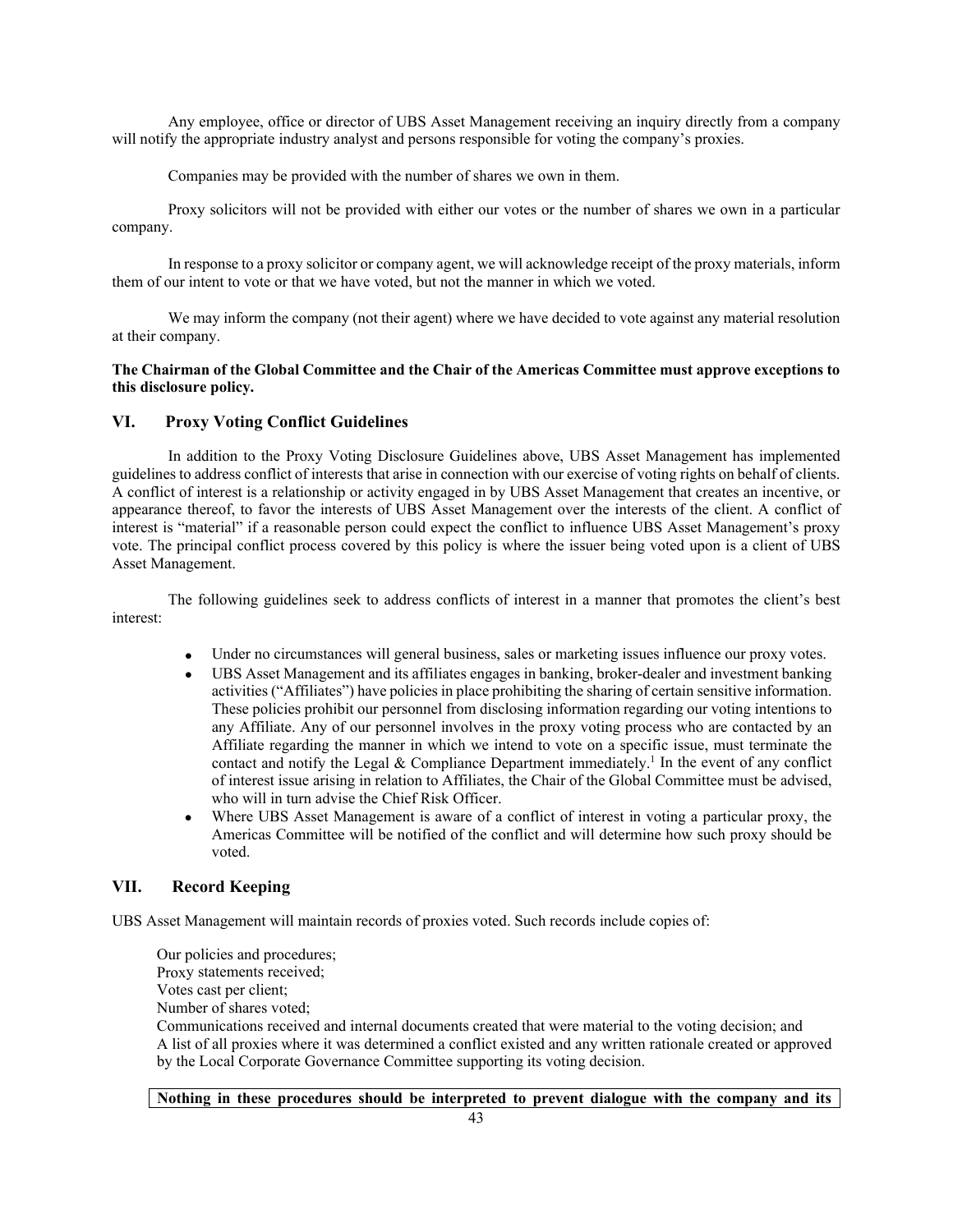**advisers by the industry analyst, proxy voting delegates or other appropriate senior investment personnel when a company approaches us to discuss governance issues or resolutions they wish to include in their policy statement.** 

#### **Appendix A**

### **Special Disclosure Guidelines for Registered Investment Company Clients**

### **1. Registration Statement (Open-end and Closed-End Funds) Management is responsible for ensuring the following:**

That this policy and procedures, which are the policy and procedures used by the investment adviser on the Funds' behalf, are described in the SAI. The policy and procedures may be described in the SAI or attached as an exhibit to the registration statement.

That the SAI disclosure includes the procedures that are used when a vote presents a conflict between the interests of Fund shareholders, on the one hand, and those of the Funds' investment adviser, principal underwriter or any affiliated person of the Fund, its investment adviser or principal underwriter, on the other.

That the SAI disclosure states that information regarding how the Fund voted proxies during the most recent 12-month period ended June 30 is available (i) without charge, upon request, by calling a specified toll-free (or collect) telephone number; or on or through the Fund's website, or both; and (ii) on the Securities and Exchange Commission's (the "Commission") website. If a request for the proxy voting record is received, the Fund must send the description of the Fund's proxy voting within three business days by first class mail. If website disclosure is elected, Form N-PX must be posted as soon as reasonably practicable after filing the report with the Commission, and must remain available on the website as long the Fund discloses that it is available on the website.

### **2. Annual and Semi-annual Shareholder Reports (Open-End and Closed-End Funds)**

### **Management is responsible for ensuring the following:**

That each Fund's shareholder report contain a statement that a description of this policy and procedures is available (i) without charge, upon request, by calling a toll free or collect telephone number; (ii) on the Fund's website, if applicable; and (iii) on the Commission's website.

That the report contain a statement that information regarding how the fund voted proxies during the most recent 12-month period ended June 30 is available (i) without charge, upon request, by calling a toll-free (or collect) telephone number; or on or through the Fund's website, or both; (ii) on the Commission's website. If a request for the proxy voting record is received, the Fund must send a description of the Fund's proxy voting within three business days by first class mail. If website disclosure is elected, Form N-PX must be posted as soon as reasonably practicable after filing the report with the Commission, and must remain available on the website as long the fund discloses that it is available on the website.

### **3. Form N-CSR (Open-End and Closed-End Funds) Management is responsible for ensuring the following:**

That this policy and procedures are described in Form N-CSR. In lieu of describing these documents, a copy of this policy and procedures may be included with the filing. However, the Commission's preference is that the procedures by included directly in Form N-CSR and not attached as an exhibit to the N-CSR filing.

That the N-CSR disclosure includes the procedures that are used when a cote presents a conflict between the interests of Fund shareholders, on the one hand, and those of the Funds' investment adviser, principal underwriter, or any affiliated person of the fund, its investment adviser or principal underwriter, on the other hand.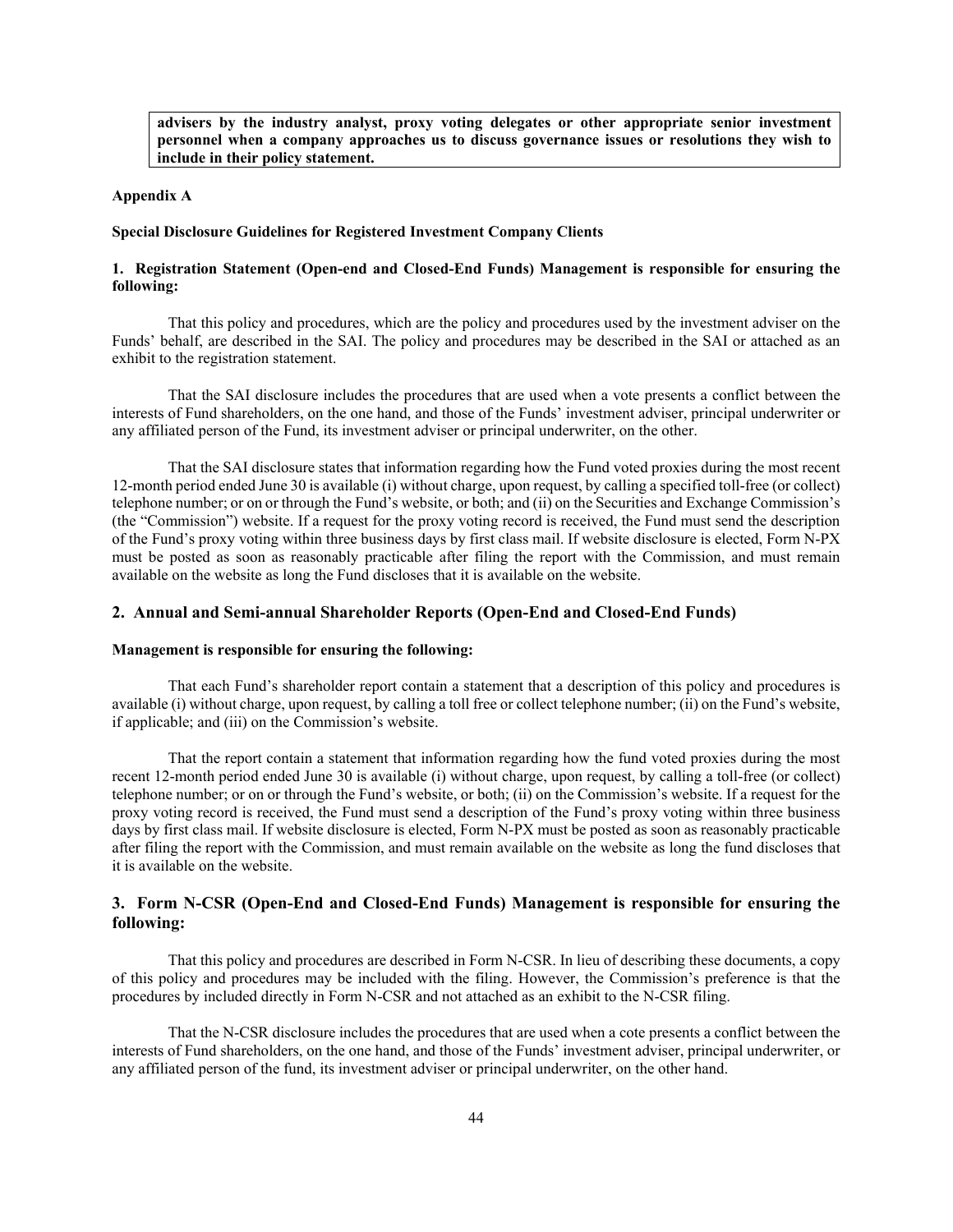### **4. Form N-PX (Open-End and Closed-End Funds) Management is responsible for ensuring the following:**

That the securities lending agreement used by a Fund will provide that when voting or consent rights that accompany a loan pass to the borrower, the Fund making the loan will have the right to call the loaned securities to permit the exercise of such rights if the matters involved would have a material effect on the applicable Fund's investment in the loaned security.

That each fund files its complete proxy voting records on Form N-PX for the twelve month period ended June 30 by no later than August 31 of each year.

Fund management is responsible for reporting to the Fund's Chief Compliance Officer any material issues that arise in connection with the voting of Fund proxies or the preparation, review and filing of the Funds' Form N-PX.

### **5. Oversight of Disclosure**

The Fund's Chief Compliance Officer shall be responsible for ensuring that the required disclosures listed in these procedures are implemented and complied with. The Funds' Chief Compliance Officer shall recommend to each Fund's Board any changes to these policies and procedures that he or she deems necessary to appropriate to ensure that Funds' compliance with relevant federal securities laws.

#### *Responsible Parties*

The following parties will be responsible for implementing and enforcing this policy: The Americas Committee and Chief Compliance Office of UBS Asset Management or his/her designees.

### *Documentation*

Monitoring and testing of this policy will be documented in the following ways:

- Annual review by Funds' and UBS Asset Management's Chief Compliance Officer of effectiveness of these procedures.
- Annual Report of Funds' Chief Compliance Officer regarding the effectiveness of these procedures
- Periodic review of any proxy service vendor by the Chief Compliance Officer
- Periodic review of any proxy votes by the America Committee

#### *Compliance Dates*

- File Form N-PX by August 31 for each registered investment company client
- Annual review by the Funds' and UBS Asset Management's Chief Compliance Officer of the effectiveness of these procedures
- Annual Report of Funds' Chief Compliance Officer regarding the effectiveness of these procedures
- Form N-CSR, Shareholder Annual and Semi-Annual Reports, and annual updates to Fund registration statements as applicable
- Periodic review of any proxy service vendor by the Chief Compliance Officer
- Periodic review of proxy votes by the America Committee

#### *Other Policies*

Other policies that this policy may affect include:

• Recordkeeping Policy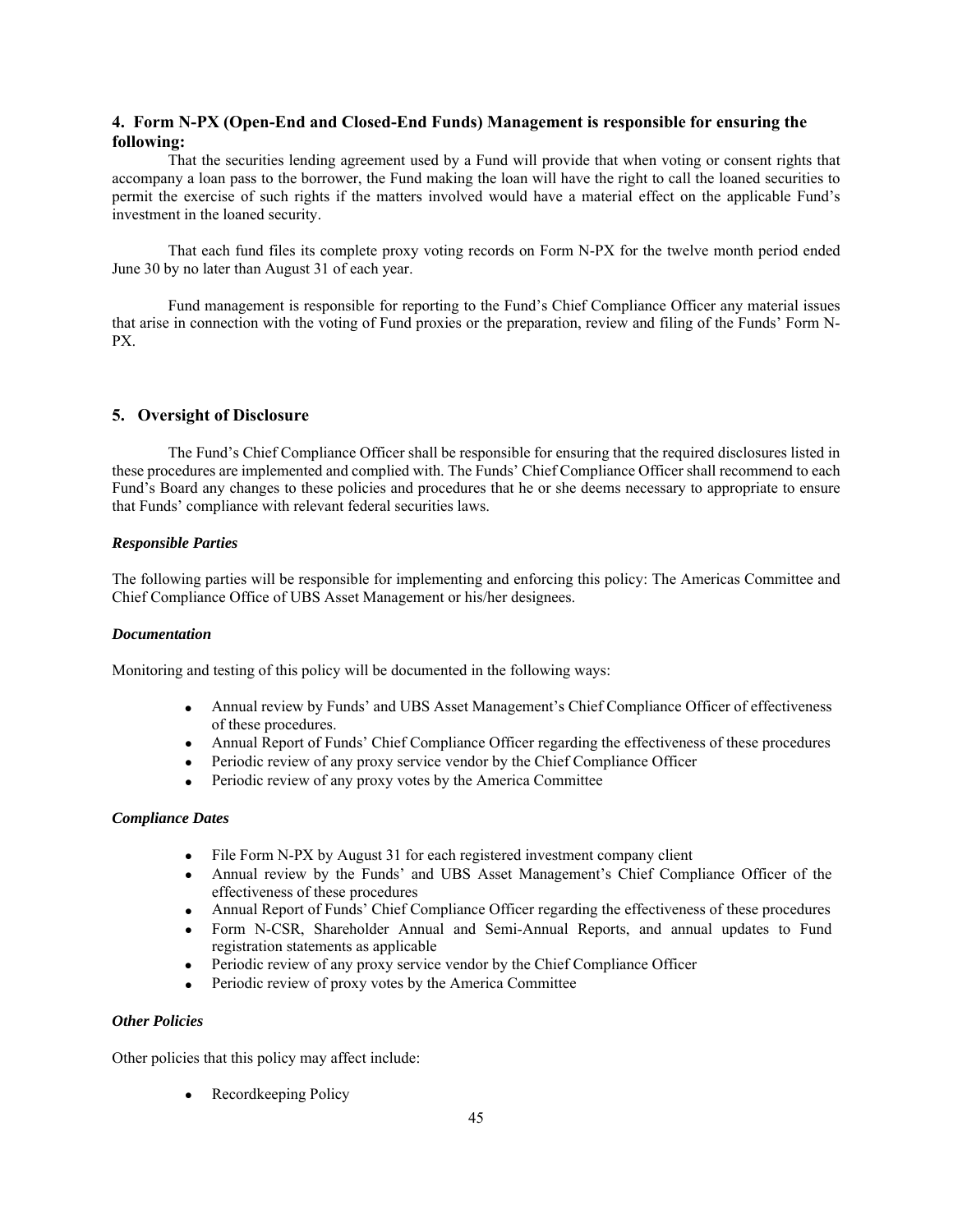- Affiliated Transaction Policy
- Code of Ethics
- Supervision of Service Providers Policy

### **Portfolio Manager Compensation Disclosure**

UBS Asset Management's compensation and benefits programs are designed to provide its investment professionals with incentives to excel, and to promote an entrepreneurial, performance-oriented culture with clear accountability. They also align the interests of investment professionals with those of our clients and other stakeholders.

In general, the total compensation received by the portfolio managers and analysts at UBS Asset Management consists of two elements; a fixed component (base salary and benefits) and an annual discretionary performance award.

Fixed component (base salary and benefits):

- Set with the aim of being competitive in the industry and monitored and adjusted periodically with reference to the relevant local labor market in order to remain so.
- The fixed component is used to recognize the experience, skills and knowledge that each portfolio manager and analyst brings to their role.

Performance award

- Determined annually on a discretionary basis.
- Based on the individual's financial and non-financial contribution as assessed through a rigorous performance assessment process – as well as the performance of their respective function, of UBS Asset Management and of UBS as a whole
- Delivered in cash and, when total compensation is over a defined threshold, partly in deferral vehicles.
- For awards subject to deferral, the deferred amount is calculated using graduated marginal deferral rates, which increase as the value of the performance award increases.
- Deferred amounts are then delivered via two deferral vehicles 75% in the UBS Asset Management Equity Ownership Plan (Global AM EOP) and 25% in the Deferred Contingent Capital Plan (DCCP):
	- Global AM EOP awards generally vest over five years with 40% of the award vesting in year two, 40% in year three and 20% in year five, provided the vesting conditions, including continued service, are met and the awards have not been forfeited on or before the vesting dates. The National Funds awarded under the Global AM EOP are aligned to selected UBS Asset Management fund. They provide for a high level of transparency and correlation between an employee's compensation and the investment performance of UBS Asset Management. This alignment with UBS Asset Management funds enhances the alignment of investment professionals' and other employees' interests with those of our clients.
	- The DCCP is a new mandatory deferral plan introduced for performance year 2012. Awards under the DCCP vest 100% in year five, subject to vesting conditions, including continued employment, and subject to forfeiture.

UBS Asset Management believes that not only do these deferral plans reinforce the critical importance of creating long-term business value, with both plans serving as alignment and retention tools.

Equities has an investment boutique structure to enhance alignment of interests, transparency and autonomy within each team, while retaining all the benefits of a large organization. This boutique structure includes an incentive model, introduced for performance year 2013 onwards, tailored for each boutique, which provides an indicative range for performance awards, directly linked to the business results of the boutique, subject to delivery against key performance indicators including investment performance and client satisfaction.